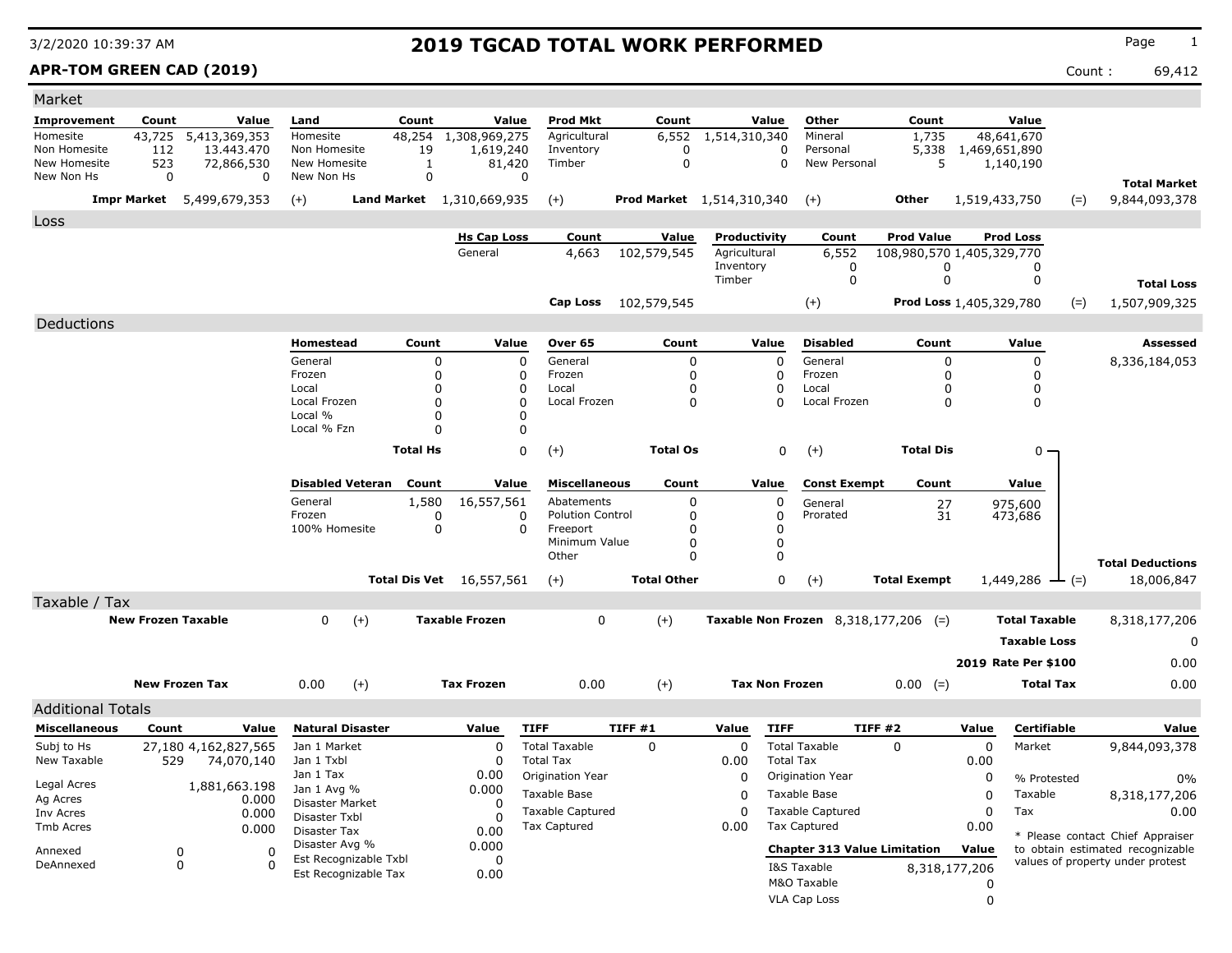**CH-CHRISTOVAL ISD (2019)** Count : 4,006

| Market                   |                           |             |                                |                         |                      |                       |                               |         |                    |                           |                  |                                     |                     |             |                      |         |                                  |
|--------------------------|---------------------------|-------------|--------------------------------|-------------------------|----------------------|-----------------------|-------------------------------|---------|--------------------|---------------------------|------------------|-------------------------------------|---------------------|-------------|----------------------|---------|----------------------------------|
| Improvement              | Count                     | Value       | Land                           |                         | Count                | Value                 | <b>Prod Mkt</b>               |         | Count              |                           | Value            | Other                               | Count               |             | Value                |         |                                  |
| Homesite                 | 1,386                     | 179,091,370 | Homesite                       |                         | 1,570                | 50,782,420            | Agricultural                  |         | 1,248              | 272,483,200               |                  | Mineral                             | 440                 |             | 2,573,960            |         |                                  |
| Non Homesite             | 16                        | 924.280     | Non Homesite                   |                         | 1                    | 2,400                 | Inventory                     |         | 0                  |                           | $\Omega$         | Personal                            | 135                 |             | 42,725,160           |         |                                  |
| New Homesite             | 35                        | 4,158,050   | New Homesite                   |                         | 1                    | 81,420                | Timber<br>$\Omega$            |         | 0                  |                           | 0                | New Personal                        | $\mathbf 0$         |             | 0                    |         |                                  |
| New Non Hs               | 0                         | 0           | New Non Hs                     |                         | $\mathbf 0$          |                       |                               |         |                    |                           |                  |                                     |                     |             |                      |         | <b>Total Market</b>              |
|                          | <b>Impr Market</b>        | 184,173,700 | $(+)$                          | <b>Land Market</b>      |                      | 50,866,240            | $(+)$                         |         | <b>Prod Market</b> | 272,483,200               |                  | $(+)$                               | Other               |             | 45,299,120           | $(=)$   | 552,822,260                      |
| Loss                     |                           |             |                                |                         |                      |                       |                               |         |                    |                           |                  |                                     |                     |             |                      |         |                                  |
|                          |                           |             |                                |                         |                      | <b>Hs Cap Loss</b>    | Count                         |         | Value              | Productivity              |                  | Count                               | <b>Prod Value</b>   |             | <b>Prod Loss</b>     |         |                                  |
|                          |                           |             |                                |                         |                      | General               | 74                            |         | 1,832,870          | Agricultural              |                  | 1,248                               | 13,236,830          |             | 259,246,370          |         |                                  |
|                          |                           |             |                                |                         |                      |                       |                               |         |                    | Inventory                 |                  | 0                                   | 0                   |             | 0                    |         |                                  |
|                          |                           |             |                                |                         |                      |                       |                               |         |                    | Timber                    |                  | 0                                   | 0                   |             | 0                    |         | <b>Total Loss</b>                |
|                          |                           |             |                                |                         |                      |                       | <b>Cap Loss</b>               |         | 1,832,870          |                           |                  | $(+)$                               | Prod Loss           |             | 259,246,370          | $(=)$   | 261,079,240                      |
| Deductions               |                           |             |                                |                         |                      |                       |                               |         |                    |                           |                  |                                     |                     |             |                      |         |                                  |
|                          |                           |             | Homestead                      |                         | Count                | Value                 | Over 65                       |         | Count              |                           | Value            | <b>Disabled</b>                     | Count               |             | Value                |         | Assessed                         |
|                          |                           |             | General                        |                         | 503                  | 12,522,540            | General                       |         | 28                 | 280,000                   |                  | General                             | 3                   |             | 30,000               |         | 291,743,020                      |
|                          |                           |             | Frozen                         |                         | 322                  | 7,916,770             | Frozen                        |         | 267                | 2,626,680                 |                  | Frozen                              | 37                  |             | 355,350              |         |                                  |
|                          |                           |             | Local                          |                         | 0                    |                       | Local<br>0                    |         | 0                  |                           | 0                | Local                               | 0                   |             | 0                    |         |                                  |
|                          |                           |             | Local Frozen<br>Local %        |                         | $\Omega$<br>$\Omega$ |                       | $\Omega$<br>Local Frozen<br>0 |         | $\mathbf 0$        |                           | $\Omega$         | Local Frozen                        | 0                   |             | 0                    |         |                                  |
|                          |                           |             | Local % Fzn                    |                         | $\Omega$             |                       | 0                             |         |                    |                           |                  |                                     |                     |             |                      |         |                                  |
|                          |                           |             |                                |                         |                      |                       |                               |         | <b>Total Os</b>    |                           |                  |                                     | <b>Total Dis</b>    |             |                      |         |                                  |
|                          |                           |             |                                |                         | <b>Total Hs</b>      | 20,439,310            | $(+)$                         |         |                    | 2,906,680                 |                  | $(+)$                               |                     |             | $385,350 -$          |         |                                  |
|                          |                           |             |                                | <b>Disabled Veteran</b> | Count                | Value                 | <b>Miscellaneous</b>          |         | Count              | Value                     |                  | <b>Const Exempt</b>                 | Count               |             | Value                |         |                                  |
|                          |                           |             | General                        |                         | 30                   | 270,970               | Abatements                    |         | 0                  |                           | 0                | General                             | 1                   |             | 4,890                |         |                                  |
|                          |                           |             | Frozen                         |                         | 17                   | 188,460               | <b>Polution Control</b>       |         | 0                  |                           | 0                | Prorated                            | $\overline{2}$      |             | 2,778                |         |                                  |
|                          |                           |             | 100% Homesite                  |                         | 22                   | 3,733,691             | Freeport                      |         | 0                  |                           | 0                |                                     |                     |             |                      |         |                                  |
|                          |                           |             |                                |                         |                      |                       | Minimum Value<br>Other        |         | 6<br>0             | 1,600                     | 0                |                                     |                     |             |                      |         |                                  |
|                          |                           |             |                                |                         |                      |                       |                               |         |                    |                           |                  |                                     |                     |             |                      |         | <b>Total Deductions</b>          |
|                          |                           |             |                                |                         | <b>Total Dis Vet</b> | 4,193,121             | $(+)$                         |         | <b>Total Other</b> | 1,600                     |                  | $(+)$                               | <b>Total Exempt</b> |             | 7,668                | $-$ (=) | 27,933,729                       |
| Taxable / Tax            |                           |             |                                |                         |                      |                       |                               |         |                    |                           |                  |                                     |                     |             |                      |         |                                  |
|                          | <b>New Frozen Taxable</b> |             | 168,210                        | $(+)$                   |                      | <b>Taxable Frozen</b> | 48,670,130                    |         | $(+)$              | <b>Taxable Non Frozen</b> |                  |                                     | $214,970,951$ (=)   |             | <b>Total Taxable</b> |         | 263,809,291                      |
|                          |                           |             |                                |                         |                      |                       |                               |         |                    |                           |                  |                                     |                     |             | <b>Taxable Loss</b>  |         | 18,026,962                       |
|                          |                           |             |                                |                         |                      |                       |                               |         |                    |                           |                  |                                     |                     |             | 2019 Rate Per \$100  |         | 0.0121575                        |
|                          |                           |             |                                |                         |                      |                       |                               |         |                    |                           |                  |                                     |                     |             |                      |         |                                  |
|                          | <b>New Frozen Tax</b>     |             | 2,045.01                       | $(+)$                   |                      | <b>Tax Frozen</b>     | 372,543.99                    |         | $(+)$              | <b>Tax Non Frozen</b>     |                  |                                     | $2,613,509.67$ (=)  |             | Total Tax            |         | 2,988,098.67                     |
| <b>Additional Totals</b> |                           |             |                                |                         |                      |                       |                               |         |                    |                           |                  |                                     |                     |             |                      |         |                                  |
| <b>Miscellaneous</b>     | Count                     | Value       |                                | <b>Natural Disaster</b> |                      | Value                 | <b>TIFF</b>                   | TIFF #1 |                    | Value                     | <b>TIFF</b>      |                                     | TIFF#2              | Value       | Certifiable          |         | Value                            |
| Subj to Hs               | 826                       | 166,006,000 | Jan 1 Market                   |                         |                      | 0                     | <b>Total Taxable</b>          |         | $\Omega$           | 0                         |                  | <b>Total Taxable</b>                | $\mathbf{0}$        | 0           | Market               |         | 552,822,260                      |
| New Taxable              | 36                        | 4,153,370   | Jan 1 Txbl                     |                         |                      | 0                     | <b>Total Tax</b>              |         |                    | 0.00                      | <b>Total Tax</b> |                                     |                     | 0.00        |                      |         |                                  |
| Legal Acres              |                           | 711,065.869 | Jan 1 Tax                      |                         |                      | 0.00                  | Origination Year              |         |                    | 0                         |                  | <b>Origination Year</b>             |                     | 0           | % Protested          |         | 0%                               |
| Ag Acres                 |                           | 0.000       | Jan 1 Avg %<br>Disaster Market |                         |                      | 0.000                 | Taxable Base                  |         |                    | 0                         |                  | Taxable Base                        |                     | 0           | Taxable              |         | 263,809,291                      |
| Inv Acres                |                           | 0.000       | Disaster Txbl                  |                         |                      | 0<br><sup>0</sup>     | <b>Taxable Captured</b>       |         |                    | 0                         |                  | <b>Taxable Captured</b>             |                     | 0           | Tax                  |         | 2,988,098.67                     |
| Tmb Acres                |                           | 0.000       | Disaster Tax                   |                         |                      | 0.00                  | Tax Captured                  |         |                    | 0.00                      |                  | <b>Tax Captured</b>                 |                     | 0.00        |                      |         | * Please contact Chief Appraiser |
| Annexed                  | 0                         |             | Disaster Avg %<br>0            |                         |                      | 0.000                 |                               |         |                    |                           |                  | <b>Chapter 313 Value Limitation</b> |                     | Value       |                      |         | to obtain estimated recognizable |
| DeAnnexed                | 0                         |             | $\Omega$                       | Est Recognizable Txbl   |                      | 0                     |                               |         |                    |                           |                  | I&S Taxable                         |                     | 263,809,291 |                      |         | values of property under protest |
|                          |                           |             |                                | Est Recognizable Tax    |                      | 0.00                  |                               |         |                    |                           |                  | M&O Taxable                         |                     | 263,809,291 |                      |         |                                  |
|                          |                           |             |                                |                         |                      |                       |                               |         |                    |                           |                  | VLA Cap Loss                        |                     | 0           |                      |         |                                  |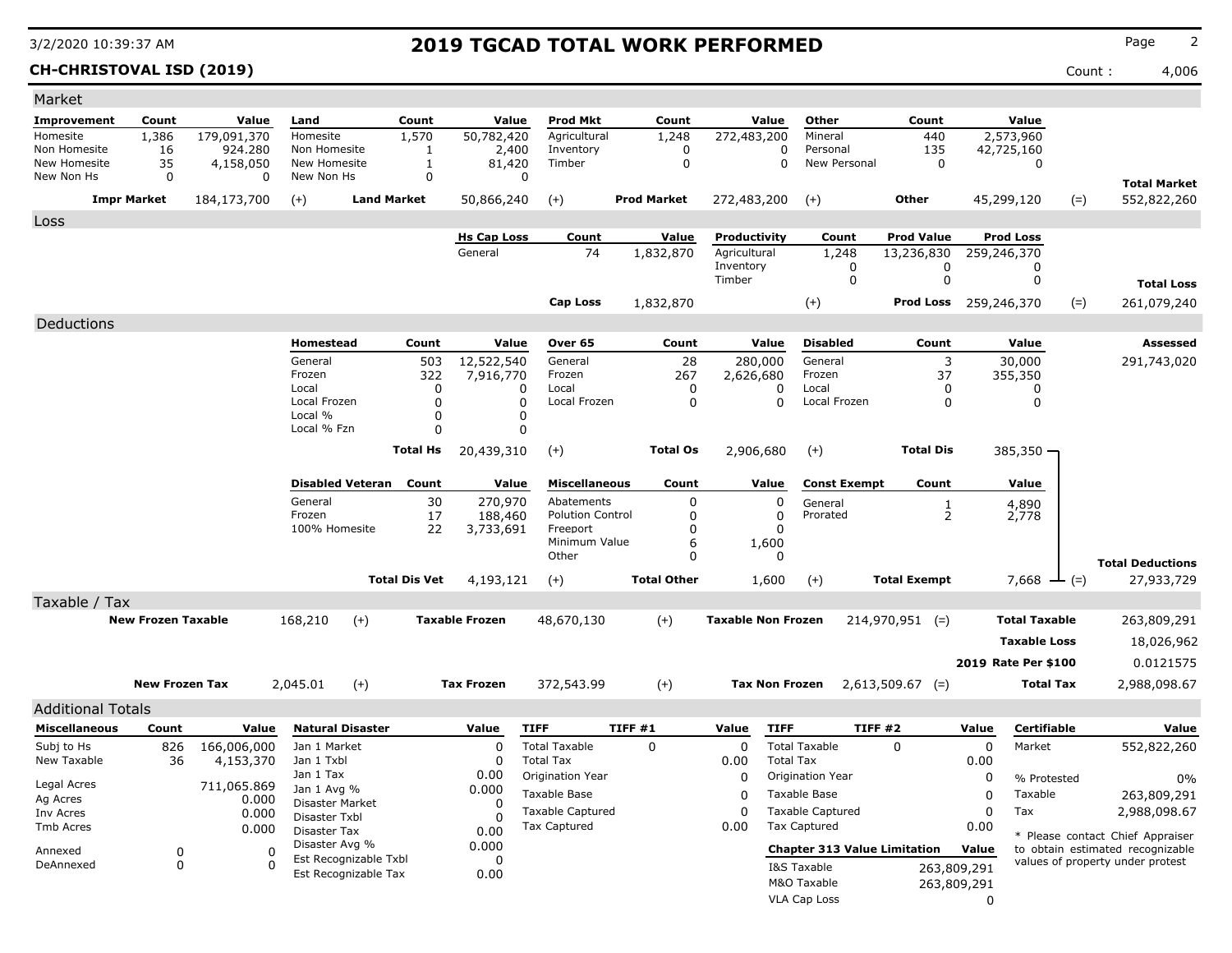### **CR-TOM GREEN COUNTY (2019)** Count : 68,275

| Market                                                                 |                                           |                                  |                                                |                    |                                  |                                                |                                |                                 |                  |                                                                      |
|------------------------------------------------------------------------|-------------------------------------------|----------------------------------|------------------------------------------------|--------------------|----------------------------------|------------------------------------------------|--------------------------------|---------------------------------|------------------|----------------------------------------------------------------------|
| Improvement<br>Count<br>Value                                          | Land<br>Count                             | Value                            | Prod Mkt                                       | Count              | Value                            | Other                                          | Count                          | Value                           |                  |                                                                      |
| 5,410,203,789<br>43,724<br>Homesite                                    | 48,253<br>Homesite                        | 1,308,653,796                    | Agricultural                                   | 6,552              | 1,514,310,340                    | Mineral                                        | 1,735                          | 40,069,160                      |                  |                                                                      |
| Non Homesite<br>112<br>13.443.470<br>523<br>New Homesite<br>72,539,418 | Non Homesite<br>19<br>New Homesite<br>1   | 1,619,240<br>81,420              | Inventory<br>Timber                            | 0<br>$\Omega$      | 0<br>$\Omega$                    | Personal<br>New Personal                       | 5,338<br>5                     | 1,469,651,890<br>1,140,190      |                  |                                                                      |
| New Non Hs<br>$\Omega$<br>0                                            | $\mathbf 0$<br>New Non Hs                 | O                                |                                                |                    |                                  |                                                |                                |                                 |                  | <b>Total Market</b>                                                  |
| <b>Impr Market</b><br>5,496,186,677                                    | $(+)$<br><b>Land Market</b> 1,310,354,456 |                                  | $(+)$                                          |                    | <b>Prod Market</b> 1,514,310,340 | $(+)$                                          | <b>Other</b>                   | 1,510,861,240                   | $(=)$            | 9,831,712,713                                                        |
| Loss                                                                   |                                           |                                  |                                                |                    |                                  |                                                |                                |                                 |                  |                                                                      |
|                                                                        |                                           | <b>Hs Cap Loss</b>               | Count                                          | Value              | Productivity                     | Count                                          | <b>Prod Value</b>              | <b>Prod Loss</b>                |                  |                                                                      |
|                                                                        |                                           | General                          | 4,663                                          | 102,397,575        | Agricultural                     | 6,552                                          |                                | 108,980,570 1,405,329,770       |                  |                                                                      |
|                                                                        |                                           |                                  |                                                |                    | Inventory                        | 0                                              | 0                              | 0                               |                  |                                                                      |
|                                                                        |                                           |                                  |                                                |                    | Timber                           | $\mathbf 0$                                    | 0                              | 0                               |                  | <b>Total Loss</b>                                                    |
|                                                                        |                                           |                                  | Cap Loss                                       | 102,397,575        |                                  | $(+)$                                          |                                | Prod Loss 1,405,329,780         | $(=)$            | 1,507,727,355                                                        |
| Deductions                                                             |                                           |                                  |                                                |                    |                                  |                                                |                                |                                 |                  |                                                                      |
|                                                                        | <b>Homestead</b><br>Count                 | Value                            | Over 65                                        | Count              | Value                            | <b>Disabled</b>                                | Count                          | Value                           |                  | <b>Assessed</b>                                                      |
|                                                                        | General<br>$\Omega$                       | $\mathbf 0$                      | General                                        | $\mathbf 0$        | O                                | General                                        | $\mathbf 0$                    | 0                               |                  | 8,323,985,358                                                        |
|                                                                        | $\Omega$<br>Frozen<br>Local<br>$\Omega$   | 0<br>$\mathbf 0$                 | Frozen<br>Local                                | $\Omega$<br>10,287 | $\Omega$<br>253,826,341          | Frozen<br>Local                                | 0<br>0                         | 0<br>0                          |                  |                                                                      |
|                                                                        | Local Frozen                              | 0                                | Local Frozen                                   | $\Omega$           | $\Omega$                         | Local Frozen                                   | $\Omega$                       | $\Omega$                        |                  |                                                                      |
|                                                                        | Local %                                   | 26,172 810,695,469               |                                                |                    |                                  |                                                |                                |                                 |                  |                                                                      |
|                                                                        | Local % Fzn<br>n                          | $\mathbf{0}$                     |                                                |                    |                                  |                                                |                                |                                 |                  |                                                                      |
|                                                                        |                                           | <b>Total Hs</b> 810,695,469      | $(+)$                                          |                    | <b>Total Os</b> 253,826,341      | $(+)$                                          | <b>Total Dis</b>               | 0                               |                  |                                                                      |
|                                                                        | <b>Disabled Veteran</b><br>Count          | Value                            | <b>Miscellaneous</b>                           | Count              | Value                            | <b>Const Exempt</b>                            | Count                          | Value                           |                  |                                                                      |
|                                                                        | General<br>1,563                          | 16,298,990                       | Abatements                                     | 4                  | 12,781,530                       | General                                        | 27                             | 970,360                         |                  |                                                                      |
|                                                                        | Frozen<br>$\Omega$                        | 0                                | <b>Polution Control</b>                        | $\overline{7}$     | 6,004,914                        | Prorated                                       | 30                             | 446,493                         |                  |                                                                      |
|                                                                        | 100% Homesite<br>575                      | 93,163,274                       | Freeport<br>Minimum Value                      | 10<br>184          | 37,944,642<br>52,910             |                                                |                                |                                 |                  |                                                                      |
|                                                                        |                                           |                                  | Other                                          | 2                  | 16,210                           |                                                |                                |                                 |                  | <b>Total Deductions</b>                                              |
|                                                                        |                                           | <b>Total Dis Vet</b> 109,462,264 | $(+)$                                          | <b>Total Other</b> | 56,800,206                       | $(+)$                                          | <b>Total Exempt</b>            | $1,416,853 \leftarrow (=)$      |                  | 1,232,201,133                                                        |
| Taxable / Tax                                                          |                                           |                                  |                                                |                    |                                  |                                                |                                |                                 |                  |                                                                      |
| <b>New Frozen Taxable</b>                                              | $\Omega$<br>$(+)$                         | <b>Taxable Frozen</b>            | $\Omega$                                       | $(+)$              |                                  | Taxable Non Frozen $7,091,784,225$ (=)         |                                | <b>Total Taxable</b>            |                  | 7,091,784,225                                                        |
|                                                                        |                                           |                                  |                                                |                    |                                  |                                                |                                | <b>Taxable Loss</b>             |                  | 68                                                                   |
|                                                                        |                                           |                                  |                                                |                    |                                  |                                                |                                |                                 |                  |                                                                      |
|                                                                        |                                           |                                  |                                                |                    |                                  |                                                |                                | 2019 Rate Per \$100             |                  | 0.0055117                                                            |
| <b>New Frozen Tax</b>                                                  | $(+)$<br>0.00                             | <b>Tax Frozen</b>                | 0.00                                           | $(+)$              |                                  | Tax Non Frozen $39,087,786.74$ (=)             |                                |                                 | <b>Total Tax</b> | 39,087,786.74                                                        |
| <b>Additional Totals</b>                                               |                                           |                                  |                                                |                    |                                  |                                                |                                |                                 |                  |                                                                      |
| <b>Miscellaneous</b><br>Count<br>Value                                 | <b>Natural Disaster</b>                   | Value                            | <b>TIFF</b>                                    | TIFF#1             | Value<br><b>TIFF</b>             | <b>TIFF #2</b>                                 |                                | Value                           | Certifiable      | Value                                                                |
| Subj to Hs<br>27,180 4,159,568,036                                     | Jan 1 Market                              | $\Omega$                         | <b>Total Taxable</b>                           | 1                  | 107,732,056                      | <b>Total Taxable</b>                           | 2                              | 87,020,985<br>Market            |                  | 9,831,712,713                                                        |
| New Taxable<br>525<br>69,429,910                                       | Jan 1 Txbl<br>Jan 1 Tax                   | 0                                | <b>Total Tax</b>                               |                    | 593,786.75<br><b>Total Tax</b>   |                                                |                                | 479,633.58                      |                  |                                                                      |
| Legal Acres<br>1,876,262.204                                           | Jan 1 Avg %                               | 0.00<br>0.000                    | Origination Year                               |                    | 2006                             | Origination Year                               |                                | 2006                            | % Protested      | $0\%$                                                                |
| Ag Acres<br>0.000                                                      | Disaster Market                           | O                                | Taxable Base                                   |                    | 76,904,716                       | Taxable Base                                   |                                | 37,394,645<br>Taxable           |                  | 7,091,784,225                                                        |
| 0.000<br>Inv Acres<br>Tmb Acres                                        | Disaster Txbl                             | U                                | <b>Taxable Captured</b><br><b>Tax Captured</b> |                    | 30,827,340<br>169,911.05         | <b>Taxable Captured</b><br><b>Tax Captured</b> |                                | 49,626,340<br>Tax<br>273,525.50 |                  | 39,087,786.74                                                        |
| 0.000                                                                  | Disaster Tax<br>Disaster Avg %            | 0.00<br>0.000                    |                                                |                    |                                  |                                                |                                |                                 |                  | * Please contact Chief Appraiser                                     |
| $\mathbf 0$<br>0<br>Annexed<br>DeAnnexed<br>$\mathbf{0}$<br>$\Omega$   | Est Recognizable Txbl                     | $\Omega$                         |                                                |                    |                                  | <b>Chapter 313 Value Limitation</b>            |                                | Value                           |                  | to obtain estimated recognizable<br>values of property under protest |
|                                                                        | Est Recognizable Tax                      | 0.00                             |                                                |                    |                                  | I&S Taxable<br>M&O Taxable                     | 7,091,784,225<br>7,091,784,225 |                                 |                  |                                                                      |
|                                                                        |                                           |                                  |                                                |                    |                                  | <b>VLA Cap Loss</b>                            |                                | $\Omega$                        |                  |                                                                      |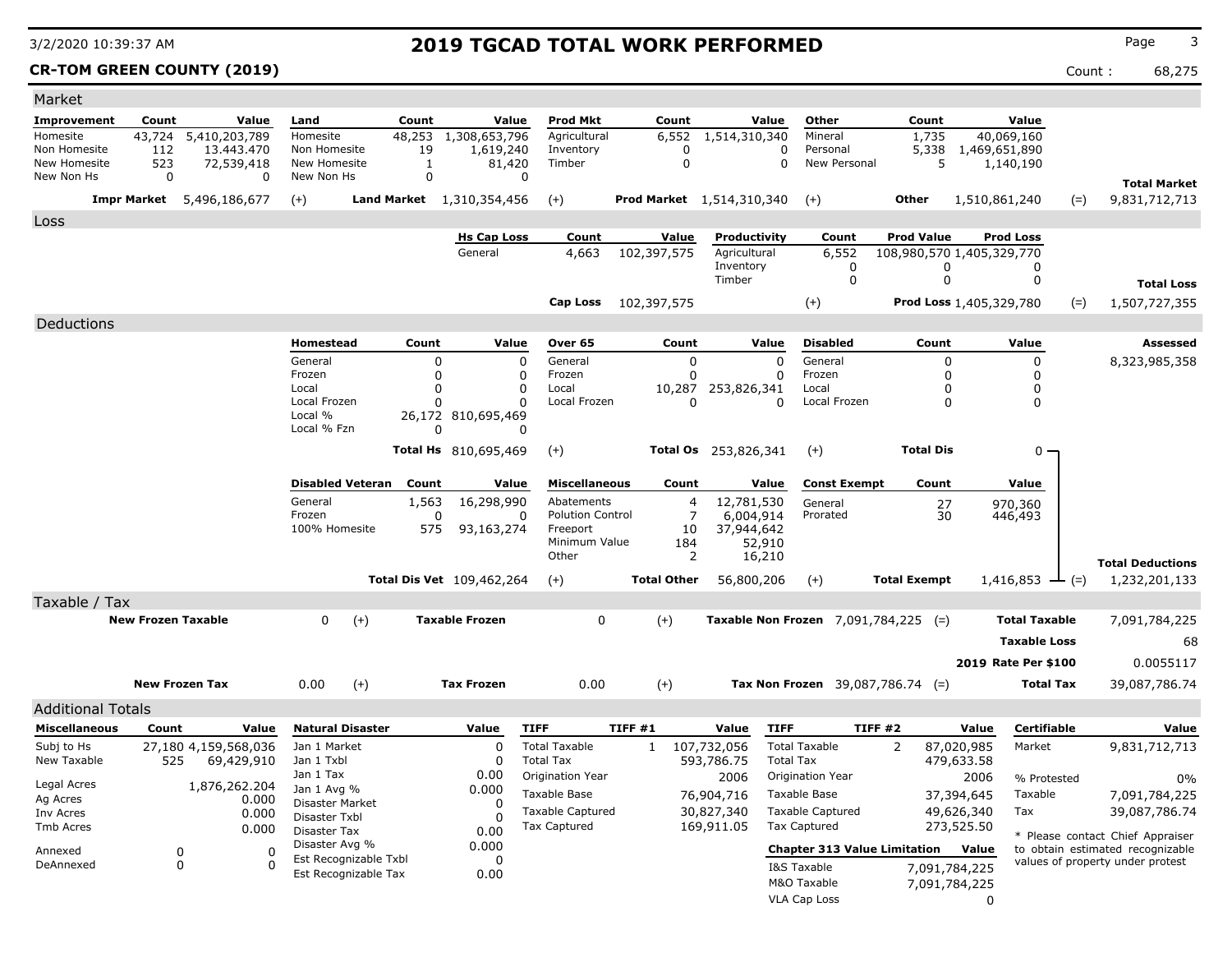### **CT-CITY OF SAN ANGELO (2019)** Count : 46,143

| Market                        |                                     |                          |                                |                       |                                      |                      |                                       |                    |                      |                          |                                         |                     |                          |                          |                    |                                                                      |
|-------------------------------|-------------------------------------|--------------------------|--------------------------------|-----------------------|--------------------------------------|----------------------|---------------------------------------|--------------------|----------------------|--------------------------|-----------------------------------------|---------------------|--------------------------|--------------------------|--------------------|----------------------------------------------------------------------|
| <b>Improvement</b>            | Count                               | Value                    | Land                           | Count                 |                                      | Value                | <b>Prod Mkt</b>                       |                    | Count                | Value                    | Other                                   |                     | Count                    | Value                    |                    |                                                                      |
| Homesite                      | 34,212 4,301,460,183                |                          | Homesite                       | 37,777                | 1,049,458,707                        |                      | Agricultural                          |                    | 156                  | 13,174,400               | Mineral                                 |                     | $\mathbf 0$              | $\Omega$                 |                    |                                                                      |
| Non Homesite<br>New Homesite  | 71<br>336                           | 11,143,470<br>49,912,738 | Non Homesite<br>New Homesite   |                       | 8<br>0                               | 744,420<br>$\Omega$  | Inventory<br>Timber                   |                    | 0<br>$\mathbf 0$     |                          | Personal<br>0<br>0<br>New Personal      |                     | 4,301<br>5               | 962,943,800<br>1,140,190 |                    |                                                                      |
| New Non Hs                    | $\Omega$                            | 0                        | New Non Hs                     |                       | 0                                    | $\Omega$             |                                       |                    |                      |                          |                                         |                     |                          |                          |                    | <b>Total Market</b>                                                  |
|                               | <b>Impr Market</b><br>4,362,516,391 |                          | $(+)$                          |                       | Land Market 1,050,203,127            |                      | $(+)$                                 | <b>Prod Market</b> |                      | 13,174,400               | $(+)$                                   | <b>Other</b>        |                          | 964,083,990              | $(=)$              | 6,389,977,908                                                        |
|                               |                                     |                          |                                |                       |                                      |                      |                                       |                    |                      |                          |                                         |                     |                          |                          |                    |                                                                      |
| Loss                          |                                     |                          |                                |                       | <b>Hs Cap Loss</b>                   |                      | Count                                 |                    | Value                | Productivity             | Count                                   | <b>Prod Value</b>   |                          | <b>Prod Loss</b>         |                    |                                                                      |
|                               |                                     |                          |                                |                       | General                              |                      | 3,586                                 | 71,424,315         |                      | Agricultural             | 156                                     |                     | 696,680                  | 12,477,720               |                    |                                                                      |
|                               |                                     |                          |                                |                       |                                      |                      |                                       |                    |                      | Inventory                | 0                                       |                     | 0                        | 0                        |                    |                                                                      |
|                               |                                     |                          |                                |                       |                                      |                      |                                       |                    |                      | Timber                   | $\Omega$                                |                     | 0                        | 0                        |                    | <b>Total Loss</b>                                                    |
|                               |                                     |                          |                                |                       |                                      |                      | <b>Cap Loss</b>                       | 71,424,315         |                      |                          | $^{(+)}$                                | <b>Prod Loss</b>    |                          | 12,477,720               | $(=)$              | 83,902,035                                                           |
| Deductions                    |                                     |                          |                                |                       |                                      |                      |                                       |                    |                      |                          |                                         |                     |                          |                          |                    |                                                                      |
|                               |                                     |                          | Homestead                      | Count                 |                                      | Value                | Over 65                               |                    | Count                | Value                    | <b>Disabled</b>                         |                     | Count                    | Value                    |                    | <b>Assessed</b>                                                      |
|                               |                                     |                          | General                        |                       | $\Omega$                             | $\Omega$             | General                               |                    | 0                    | $\Omega$                 | General                                 |                     | 0                        | 0                        |                    | 6,306,075,873                                                        |
|                               |                                     |                          | Frozen                         |                       | $\Omega$                             | 0                    | Frozen                                |                    | $\Omega$             | $\Omega$                 | Frozen                                  |                     | $\Omega$                 | $\Omega$                 |                    |                                                                      |
|                               |                                     |                          | Local<br>Local Frozen          |                       | $\Omega$<br>n                        | $\Omega$<br>$\Omega$ | Local<br>Local Frozen                 |                    | $\Omega$<br>$\Omega$ | $\Omega$<br>$\Omega$     | Local<br>Local Frozen                   |                     | $\Omega$<br>$\Omega$     | 0<br>0                   |                    |                                                                      |
|                               |                                     |                          | Local %                        |                       | 12,781 382,482,891                   |                      |                                       |                    |                      |                          |                                         |                     |                          |                          |                    |                                                                      |
|                               |                                     |                          | Local % Fzn                    |                       | 8,418 241,195,568                    |                      |                                       |                    |                      |                          |                                         |                     |                          |                          |                    |                                                                      |
|                               |                                     |                          |                                |                       | Total Hs 623,678,459                 |                      | $(+)$                                 |                    | <b>Total Os</b>      | $\mathbf 0$              | $(+)$                                   |                     | <b>Total Dis</b>         | $0 \cdot$                |                    |                                                                      |
|                               |                                     |                          |                                |                       |                                      |                      |                                       |                    |                      |                          |                                         |                     |                          |                          |                    |                                                                      |
|                               |                                     |                          | <b>Disabled Veteran</b>        | Count                 |                                      | Value                | <b>Miscellaneous</b>                  |                    | Count                | Value                    | <b>Const Exempt</b>                     |                     | Count                    | Value                    |                    |                                                                      |
|                               |                                     |                          | General<br>Frozen              |                       | 6,162,950<br>660<br>627<br>7,399,640 |                      | Abatements<br><b>Polution Control</b> |                    | $\mathbf 0$<br>4     | $\Omega$<br>5,609,218    | General<br>Prorated                     |                     | $\frac{12}{22}$          | 881,600<br>407,263       |                    |                                                                      |
|                               |                                     |                          | 100% Homesite                  |                       | 464<br>77,928,755                    |                      | Freeport                              |                    | 9                    | 37,922,219               |                                         |                     |                          |                          |                    |                                                                      |
|                               |                                     |                          |                                |                       |                                      |                      | Minimum Value                         |                    | 143                  | 42,310                   |                                         |                     |                          |                          |                    |                                                                      |
|                               |                                     |                          |                                |                       |                                      |                      | Other                                 |                    | 84                   | 2,520,312                |                                         |                     |                          |                          |                    | <b>Total Deductions</b>                                              |
|                               |                                     |                          |                                | <b>Total Dis Vet</b>  | 91,491,345                           |                      | $(+)$                                 |                    | <b>Total Other</b>   | 46,094,059               | $(+)$                                   | <b>Total Exempt</b> |                          | $1,288,863$ — (=)        |                    | 762,552,726                                                          |
| Taxable / Tax                 |                                     |                          |                                |                       |                                      |                      |                                       |                    |                      |                          |                                         |                     |                          |                          |                    |                                                                      |
|                               | <b>New Frozen Taxable</b>           |                          | 709,174                        | $(+)$                 | <b>Taxable Frozen</b>                |                      | 952,469,923                           |                    | $(+)$                |                          | Taxable Non Frozen $4,590,344,050$ (=)  |                     |                          | <b>Total Taxable</b>     |                    | 5,543,523,147                                                        |
|                               |                                     |                          |                                |                       |                                      |                      |                                       |                    |                      |                          |                                         |                     |                          | <b>Taxable Loss</b>      |                    | 265,792,869                                                          |
|                               |                                     |                          |                                |                       |                                      |                      |                                       |                    |                      |                          |                                         |                     |                          | 2019 Rate Per \$100      |                    | 0.00776                                                              |
|                               | <b>New Frozen Tax</b>               |                          | 5,503.19                       | $(+)$                 | <b>Tax Frozen</b>                    |                      | 5,333,857.19                          |                    | $(+)$                |                          | Tax Non Frozen 35,615,826.58 (=)        |                     |                          |                          | <b>Total Tax</b>   | 40,955,186.96                                                        |
|                               |                                     |                          |                                |                       |                                      |                      |                                       |                    |                      |                          |                                         |                     |                          |                          |                    |                                                                      |
| <b>Additional Totals</b>      |                                     |                          |                                |                       |                                      |                      |                                       |                    |                      |                          |                                         |                     |                          |                          |                    |                                                                      |
| <b>Miscellaneous</b>          | Count                               | Value                    | <b>Natural Disaster</b>        |                       | Value                                | <b>TIFF</b>          |                                       | TIFF#1             |                      | <b>TIFF</b><br>Value     |                                         | TIFF#2              |                          | Value                    | <b>Certifiable</b> | Value                                                                |
| Subj to Hs                    | 21,674 3,191,220,696                |                          | Jan 1 Market                   |                       | $\Omega$                             |                      | <b>Total Taxable</b>                  | 1                  |                      | 106,957,963              | <b>Total Taxable</b>                    | 2                   | 87,620,269               | Market                   |                    | 6,389,977,908                                                        |
| New Taxable                   | 337                                 | 48,680,498               | Jan 1 Txbl<br>Jan 1 Tax        |                       | $\Omega$<br>0.00                     |                      | <b>Total Tax</b><br>Origination Year  |                    |                      | 811,435.90               | <b>Total Tax</b><br>Origination Year    |                     | 674,665.71               |                          |                    |                                                                      |
| Legal Acres                   |                                     | 26,859.717               | Jan 1 Avg %                    |                       | 0.000                                |                      | Taxable Base                          |                    |                      | 2006                     |                                         |                     |                          | 2006                     | % Protested        | 0%                                                                   |
| Ag Acres                      |                                     | 0.000                    | Disaster Market                |                       | $\Omega$                             |                      | <b>Taxable Captured</b>               |                    |                      | 77,218,143               | Taxable Base<br><b>Taxable Captured</b> |                     | 37,876,005               | Taxable<br>Tax           |                    | 5,543,523,147                                                        |
| Inv Acres<br><b>Tmb Acres</b> |                                     | 0.000                    | Disaster Txbl                  |                       | ŋ                                    |                      | <b>Tax Captured</b>                   |                    |                      | 29,739,820<br>230,781.00 | <b>Tax Captured</b>                     |                     | 49,744,264<br>386,015.49 |                          |                    | 40,955,186.96                                                        |
|                               |                                     | 0.000                    | Disaster Tax<br>Disaster Avg % |                       | 0.00<br>0.000                        |                      |                                       |                    |                      |                          |                                         |                     |                          |                          |                    | * Please contact Chief Appraiser                                     |
| Annexed<br>DeAnnexed          | $\overline{2}$<br>$\Omega$          | 53,790<br>0              |                                | Est Recognizable Txbl | $\Omega$                             |                      |                                       |                    |                      |                          | <b>Chapter 313 Value Limitation</b>     |                     |                          | Value                    |                    | to obtain estimated recognizable<br>values of property under protest |
|                               |                                     |                          |                                | Est Recognizable Tax  | 0.00                                 |                      |                                       |                    |                      |                          | I&S Taxable<br>M&O Taxable              |                     | 5,543,523,147            |                          |                    |                                                                      |
|                               |                                     |                          |                                |                       |                                      |                      |                                       |                    |                      |                          | VLA Cap Loss                            |                     | 5,543,523,147            | $\Omega$                 |                    |                                                                      |
|                               |                                     |                          |                                |                       |                                      |                      |                                       |                    |                      |                          |                                         |                     |                          |                          |                    |                                                                      |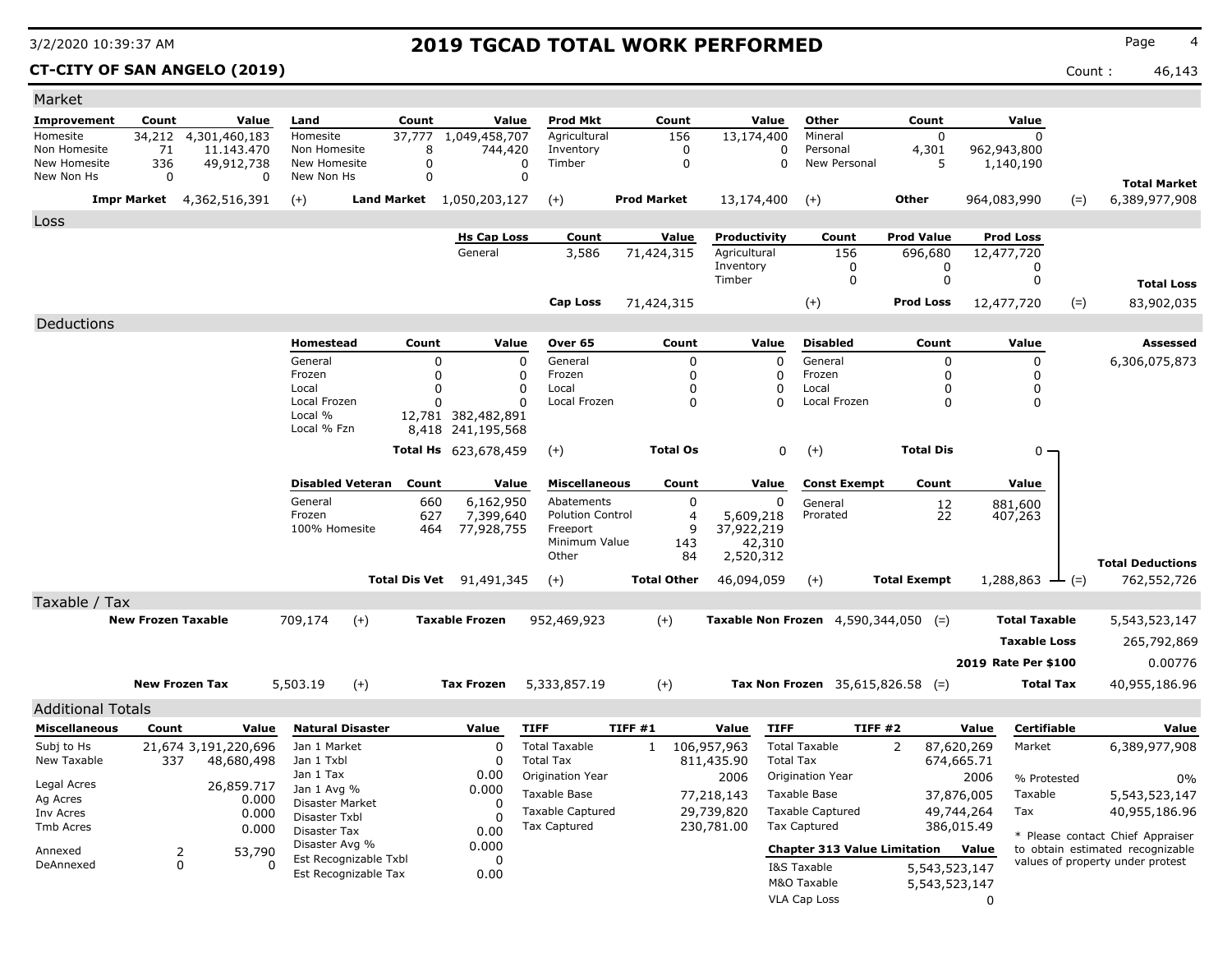### **FD-TGC EMERGENCY SERVICES #1 (2019)** Count : 7,086

| Market                       |                           |                       |                                               |                      |                               |                                     |                     |                              |                                     |                                 |                                 |                      |                                    |
|------------------------------|---------------------------|-----------------------|-----------------------------------------------|----------------------|-------------------------------|-------------------------------------|---------------------|------------------------------|-------------------------------------|---------------------------------|---------------------------------|----------------------|------------------------------------|
| Improvement                  | Count                     | Value                 | Land                                          | Count                | Value                         | <b>Prod Mkt</b>                     | Count               | Value                        | Other                               | Count                           |                                 | Value                |                                    |
| Homesite                     | 3,950                     | 331,469,470           | Homesite                                      | 5,023                | 93,103,190                    | Agricultural                        | 1,137               | 201,524,560                  | Mineral                             | 66                              | 1,032,940                       |                      |                                    |
| Non Homesite<br>New Homesite | 13<br>90                  | 320.340<br>11,030,970 | Non Homesite<br>New Homesite                  | $\mathbf 0$<br>0     | $\mathbf 0$<br>$\mathbf 0$    | Inventory<br>Timber                 | 0<br>$\mathbf 0$    | 0<br>0                       | Personal<br>New Personal            | 328<br>$\mathbf 0$              | 60,383,620                      | $\mathbf 0$          |                                    |
| New Non Hs                   | $\mathbf 0$               | 0                     | New Non Hs                                    | $\Omega$             | $\Omega$                      |                                     |                     |                              |                                     |                                 |                                 |                      |                                    |
|                              | <b>Impr Market</b>        | 342,820,780           | $(+)$                                         | <b>Land Market</b>   | 93,103,190                    |                                     | <b>Prod Market</b>  | 201,524,560                  | $(+)$                               | Other                           |                                 |                      | <b>Total Market</b><br>698,865,090 |
|                              |                           |                       |                                               |                      |                               | $(+)$                               |                     |                              |                                     |                                 | 61,416,560                      | $(=)$                |                                    |
| Loss                         |                           |                       |                                               |                      |                               |                                     |                     |                              |                                     |                                 |                                 |                      |                                    |
|                              |                           |                       |                                               |                      | <b>Hs Cap Loss</b><br>General | Count<br>568                        | Value<br>15,312,130 | Productivity<br>Agricultural | Count<br>1,137                      | <b>Prod Value</b><br>11,344,100 | <b>Prod Loss</b><br>190,180,460 |                      |                                    |
|                              |                           |                       |                                               |                      |                               |                                     |                     | Inventory                    | 0                                   | 0                               |                                 | 0                    |                                    |
|                              |                           |                       |                                               |                      |                               |                                     |                     | Timber                       | $\mathbf 0$                         | $\mathbf 0$                     |                                 | 0                    | <b>Total Loss</b>                  |
|                              |                           |                       |                                               |                      |                               | <b>Cap Loss</b>                     | 15,312,130          |                              | $(+)$                               | Prod Loss 190,180,470           |                                 | $(=)$                | 205,492,600                        |
| Deductions                   |                           |                       |                                               |                      |                               |                                     |                     |                              |                                     |                                 |                                 |                      |                                    |
|                              |                           |                       | Homestead                                     | Count                | Value                         | Over 65                             | Count               | Value                        | <b>Disabled</b>                     | Count                           |                                 | Value                | <b>Assessed</b>                    |
|                              |                           |                       | General                                       | $\mathbf 0$          | 0                             | General                             | $\mathbf 0$         | 0                            | General                             | 0                               |                                 | 0                    | 493,372,490                        |
|                              |                           |                       | Frozen                                        | $\mathbf 0$          | 0                             | Frozen                              | 0                   | $\Omega$                     | Frozen                              | 0                               |                                 | 0                    |                                    |
|                              |                           |                       | Local                                         | $\mathbf 0$          | 0                             | Local                               | 0                   | 0                            | Local                               | 0                               |                                 | 0                    |                                    |
|                              |                           |                       | Local Frozen<br>Local %                       | $\Omega$<br>0        | 0<br>0                        | Local Frozen                        | $\Omega$            | 0                            | Local Frozen                        | $\Omega$                        |                                 | 0                    |                                    |
|                              |                           |                       | Local % Fzn                                   | $\Omega$             | 0                             |                                     |                     |                              |                                     |                                 |                                 |                      |                                    |
|                              |                           |                       |                                               | <b>Total Hs</b>      | $\Omega$                      | $(+)$                               | <b>Total Os</b>     | $\mathbf 0$                  | $(+)$                               | <b>Total Dis</b>                |                                 | $0 \cdot$            |                                    |
|                              |                           |                       |                                               |                      |                               |                                     |                     |                              |                                     |                                 |                                 |                      |                                    |
|                              |                           |                       | <b>Disabled Veteran</b>                       | Count                | Value                         | <b>Miscellaneous</b>                | Count               | Value                        | <b>Const Exempt</b>                 | Count                           |                                 | Value                |                                    |
|                              |                           |                       | General                                       | 125                  | 1,312,290                     | Abatements                          | 0                   | 0                            | General                             | $\frac{2}{3}$                   |                                 | 51,570               |                                    |
|                              |                           |                       | Frozen                                        | $\mathbf 0$          | 0                             | <b>Polution Control</b><br>Freeport | $\mathbf{1}$        | 121,293                      | Prorated                            |                                 |                                 | 10,035               |                                    |
|                              |                           |                       | 100% Homesite                                 | 45                   | 7,082,197                     | Minimum Value                       | $\mathbf{0}$<br>13  | $\Omega$<br>4,100            |                                     |                                 |                                 |                      |                                    |
|                              |                           |                       |                                               |                      |                               | Other                               | $\mathbf 0$         | $\Omega$                     |                                     |                                 |                                 |                      | <b>Total Deductions</b>            |
|                              |                           |                       |                                               | <b>Total Dis Vet</b> | 8,394,487                     | $(+)$                               | <b>Total Other</b>  | 125,393                      | $(+)$                               | <b>Total Exempt</b>             |                                 | 61,605<br>$ (=)$     | 8,581,485                          |
| Taxable / Tax                |                           |                       |                                               |                      |                               |                                     |                     |                              |                                     |                                 |                                 |                      |                                    |
|                              | <b>New Frozen Taxable</b> |                       | $(+)$<br>$\Omega$                             |                      | <b>Taxable Frozen</b>         | $\Omega$                            | $(+)$               | <b>Taxable Non Frozen</b>    |                                     | $484,791,005$ (=)               |                                 | <b>Total Taxable</b> | 484,791,005                        |
|                              |                           |                       |                                               |                      |                               |                                     |                     |                              |                                     |                                 |                                 | <b>Taxable Loss</b>  |                                    |
|                              |                           |                       |                                               |                      |                               |                                     |                     |                              |                                     |                                 |                                 |                      | 2,889                              |
|                              |                           |                       |                                               |                      |                               |                                     |                     |                              |                                     |                                 |                                 | 2019 Rate Per \$100  | 0.0002861                          |
|                              | <b>New Frozen Tax</b>     |                       | $(+)$<br>0.00                                 |                      | <b>Tax Frozen</b>             | 0.00                                | $(+)$               | <b>Tax Non Frozen</b>        |                                     | $138,697.88$ (=)                |                                 | <b>Total Tax</b>     | 138,697.88                         |
| <b>Additional Totals</b>     |                           |                       |                                               |                      |                               |                                     |                     |                              |                                     |                                 |                                 |                      |                                    |
| <b>Miscellaneous</b>         | Count                     | Value                 | <b>Natural Disaster</b>                       |                      | Value                         | <b>TIFF</b>                         | TIFF#1              | <b>TIFF</b><br>Value         |                                     | TIFF#2                          | Value                           | Certifiable          | Value                              |
| Subj to Hs                   | 2,277                     | 281,835,420           | Jan 1 Market                                  |                      | 0                             | <b>Total Taxable</b>                | $\mathbf 0$         | $\mathbf 0$                  | <b>Total Taxable</b>                | $\Omega$                        | $\mathbf 0$                     | Market               | 698,865,090                        |
| New Taxable                  | 90                        | 11,018,970            | Jan 1 Txbl                                    |                      | 0                             | <b>Total Tax</b>                    |                     | 0.00                         | <b>Total Tax</b>                    |                                 | 0.00                            |                      |                                    |
| Legal Acres                  |                           | 313,559.792           | Jan 1 Tax                                     |                      | 0.00                          | Origination Year                    |                     | 0                            | Origination Year                    |                                 | $\mathbf 0$                     | % Protested          | 0%                                 |
| Ag Acres                     |                           | 0.000                 | Jan 1 Avg %<br>Disaster Market                |                      | 0.000<br>0                    | Taxable Base                        |                     | $\Omega$                     | Taxable Base                        |                                 | $\mathbf 0$                     | Taxable              | 484,791,005                        |
| Inv Acres                    |                           | 0.000                 | Disaster Txbl                                 |                      | O                             | <b>Taxable Captured</b>             |                     | $\Omega$                     | <b>Taxable Captured</b>             |                                 | $\mathbf 0$                     | Tax                  | 138,697.88                         |
| Tmb Acres                    |                           | 0.000                 | Disaster Tax                                  |                      | 0.00                          | <b>Tax Captured</b>                 |                     | 0.00                         | <b>Tax Captured</b>                 |                                 | 0.00                            |                      | * Please contact Chief Appraiser   |
| Annexed                      | 0                         | $\Omega$              | Disaster Avg %                                |                      | 0.000                         |                                     |                     |                              | <b>Chapter 313 Value Limitation</b> |                                 | Value                           |                      | to obtain estimated recognizable   |
| DeAnnexed                    | $\mathbf 0$               | n                     | Est Recognizable Txbl<br>Est Recognizable Tax |                      | 0<br>0.00                     |                                     |                     |                              | I&S Taxable                         |                                 | 484,791,005                     |                      | values of property under protest   |
|                              |                           |                       |                                               |                      |                               |                                     |                     |                              | M&O Taxable                         |                                 | 484,791,005                     |                      |                                    |
|                              |                           |                       |                                               |                      |                               |                                     |                     |                              | <b>VLA Cap Loss</b>                 |                                 | $\Omega$                        |                      |                                    |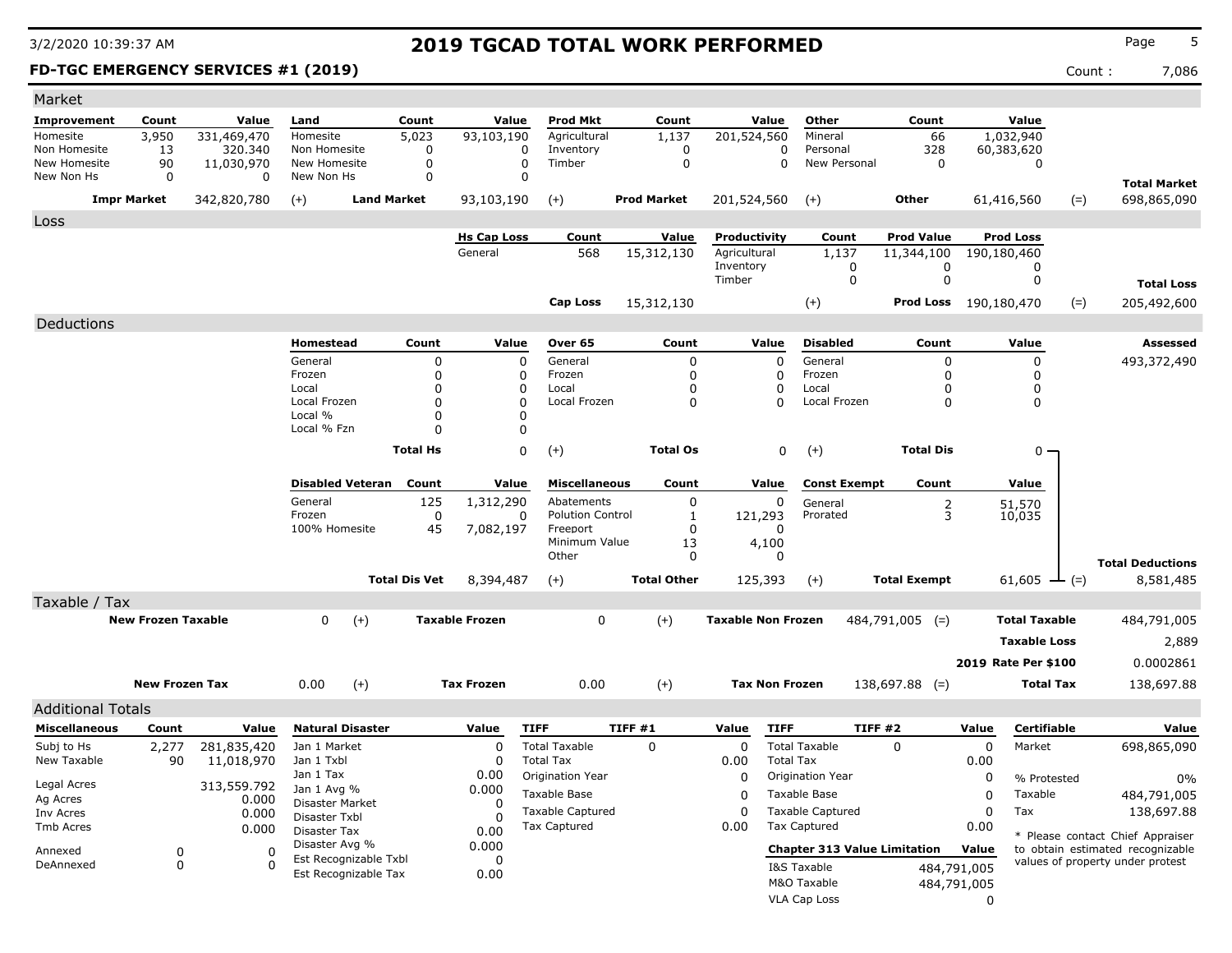### **GC-GRAPE CREEK ISD (2019)** Count : 5,328

| Market                     |                           |                      |                                  |                       |                                  |                                     |                    |                           |                                     |                              |             |                      |                                  |
|----------------------------|---------------------------|----------------------|----------------------------------|-----------------------|----------------------------------|-------------------------------------|--------------------|---------------------------|-------------------------------------|------------------------------|-------------|----------------------|----------------------------------|
| Improvement                | Count                     | Value                | Land                             | Count                 | Value                            | <b>Prod Mkt</b>                     | Count              | Value                     | Other                               | Count                        |             | Value                |                                  |
| Homesite                   | 3,209                     | 275,889,950          | Homesite                         | 4,005                 | 74,539,650                       | Agricultural                        | 673                | 112,959,060               | Mineral                             | 14                           |             | 114,560              |                                  |
| Non Homesite               | 10                        | 267.290              | Non Homesite                     | $\mathbf 0$           |                                  | Inventory<br>$\Omega$               | $\mathbf 0$        | $\Omega$                  | Personal                            | 276                          |             | 47,347,340           |                                  |
| New Homesite<br>New Non Hs | 77<br>$\mathbf 0$         | 9,833,880<br>0       | New Homesite<br>New Non Hs       | 0<br>0                |                                  | Timber<br>0<br>$\mathbf 0$          | $\mathbf 0$        | 0                         | New Personal                        | 0                            |             | 0                    |                                  |
|                            |                           |                      |                                  |                       |                                  |                                     |                    |                           |                                     |                              |             |                      | <b>Total Market</b>              |
|                            | <b>Impr Market</b>        | 285,991,120          | $(+)$                            | <b>Land Market</b>    | 74,539,650                       | $(+)$                               | <b>Prod Market</b> | 112,959,060               | $(+)$                               | Other                        |             | $(=)$<br>47,461,900  | 520,951,730                      |
| Loss                       |                           |                      |                                  |                       |                                  |                                     |                    |                           |                                     |                              |             |                      |                                  |
|                            |                           |                      |                                  |                       | <b>Hs Cap Loss</b>               | Count                               | Value              | Productivity              | Count                               | <b>Prod Value</b>            |             | <b>Prod Loss</b>     |                                  |
|                            |                           |                      |                                  |                       | General                          | 424                                 | 10,929,380         | Agricultural<br>Inventory | 673                                 | 7,410,940                    |             | 105,548,120          |                                  |
|                            |                           |                      |                                  |                       |                                  |                                     |                    | Timber                    | 0<br>$\mathbf 0$                    | 0<br>$\mathbf 0$             |             | 0<br>$\mathbf 0$     | <b>Total Loss</b>                |
|                            |                           |                      |                                  |                       |                                  |                                     |                    |                           |                                     |                              |             |                      |                                  |
|                            |                           |                      |                                  |                       |                                  | <b>Cap Loss</b>                     | 10,929,380         |                           | $(+)$                               | <b>Prod Loss</b> 105,548,120 |             | $(=)$                | 116,477,500                      |
| Deductions                 |                           |                      |                                  |                       |                                  |                                     |                    |                           |                                     |                              |             |                      |                                  |
|                            |                           |                      | Homestead                        | Count                 | Value                            | Over 65                             | Count              | Value                     | <b>Disabled</b>                     | Count                        |             | Value                | Assessed                         |
|                            |                           |                      | General                          | 1,152                 | 28,403,460                       | General                             | 68                 | 653,150                   | General                             | 6                            |             | 60,000               | 404,474,230                      |
|                            |                           |                      | Frozen<br>Local                  |                       | 733<br>17,896,280<br>0           | Frozen<br>Local                     | 567<br>63          | 5,486,980<br>587,830      | Frozen<br>Local                     | 120<br>6                     |             | 1,142,150<br>55,520  |                                  |
|                            |                           |                      | Local Frozen                     |                       | $\mathbf 0$                      | $\Omega$<br>Local Frozen            | 526                | 4,999,940                 | Local Frozen                        | 107                          |             | 995,560              |                                  |
|                            |                           |                      | Local %                          |                       | 0                                | 0                                   |                    |                           |                                     |                              |             |                      |                                  |
|                            |                           |                      | Local % Fzn                      |                       | 0                                | $\Omega$                            |                    |                           |                                     |                              |             |                      |                                  |
|                            |                           |                      |                                  | Total Hs              | 46,299,740                       | $(+)$                               | <b>Total Os</b>    | 11,727,900                | $(+)$                               | <b>Total Dis</b>             |             | $2,253,230 -$        |                                  |
|                            |                           |                      |                                  |                       |                                  |                                     |                    |                           |                                     |                              |             |                      |                                  |
|                            |                           |                      | <b>Disabled Veteran</b>          | Count                 | Value                            | <b>Miscellaneous</b>                | Count              | Value                     | <b>Const Exempt</b>                 | Count                        |             | Value                |                                  |
|                            |                           |                      | General<br>Frozen                |                       | 69<br>661,820                    | Abatements                          | 0                  | 0                         | General                             | $\frac{1}{3}$                |             | 50,070               |                                  |
|                            |                           |                      | 100% Homesite                    |                       | 32<br>367,400<br>35<br>4,634,330 | <b>Polution Control</b><br>Freeport | 1<br>$\Omega$      | 121,293<br>n              | Prorated                            |                              |             | 10,035               |                                  |
|                            |                           |                      |                                  |                       |                                  | Minimum Value                       | 12                 | 3,960                     |                                     |                              |             |                      |                                  |
|                            |                           |                      |                                  |                       |                                  | Other                               | 0                  | $\Omega$                  |                                     |                              |             |                      | <b>Total Deductions</b>          |
|                            |                           |                      |                                  | <b>Total Dis Vet</b>  | 5,663,550                        | $(+)$                               | <b>Total Other</b> | 125,253                   | $(+)$                               | <b>Total Exempt</b>          |             | $60,105$ - (=)       | 66,129,778                       |
| Taxable / Tax              |                           |                      |                                  |                       |                                  |                                     |                    |                           |                                     |                              |             |                      |                                  |
|                            | <b>New Frozen Taxable</b> |                      | 543,700                          | $(+)$                 | <b>Taxable Frozen</b>            | 42,249,750                          | $(+)$              | <b>Taxable Non Frozen</b> |                                     | $295,551,002$ (=)            |             | <b>Total Taxable</b> | 338,344,452                      |
|                            |                           |                      |                                  |                       |                                  |                                     |                    |                           |                                     |                              |             |                      |                                  |
|                            |                           |                      |                                  |                       |                                  |                                     |                    |                           |                                     |                              |             | <b>Taxable Loss</b>  | 20,437,864                       |
|                            |                           |                      |                                  |                       |                                  |                                     |                    |                           |                                     |                              |             | 2019 Rate Per \$100  | 0.0127435                        |
|                            | <b>New Frozen Tax</b>     |                      | 6,928.64                         | $(+)$                 | <b>Tax Frozen</b>                | 283,217.21                          | $(+)$              | <b>Tax Non Frozen</b>     |                                     | $3,761,096.75$ (=)           |             | <b>Total Tax</b>     | 4,051,242.60                     |
| <b>Additional Totals</b>   |                           |                      |                                  |                       |                                  |                                     |                    |                           |                                     |                              |             |                      |                                  |
| <b>Miscellaneous</b>       | Count                     | Value                | <b>Natural Disaster</b>          |                       | Value                            | <b>TIFF</b>                         | TIFF#1             | Value<br><b>TIFF</b>      |                                     | <b>TIFF #2</b>               | Value       | Certifiable          | Value                            |
| Subj to Hs                 | 1,888                     | 236,532,910          | Jan 1 Market                     |                       | $\mathbf 0$                      | <b>Total Taxable</b>                | 0                  | $\mathbf 0$               | <b>Total Taxable</b>                | $\mathbf 0$                  | 0           | Market               | 520,951,730                      |
| New Taxable                | 77                        | 9,375,460            | Jan 1 Txbl                       |                       | 0                                | <b>Total Tax</b>                    |                    | 0.00                      | <b>Total Tax</b>                    |                              | 0.00        |                      |                                  |
|                            |                           |                      | Jan 1 Tax                        |                       | 0.00                             | Origination Year                    |                    | 0                         | Origination Year                    |                              | 0           | % Protested          | $0\%$                            |
| Legal Acres<br>Ag Acres    |                           | 100,910.145<br>0.000 | Jan 1 Avg %                      |                       | 0.000                            | Taxable Base                        |                    | $\Omega$                  | Taxable Base                        |                              | $\Omega$    | Taxable              | 338,344,452                      |
| Inv Acres                  |                           | 0.000                | Disaster Market<br>Disaster Txbl |                       | 0<br>$\Omega$                    | <b>Taxable Captured</b>             |                    | $\Omega$                  | <b>Taxable Captured</b>             |                              | $\Omega$    | Tax                  | 4,051,242.60                     |
| Tmb Acres                  |                           | 0.000                | Disaster Tax                     |                       | 0.00                             | Tax Captured                        |                    | 0.00                      | <b>Tax Captured</b>                 |                              | 0.00        |                      | * Please contact Chief Appraiser |
| Annexed                    | $\Omega$                  | $\Omega$             | Disaster Avg %                   |                       | 0.000                            |                                     |                    |                           | <b>Chapter 313 Value Limitation</b> |                              | Value       |                      | to obtain estimated recognizable |
| DeAnnexed                  | $\mathbf 0$               | $\Omega$             |                                  | Est Recognizable Txbl | $\Omega$                         |                                     |                    |                           | I&S Taxable                         |                              | 338,344,452 |                      | values of property under protest |
|                            |                           |                      | Est Recognizable Tax             |                       | 0.00                             |                                     |                    |                           | M&O Taxable                         |                              | 338,344,452 |                      |                                  |
|                            |                           |                      |                                  |                       |                                  |                                     |                    |                           | <b>VLA Cap Loss</b>                 |                              | $\Omega$    |                      |                                  |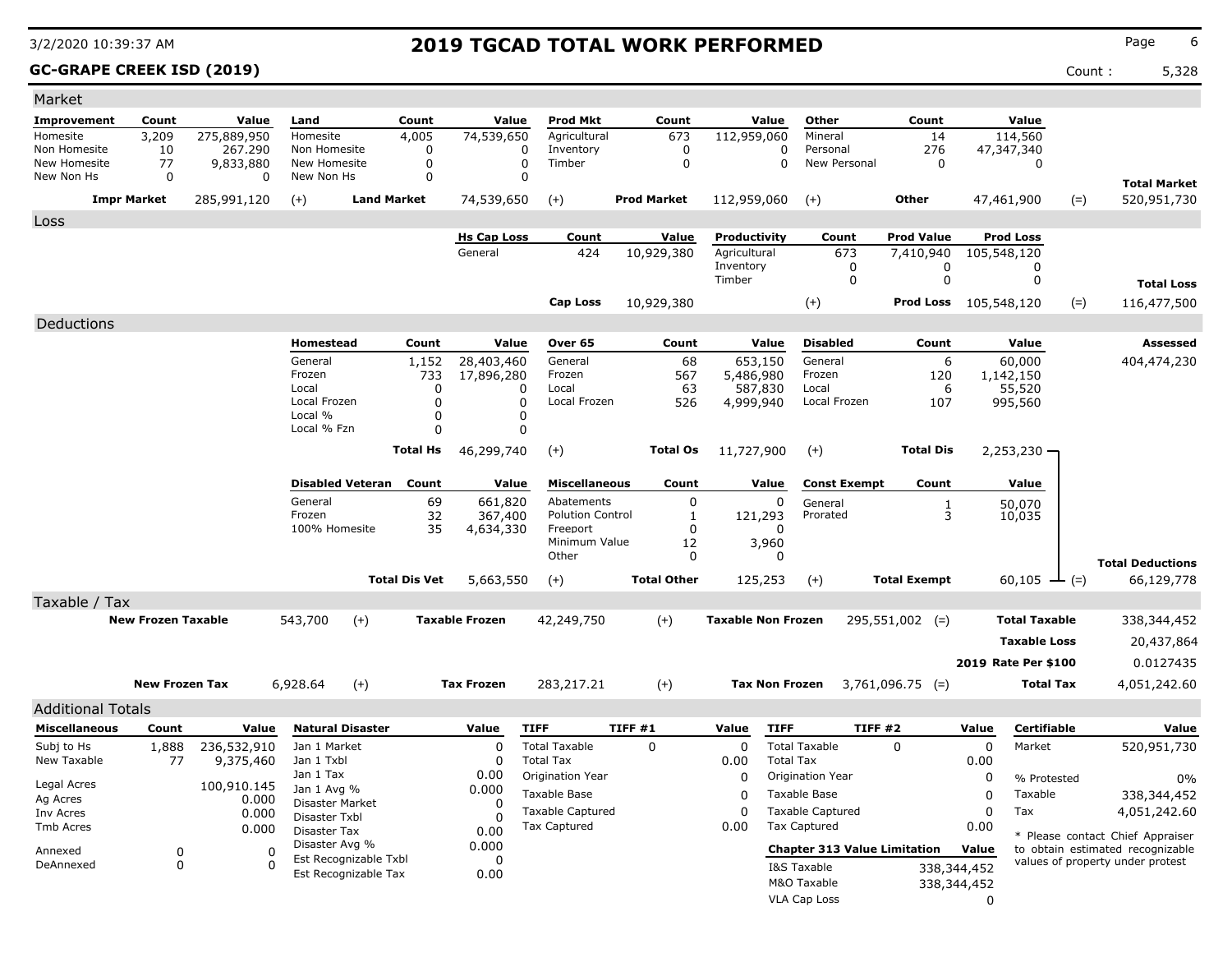### **IC-IRION COUNTY WATER DIST (2019)** Count : 907

| Market                   |                           |             |                                  |                      |                       |                         |                    |                           |                  |                                     |                     |            |                      |                                                                      |
|--------------------------|---------------------------|-------------|----------------------------------|----------------------|-----------------------|-------------------------|--------------------|---------------------------|------------------|-------------------------------------|---------------------|------------|----------------------|----------------------------------------------------------------------|
| Improvement              | Count                     | Value       | Land                             | Count                | Value                 | <b>Prod Mkt</b>         | Count              |                           | Value            | Other                               | Count               |            | Value                |                                                                      |
| Homesite                 | 8                         | 1,238,340   | Homesite                         | 4                    | 7,200                 | Agricultural            | 78                 | 40,756,130                |                  | Mineral                             | 276                 |            | 23,734,140           |                                                                      |
| Non Homesite             | $\Omega$                  | 0           | Non Homesite                     | 0                    | 0                     | Inventory               | 0                  |                           | 0                | Personal                            | 4                   |            | 7,206,280            |                                                                      |
| New Homesite             | 0                         | $\mathbf 0$ | New Homesite                     | 0                    | $\Omega$              | Timber                  | 0                  |                           | $\Omega$         | New Personal                        | 0                   |            | 0                    |                                                                      |
| New Non Hs               | $\Omega$                  | 0           | New Non Hs                       | $\Omega$             | $\Omega$              |                         |                    |                           |                  |                                     |                     |            |                      | <b>Total Market</b>                                                  |
|                          | <b>Impr Market</b>        | 1,238,340   | <b>Land Market</b><br>$(+)$      |                      | 7,200                 | $(+)$                   | <b>Prod Market</b> | 40,756,130                |                  | $(+)$                               | Other               |            | 30,940,420           | 72,942,090<br>$(=)$                                                  |
| Loss                     |                           |             |                                  |                      |                       |                         |                    |                           |                  |                                     |                     |            |                      |                                                                      |
|                          |                           |             |                                  |                      | <b>Hs Cap Loss</b>    | Count                   | Value              | Productivity              |                  | Count                               | <b>Prod Value</b>   |            | <b>Prod Loss</b>     |                                                                      |
|                          |                           |             |                                  |                      | General               | $\overline{2}$          | 211,620            | Agricultural              |                  | 78                                  | 1,852,590           |            | 38,903,540           |                                                                      |
|                          |                           |             |                                  |                      |                       |                         |                    | Inventory<br>Timber       |                  | 0<br>$\mathbf 0$                    | 0<br>$\mathbf 0$    |            | 0<br>0               |                                                                      |
|                          |                           |             |                                  |                      |                       |                         |                    |                           |                  |                                     |                     |            |                      | <b>Total Loss</b>                                                    |
|                          |                           |             |                                  |                      |                       | <b>Cap Loss</b>         | 211,620            |                           |                  | $(+)$                               | <b>Prod Loss</b>    |            | 38,903,540           | $(=)$<br>39,115,160                                                  |
| Deductions               |                           |             |                                  |                      |                       |                         |                    |                           |                  |                                     |                     |            |                      |                                                                      |
|                          |                           |             | Homestead                        | Count                | Value                 | Over 65                 | Count              |                           | Value            | <b>Disabled</b>                     | Count               |            | Value                | Assessed                                                             |
|                          |                           |             | General                          | 0                    | 0                     | General                 | 0                  |                           | 0                | General                             | 0                   |            | 0                    | 33,826,930                                                           |
|                          |                           |             | Frozen                           | $\mathbf{0}$         | 0                     | Frozen                  | 0                  |                           | 0                | Frozen                              | 0                   |            | 0                    |                                                                      |
|                          |                           |             | Local                            | $\mathbf 0$          | 0                     | Local                   | 0                  |                           | 0                | Local                               | 0                   |            | 0                    |                                                                      |
|                          |                           |             | Local Frozen<br>Local %          | O<br>$\mathbf 0$     | 0<br>0                | Local Frozen            | 0                  |                           | $\Omega$         | Local Frozen                        | 0                   |            | 0                    |                                                                      |
|                          |                           |             | Local % Fzn                      |                      | $\Omega$              |                         |                    |                           |                  |                                     |                     |            |                      |                                                                      |
|                          |                           |             |                                  |                      |                       |                         |                    |                           |                  |                                     |                     |            |                      |                                                                      |
|                          |                           |             |                                  | <b>Total Hs</b>      | 0                     | $(+)$                   | <b>Total Os</b>    |                           | 0                | $(+)$                               | <b>Total Dis</b>    |            | 0 -                  |                                                                      |
|                          |                           |             | <b>Disabled Veteran</b>          | Count                | Value                 | <b>Miscellaneous</b>    | Count              |                           | Value            | <b>Const Exempt</b>                 | Count               |            | Value                |                                                                      |
|                          |                           |             | General                          | 0                    | 0                     | Abatements              | 0                  |                           | 0                | General                             | 5                   |            | 8,700                |                                                                      |
|                          |                           |             | Frozen                           | 0                    | 0                     | <b>Polution Control</b> | 0                  |                           | 0                | Prorated                            | 0                   |            | 0                    |                                                                      |
|                          |                           |             | 100% Homesite                    | 0                    | $\Omega$              | Freeport                | 0                  |                           | 0                |                                     |                     |            |                      |                                                                      |
|                          |                           |             |                                  |                      |                       | Minimum Value<br>Other  | 0<br>0             |                           | 0<br>0           |                                     |                     |            |                      |                                                                      |
|                          |                           |             |                                  |                      |                       |                         |                    |                           |                  |                                     |                     |            |                      | <b>Total Deductions</b>                                              |
|                          |                           |             |                                  | <b>Total Dis Vet</b> | 0                     | $(+)$                   | <b>Total Other</b> |                           | 0                | $(+)$                               | <b>Total Exempt</b> |            | 8,700<br>$-(-)$      | 8,700                                                                |
| Taxable / Tax            |                           |             |                                  |                      |                       |                         |                    |                           |                  |                                     |                     |            |                      |                                                                      |
|                          | <b>New Frozen Taxable</b> |             | 0<br>$(+)$                       |                      | <b>Taxable Frozen</b> | $\mathbf 0$             | $(+)$              | <b>Taxable Non Frozen</b> |                  |                                     | $33,818,230$ (=)    |            | <b>Total Taxable</b> | 33,818,230                                                           |
|                          |                           |             |                                  |                      |                       |                         |                    |                           |                  |                                     |                     |            | <b>Taxable Loss</b>  | 249                                                                  |
|                          |                           |             |                                  |                      |                       |                         |                    |                           |                  |                                     |                     |            | 2019 Rate Per \$100  | 0.0001268                                                            |
|                          |                           |             |                                  |                      |                       |                         |                    |                           |                  |                                     |                     |            |                      |                                                                      |
|                          | <b>New Frozen Tax</b>     |             | 0.00<br>$(+)$                    |                      | <b>Tax Frozen</b>     | 0.00                    | $(+)$              | <b>Tax Non Frozen</b>     |                  |                                     | $4,288.12$ (=)      |            | <b>Total Tax</b>     | 4,288.12                                                             |
| <b>Additional Totals</b> |                           |             |                                  |                      |                       |                         |                    |                           |                  |                                     |                     |            |                      |                                                                      |
| <b>Miscellaneous</b>     | Count                     | Value       | <b>Natural Disaster</b>          |                      | Value                 | <b>TIFF</b>             | TIFF #1            | Value                     | <b>TIFF</b>      | TIFF #2                             |                     | Value      | Certifiable          | Value                                                                |
| Subj to Hs               | 3                         | 720,950     | Jan 1 Market                     |                      | 0                     | <b>Total Taxable</b>    | 0                  | 0                         |                  | <b>Total Taxable</b>                | 0                   | $\Omega$   | Market               | 72,942,090                                                           |
| New Taxable              | 0                         | 0           | Jan 1 Txbl                       |                      | 0                     | <b>Total Tax</b>        |                    | 0.00                      | <b>Total Tax</b> |                                     |                     | 0.00       |                      |                                                                      |
| Legal Acres              |                           | 90,956.160  | Jan 1 Tax                        |                      | 0.00                  | Origination Year        |                    | 0                         |                  | Origination Year                    |                     | 0          | % Protested          | $0\%$                                                                |
| Ag Acres                 |                           | 0.000       | Jan 1 Avg %                      |                      | 0.000                 | Taxable Base            |                    | 0                         |                  | Taxable Base                        |                     | 0          | Taxable              | 33,818,230                                                           |
| Inv Acres                |                           | 0.000       | Disaster Market<br>Disaster Txbl |                      | 0<br>$\Omega$         | <b>Taxable Captured</b> |                    | 0                         |                  | <b>Taxable Captured</b>             |                     | 0          | Tax                  | 4,288.12                                                             |
| Tmb Acres                |                           | 0.000       | Disaster Tax                     |                      | 0.00                  | <b>Tax Captured</b>     |                    | 0.00                      |                  | <b>Tax Captured</b>                 |                     | 0.00       |                      |                                                                      |
|                          |                           |             | Disaster Avg %                   |                      | 0.000                 |                         |                    |                           |                  | <b>Chapter 313 Value Limitation</b> |                     | Value      |                      | * Please contact Chief Appraiser<br>to obtain estimated recognizable |
| Annexed<br>DeAnnexed     | 0<br>0                    | 0<br>0      | Est Recognizable Txbl            |                      | 0                     |                         |                    |                           |                  |                                     |                     |            |                      | values of property under protest                                     |
|                          |                           |             | Est Recognizable Tax             |                      | 0.00                  |                         |                    |                           |                  | I&S Taxable                         |                     | 33,818,230 |                      |                                                                      |
|                          |                           |             |                                  |                      |                       |                         |                    |                           |                  | M&O Taxable                         |                     | 33,818,230 |                      |                                                                      |
|                          |                           |             |                                  |                      |                       |                         |                    |                           |                  | VLA Cap Loss                        |                     | 0          |                      |                                                                      |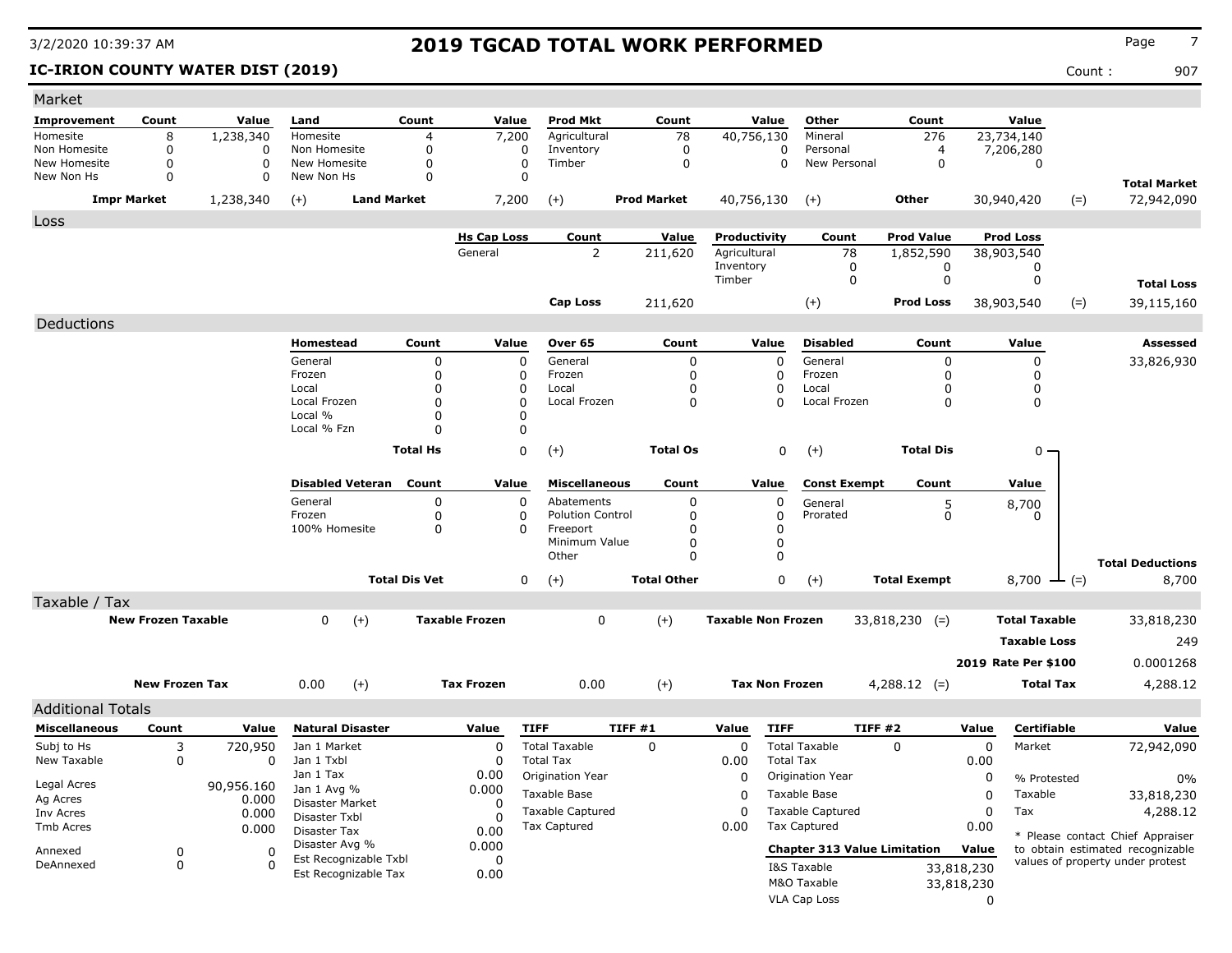### **LK-LIPAN KICKAPOO WATER DIST (2019)** Count : 12,597

| Market                   |                           |               |                                         |                      |                                 |                                                |                    |                             |                                                |                     |                          |                            |                                       |
|--------------------------|---------------------------|---------------|-----------------------------------------|----------------------|---------------------------------|------------------------------------------------|--------------------|-----------------------------|------------------------------------------------|---------------------|--------------------------|----------------------------|---------------------------------------|
| <b>Improvement</b>       | Count                     | Value         | Land                                    | Count                | Value                           | <b>Prod Mkt</b>                                | Count              | Value                       | Other                                          | Count               | Value                    |                            |                                       |
| Homesite                 | 4,436                     | 574,119,030   | Homesite                                | 4,460                | 124,056,530                     | Agricultural                                   | 4,744              | $\overline{1,1}$ 58,047,250 | Mineral                                        | 1,262               | $\overline{14,}370,620$  |                            |                                       |
| Non Homesite             | 13                        | 680.790       | Non Homesite                            | 3                    | 53,500                          | Inventory                                      | 0                  |                             | 0<br>Personal                                  | 473                 | 268,113,230              |                            |                                       |
| New Homesite             | 88                        | 10,024,290    | New Homesite                            | 1                    | 81,420                          | Timber                                         | $\mathbf 0$        |                             | 0<br>New Personal                              | 0                   |                          | 0                          |                                       |
| New Non Hs               | 0                         | $\Omega$      | New Non Hs                              | 0                    |                                 | 0                                              |                    |                             |                                                |                     |                          |                            | <b>Total Market</b>                   |
|                          | <b>Impr Market</b>        | 584,824,110   | $(+)$                                   | <b>Land Market</b>   | 124,191,450                     | $(+)$                                          |                    | Prod Market 1,158,047,250   | $(+)$                                          | Other               | 282,483,850              | $(=)$                      | 2,149,546,660                         |
| Loss                     |                           |               |                                         |                      |                                 |                                                |                    |                             |                                                |                     |                          |                            |                                       |
|                          |                           |               |                                         |                      | <b>Hs Cap Loss</b>              | Count                                          | Value              | Productivity                | Count                                          | <b>Prod Value</b>   | <b>Prod Loss</b>         |                            |                                       |
|                          |                           |               |                                         |                      | General                         | 426                                            | 12,892,810         | Agricultural                | 4,744                                          |                     | 90,307,060 1,067,740,190 |                            |                                       |
|                          |                           |               |                                         |                      |                                 |                                                |                    | Inventory<br>Timber         | 0<br>0                                         | 0<br>0              |                          | 0<br>0                     |                                       |
|                          |                           |               |                                         |                      |                                 |                                                |                    |                             |                                                |                     |                          |                            | <b>Total Loss</b>                     |
|                          |                           |               |                                         |                      |                                 | Cap Loss                                       | 12,892,810         |                             | $(+)$                                          |                     | Prod Loss 1,067,740,200  | $(=)$                      | 1,080,633,010                         |
| Deductions               |                           |               |                                         |                      |                                 |                                                |                    |                             |                                                |                     |                          |                            |                                       |
|                          |                           |               | Homestead                               | Count                | Value                           | Over 65                                        | Count              | Value                       | <b>Disabled</b>                                | Count               | Value                    |                            | Assessed                              |
|                          |                           |               | General                                 | 0                    |                                 | 0<br>General                                   | 0                  | $\Omega$                    | General                                        | 0                   |                          | 0                          | 1,068,913,650                         |
|                          |                           |               | Frozen                                  | $\Omega$             |                                 | 0<br>Frozen                                    | 0                  | 0                           | Frozen                                         | 0                   |                          | 0                          |                                       |
|                          |                           |               | Local<br>Local Frozen                   | $\Omega$<br>$\Omega$ |                                 | Local<br>0<br>$\Omega$<br>Local Frozen         | 0<br>$\mathbf{0}$  | 0<br>$\Omega$               | Local<br>Local Frozen                          | 0<br>0              |                          | 0<br>$\Omega$              |                                       |
|                          |                           |               | Local %                                 | $\Omega$             |                                 | 0                                              |                    |                             |                                                |                     |                          |                            |                                       |
|                          |                           |               | Local % Fzn                             | $\Omega$             |                                 | $\Omega$                                       |                    |                             |                                                |                     |                          |                            |                                       |
|                          |                           |               |                                         | <b>Total Hs</b>      |                                 | 0<br>$(+)$                                     | <b>Total Os</b>    | 0                           | $(+)$                                          | <b>Total Dis</b>    |                          | $0 -$                      |                                       |
|                          |                           |               |                                         |                      |                                 |                                                |                    |                             |                                                |                     |                          |                            |                                       |
|                          |                           |               | <b>Disabled Veteran</b>                 | Count                | Value                           | <b>Miscellaneous</b>                           | Count              | Value                       | <b>Const Exempt</b>                            | Count               | Value                    |                            |                                       |
|                          |                           |               | General                                 | 110                  | 1,116,580                       | Abatements                                     | 0                  | 0                           | General                                        | 9                   | 29,990                   |                            |                                       |
|                          |                           |               | Frozen                                  | 0                    |                                 | <b>Polution Control</b><br>0                   | 2                  | 274,403                     | Prorated                                       | 3                   | 20,265                   |                            |                                       |
|                          |                           |               | 100% Homesite                           | 49                   | 11,813,532                      | Freeport<br>Minimum Value                      | 0<br>11            | 0<br>2,320                  |                                                |                     |                          |                            |                                       |
|                          |                           |               |                                         |                      |                                 | Other                                          | 0                  | 0                           |                                                |                     |                          |                            |                                       |
|                          |                           |               |                                         |                      | <b>Total Dis Vet</b> 12,930,112 |                                                | <b>Total Other</b> | 276,723                     |                                                | <b>Total Exempt</b> |                          | $50,255$ $\rightarrow$ (=) | <b>Total Deductions</b><br>13,257,090 |
|                          |                           |               |                                         |                      |                                 | $(+)$                                          |                    |                             | $(+)$                                          |                     |                          |                            |                                       |
| Taxable / Tax            |                           |               |                                         |                      |                                 |                                                |                    |                             |                                                |                     |                          |                            |                                       |
|                          | <b>New Frozen Taxable</b> |               | 0                                       | $(+)$                | <b>Taxable Frozen</b>           | $\mathbf 0$                                    | $(+)$              |                             | Taxable Non Frozen $1,055,656,560$ (=)         |                     |                          | <b>Total Taxable</b>       | 1,055,656,560                         |
|                          |                           |               |                                         |                      |                                 |                                                |                    |                             |                                                |                     |                          | <b>Taxable Loss</b>        | $-7,395$                              |
|                          |                           |               |                                         |                      |                                 |                                                |                    |                             |                                                |                     | 2019 Rate Per \$100      |                            | 0.0000971                             |
|                          | <b>New Frozen Tax</b>     |               | 0.00                                    | $(+)$                | <b>Tax Frozen</b>               | 0.00                                           | $(+)$              | <b>Tax Non Frozen</b>       |                                                | $102,504.97$ (=)    |                          | <b>Total Tax</b>           | 102,504.97                            |
|                          |                           |               |                                         |                      |                                 |                                                |                    |                             |                                                |                     |                          |                            |                                       |
| <b>Additional Totals</b> |                           |               |                                         |                      |                                 |                                                |                    |                             |                                                |                     |                          |                            |                                       |
| <b>Miscellaneous</b>     | Count                     | Value         | <b>Natural Disaster</b>                 |                      | Value                           | <b>TIFF</b>                                    | TIFF #1            | <b>TIFF</b><br>Value        |                                                | TIFF#2              | Value                    | Certifiable                | Value                                 |
| Subj to Hs               | 2,414                     | 492,449,150   | Jan 1 Market                            |                      | $\Omega$                        | <b>Total Taxable</b>                           | $\Omega$           | 0                           | <b>Total Taxable</b>                           | 0                   | 0                        | Market                     | 2,149,546,660                         |
| New Taxable              | 89                        | 10,105,710    | Jan 1 Txbl<br>Jan 1 Tax                 |                      | 0<br>0.00                       | <b>Total Tax</b><br>Origination Year           |                    | 0.00                        | <b>Total Tax</b><br>Origination Year           |                     | 0.00                     |                            |                                       |
| Legal Acres              |                           | 1,524,433.867 | Jan 1 Avg %                             |                      | 0.000                           |                                                |                    | 0                           |                                                |                     | 0                        | % Protested                | 0%                                    |
| Ag Acres                 |                           | 0.000         | Disaster Market                         |                      | $\Omega$                        | Taxable Base                                   |                    | 0                           | Taxable Base                                   |                     | 0                        | Taxable                    | 1,055,656,560                         |
| Inv Acres                |                           | 0.000         | Disaster Txbl                           |                      | O                               | <b>Taxable Captured</b><br><b>Tax Captured</b> |                    | 0<br>0.00                   | <b>Taxable Captured</b><br><b>Tax Captured</b> |                     | 0<br>Tax<br>0.00         |                            | 102,504.97                            |
| Tmb Acres                |                           | 0.000         | Disaster Tax                            |                      | 0.00                            |                                                |                    |                             |                                                |                     |                          |                            | * Please contact Chief Appraiser      |
| Annexed                  | 0                         | 0             | Disaster Avg %<br>Est Recognizable Txbl |                      | 0.000                           |                                                |                    |                             | <b>Chapter 313 Value Limitation</b>            |                     | Value                    |                            | to obtain estimated recognizable      |
| DeAnnexed                | 0                         | 0             | Est Recognizable Tax                    |                      | 0<br>0.00                       |                                                |                    |                             | I&S Taxable                                    | 1,055,656,560       |                          |                            | values of property under protest      |
|                          |                           |               |                                         |                      |                                 |                                                |                    |                             | M&O Taxable                                    | 1,055,656,560       |                          |                            |                                       |
|                          |                           |               |                                         |                      |                                 |                                                |                    |                             | VLA Cap Loss                                   |                     | $\Omega$                 |                            |                                       |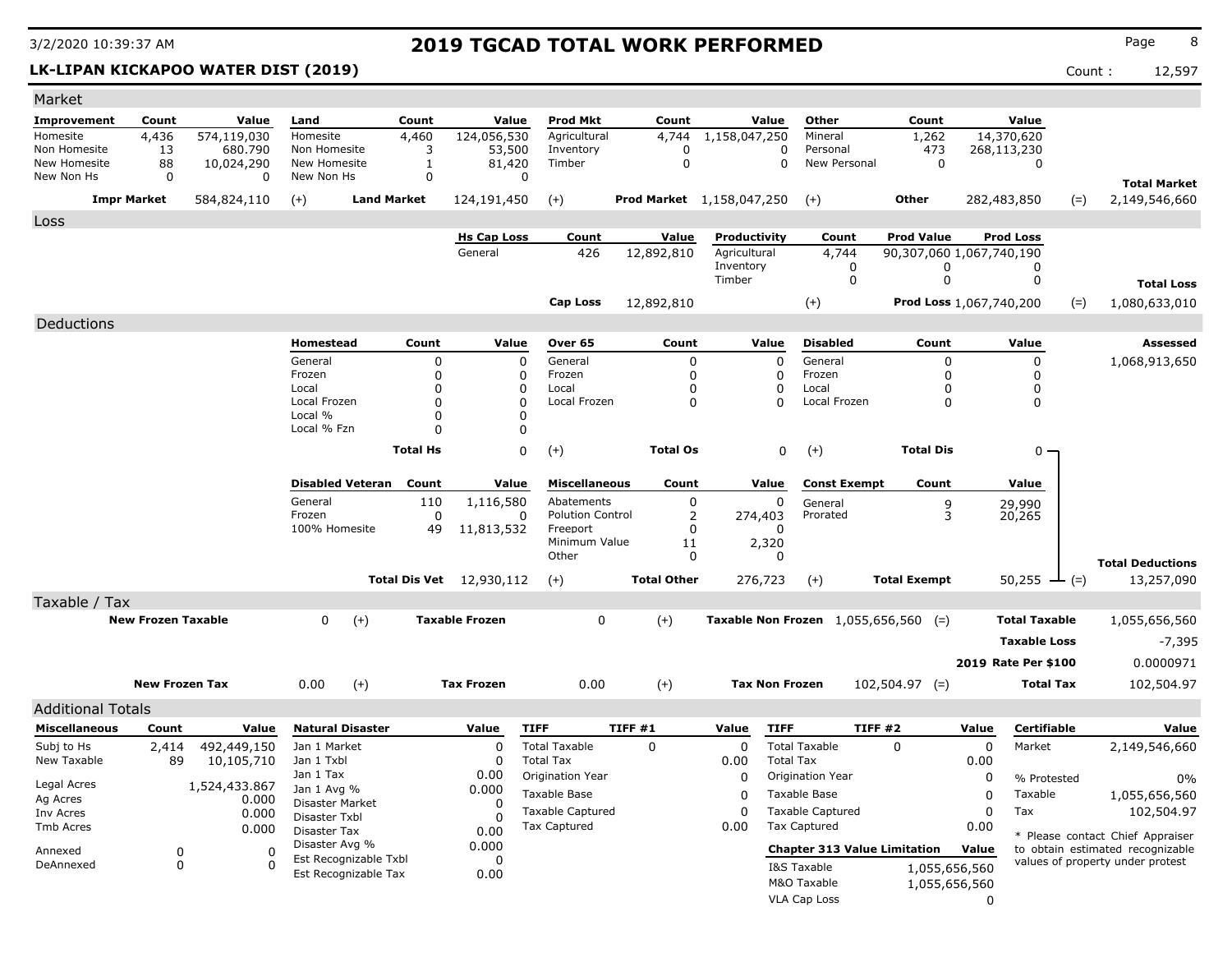**ML-MILES ISD (2019)** Count : 697

| Market                       |                               |                     |                                  |                         |                      |                               |                           |                    |                 |                              |                         |                                     |                                |             |                                |                                                                      |
|------------------------------|-------------------------------|---------------------|----------------------------------|-------------------------|----------------------|-------------------------------|---------------------------|--------------------|-----------------|------------------------------|-------------------------|-------------------------------------|--------------------------------|-------------|--------------------------------|----------------------------------------------------------------------|
| Improvement                  | Count                         | Value               | Land                             |                         | Count                | Value                         | <b>Prod Mkt</b>           |                    | Count           | Value                        | Other                   |                                     | Count                          |             | Value                          |                                                                      |
| Homesite                     | 322                           | 32,424,990          | Homesite                         |                         | 234                  | 5,223,590                     | Agricultural              |                    | 374             | 78,608,860                   | Mineral                 |                                     | 3                              |             | 23,500                         |                                                                      |
| Non Homesite<br>New Homesite | 0                             | 0                   | Non Homesite                     |                         | 1                    | 3,600                         | Inventory                 |                    | 0               | 0                            | Personal                |                                     | 24                             |             | 7,858,170                      |                                                                      |
| New Non Hs                   | $\overline{4}$<br>$\mathbf 0$ | 221,870<br>0        | New Homesite<br>New Non Hs       |                         | 0<br>0               | $\mathbf 0$<br>$\mathbf 0$    | Timber                    |                    | $\mathbf 0$     | 0                            | New Personal            |                                     | 0                              |             | 0                              |                                                                      |
|                              | <b>Impr Market</b>            | 32,646,860          |                                  | <b>Land Market</b>      |                      | 5,227,190                     |                           | <b>Prod Market</b> |                 | 78,608,860                   | $(+)$                   | Other                               |                                |             | 7,881,670                      | <b>Total Market</b><br>124,364,580                                   |
|                              |                               |                     | $(+)$                            |                         |                      |                               | $^{(+)}$                  |                    |                 |                              |                         |                                     |                                |             | $(=)$                          |                                                                      |
| Loss                         |                               |                     |                                  |                         |                      |                               |                           |                    |                 |                              |                         |                                     |                                |             |                                |                                                                      |
|                              |                               |                     |                                  |                         |                      | <b>Hs Cap Loss</b><br>General | Count<br>52               | 2,017,150          | Value           | Productivity<br>Agricultural | Count<br>374            |                                     | <b>Prod Value</b><br>7,022,090 |             | <b>Prod Loss</b><br>71,586,770 |                                                                      |
|                              |                               |                     |                                  |                         |                      |                               |                           |                    |                 | Inventory                    | 0                       |                                     | 0                              |             | 0                              |                                                                      |
|                              |                               |                     |                                  |                         |                      |                               |                           |                    |                 | Timber                       | 0                       |                                     | 0                              |             | 0                              | <b>Total Loss</b>                                                    |
|                              |                               |                     |                                  |                         |                      |                               | Cap Loss                  | 2,017,150          |                 |                              | $(+)$                   |                                     | <b>Prod Loss</b>               |             | $(=)$<br>71,586,770            | 73,603,920                                                           |
| Deductions                   |                               |                     |                                  |                         |                      |                               |                           |                    |                 |                              |                         |                                     |                                |             |                                |                                                                      |
|                              |                               |                     | Homestead                        |                         | Count                | Value                         | Over 65                   |                    | Count           | Value                        | <b>Disabled</b>         |                                     | Count                          |             | Value                          | Assessed                                                             |
|                              |                               |                     | General                          |                         | 96                   | 2,400,000                     | General                   |                    | 0               | 0                            | General                 |                                     | 0                              |             | 0                              | 50,760,660                                                           |
|                              |                               |                     | Frozen                           |                         | 62                   | 1,548,550                     | Frozen                    |                    | 53              | 530,000                      | Frozen                  |                                     | 8                              |             | 80,000                         |                                                                      |
|                              |                               |                     | Local                            |                         | 0                    | 0                             | Local                     |                    | 0               | <sup>0</sup>                 | Local                   |                                     | 0                              |             | $\Omega$                       |                                                                      |
|                              |                               |                     | Local Frozen<br>Local %          |                         | 0<br>0               | 0<br>0                        | Local Frozen              |                    | 0               | $\Omega$                     | Local Frozen            |                                     | 0                              |             | 0                              |                                                                      |
|                              |                               |                     | Local % Fzn                      |                         | $\Omega$             | 0                             |                           |                    |                 |                              |                         |                                     |                                |             |                                |                                                                      |
|                              |                               |                     |                                  |                         | <b>Total Hs</b>      | 3,948,550                     | $(+)$                     |                    | <b>Total Os</b> | 530,000                      | $(+)$                   |                                     | <b>Total Dis</b>               |             | $80,000 -$                     |                                                                      |
|                              |                               |                     |                                  |                         |                      |                               |                           |                    |                 |                              |                         |                                     |                                |             |                                |                                                                      |
|                              |                               |                     |                                  | <b>Disabled Veteran</b> | Count                | Value                         | <b>Miscellaneous</b>      |                    | Count           | Value                        | <b>Const Exempt</b>     |                                     | Count                          |             | Value                          |                                                                      |
|                              |                               |                     | General                          |                         | 5                    | 49,000                        | Abatements                |                    | 0               | 0                            | General                 |                                     | 0                              |             | 0                              |                                                                      |
|                              |                               |                     | Frozen                           |                         | 3                    | 36,000                        | <b>Polution Control</b>   |                    | 0               |                              | Prorated                |                                     | 0                              |             | 0                              |                                                                      |
|                              |                               |                     | 100% Homesite                    |                         | 3                    | 1,112,480                     | Freeport<br>Minimum Value |                    | 0<br>0          | 0<br>$\mathbf{0}$            |                         |                                     |                                |             |                                |                                                                      |
|                              |                               |                     |                                  |                         |                      |                               | Other                     |                    | 0               | $\mathbf{0}$                 |                         |                                     |                                |             |                                |                                                                      |
|                              |                               |                     |                                  |                         | <b>Total Dis Vet</b> | 1,197,480                     | $(+)$                     | <b>Total Other</b> |                 | 0                            | $(+)$                   | <b>Total Exempt</b>                 |                                |             | 0<br>$(=)$                     | <b>Total Deductions</b><br>5,756,030                                 |
| Taxable / Tax                |                               |                     |                                  |                         |                      |                               |                           |                    |                 |                              |                         |                                     |                                |             |                                |                                                                      |
|                              | <b>New Frozen Taxable</b>     |                     | 36,240                           | $(+)$                   |                      | <b>Taxable Frozen</b>         | 6,915,440                 | $(+)$              |                 | <b>Taxable Non Frozen</b>    |                         | $38,052,950$ (=)                    |                                |             | <b>Total Taxable</b>           | 45,004,630                                                           |
|                              |                               |                     |                                  |                         |                      |                               |                           |                    |                 |                              |                         |                                     |                                |             |                                |                                                                      |
|                              |                               |                     |                                  |                         |                      |                               |                           |                    |                 |                              |                         |                                     |                                |             | <b>Taxable Loss</b>            | 3,950,974                                                            |
|                              |                               |                     |                                  |                         |                      |                               |                           |                    |                 |                              |                         |                                     |                                |             | 2019 Rate Per \$100            | 0.0138902                                                            |
|                              | <b>New Frozen Tax</b>         |                     | 503.38                           | $(+)$                   |                      | <b>Tax Frozen</b>             | 41,177.05                 | $(+)$              |                 | <b>Tax Non Frozen</b>        |                         | $528,563.06$ (=)                    |                                |             | <b>Total Tax</b>               | 570,243.49                                                           |
| <b>Additional Totals</b>     |                               |                     |                                  |                         |                      |                               |                           |                    |                 |                              |                         |                                     |                                |             |                                |                                                                      |
| <b>Miscellaneous</b>         | Count                         | Value               |                                  | <b>Natural Disaster</b> |                      | Value                         | <b>TIFF</b>               | TIFF #1            |                 | Value<br><b>TIFF</b>         |                         | TIFF #2                             |                                | Value       | Certifiable                    | Value                                                                |
| Subj to Hs                   | 158                           | 26,387,300          | Jan 1 Market                     |                         |                      | 0                             | <b>Total Taxable</b>      | 0                  |                 | $\mathbf 0$                  | <b>Total Taxable</b>    | 0                                   |                                | 0           | Market                         | 124,364,580                                                          |
| New Taxable                  | 4                             | 196,870             | Jan 1 Txbl                       |                         |                      | 0                             | <b>Total Tax</b>          |                    |                 | 0.00                         | <b>Total Tax</b>        |                                     |                                | 0.00        |                                |                                                                      |
|                              |                               |                     | Jan 1 Tax                        |                         |                      | 0.00                          | Origination Year          |                    |                 | $\Omega$                     | Origination Year        |                                     |                                | 0           | % Protested                    | 0%                                                                   |
| Legal Acres<br>Ag Acres      |                               | 38,025.213<br>0.000 | Jan 1 Avg %                      |                         |                      | 0.000                         | Taxable Base              |                    |                 | 0                            | Taxable Base            |                                     |                                | 0           | Taxable                        | 45,004,630                                                           |
| Inv Acres                    |                               | 0.000               | Disaster Market<br>Disaster Txbl |                         |                      | 0<br>0                        | <b>Taxable Captured</b>   |                    |                 | $\mathbf 0$                  | <b>Taxable Captured</b> |                                     |                                | $\mathbf 0$ | Tax                            | 570,243.49                                                           |
| Tmb Acres                    |                               | 0.000               | Disaster Tax                     |                         |                      | 0.00                          | Tax Captured              |                    |                 | 0.00                         | Tax Captured            |                                     |                                | 0.00        |                                |                                                                      |
| Annexed                      | 0                             | $\Omega$            | Disaster Avg %                   |                         |                      | 0.000                         |                           |                    |                 |                              |                         | <b>Chapter 313 Value Limitation</b> |                                | Value       |                                | * Please contact Chief Appraiser<br>to obtain estimated recognizable |
| DeAnnexed                    | 0                             | $\Omega$            |                                  | Est Recognizable Txbl   |                      | 0                             |                           |                    |                 |                              | I&S Taxable             |                                     | 45,004,630                     |             |                                | values of property under protest                                     |
|                              |                               |                     |                                  | Est Recognizable Tax    |                      | 0.00                          |                           |                    |                 |                              | M&O Taxable             |                                     | 45,004,630                     |             |                                |                                                                      |
|                              |                               |                     |                                  |                         |                      |                               |                           |                    |                 |                              | VLA Cap Loss            |                                     |                                | 0           |                                |                                                                      |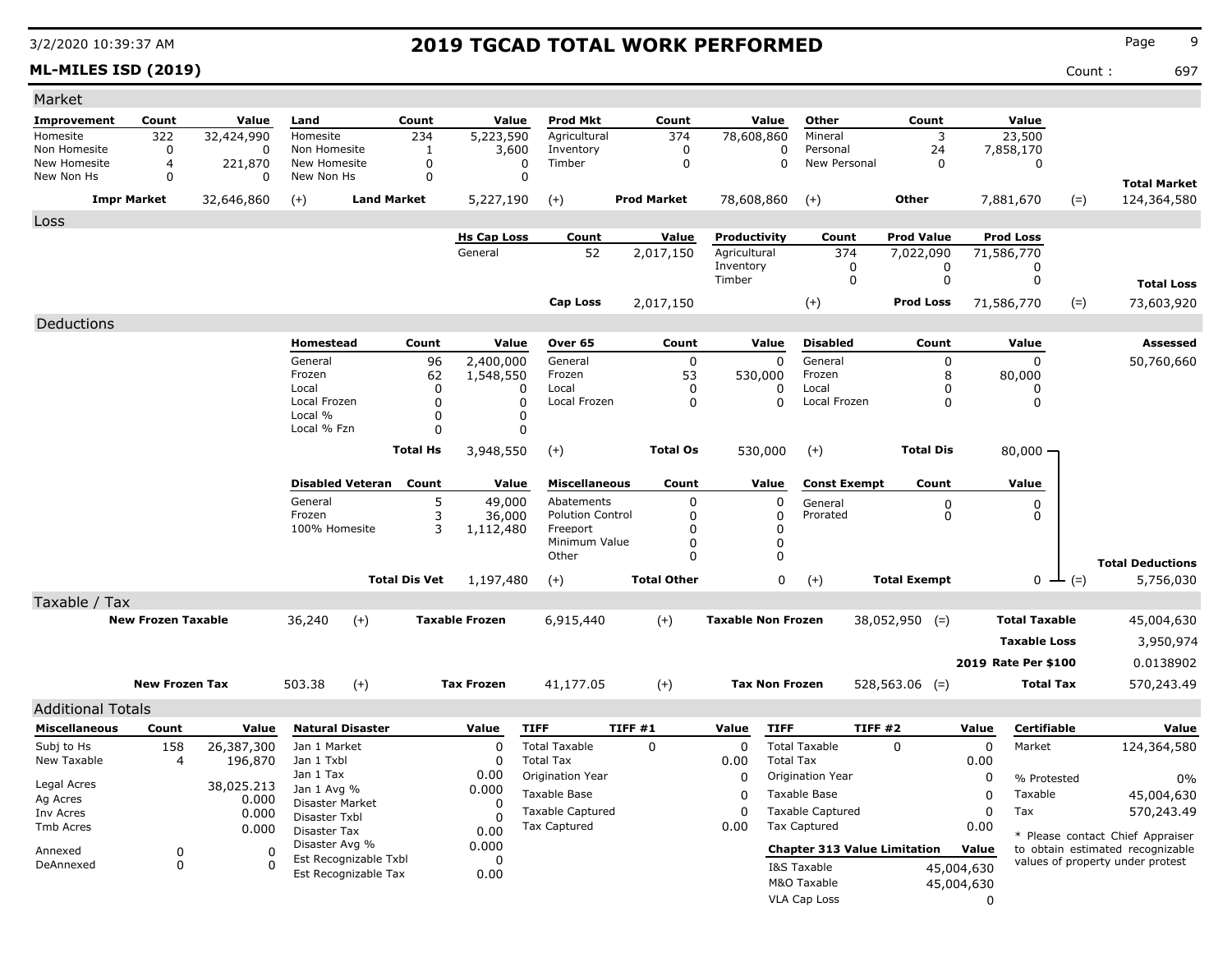**RC-RED CREEK M.U.D. (2019)** Count : 652

| Market                     |                           |                    |                                  |                            |                         |                           |                            |                           |                            |                                     |                     |            |                            |       |                                                                      |
|----------------------------|---------------------------|--------------------|----------------------------------|----------------------------|-------------------------|---------------------------|----------------------------|---------------------------|----------------------------|-------------------------------------|---------------------|------------|----------------------------|-------|----------------------------------------------------------------------|
| Improvement                | Count                     | Value              | Land                             | Count                      | Value                   | <b>Prod Mkt</b>           | Count                      |                           | Value                      | Other                               | Count               |            | Value                      |       |                                                                      |
| Homesite                   | 401                       | 25,700,810         | Homesite                         | 425                        | 13,738,120              | Agricultural              | 168                        | 7,887,450                 |                            | Mineral                             | $\mathbf 0$         |            | $\mathbf 0$                |       |                                                                      |
| Non Homesite               | 3                         | 41,510             | Non Homesite                     | 0                          | 0                       | Inventory                 | 0                          |                           | $\Omega$                   | Personal                            | 17                  |            | 695,620                    |       |                                                                      |
| New Homesite<br>New Non Hs | 10<br>0                   | 523,910<br>0       | New Homesite<br>New Non Hs       | $\mathbf 0$<br>$\mathbf 0$ | 0<br>0                  | Timber                    | $\mathsf 0$                |                           | $\Omega$                   | New Personal                        | $\Omega$            |            | $\Omega$                   |       |                                                                      |
|                            |                           |                    |                                  |                            |                         |                           |                            |                           |                            |                                     |                     |            |                            |       | <b>Total Market</b>                                                  |
|                            | <b>Impr Market</b>        | 26,266,230         | $(+)$                            | <b>Land Market</b>         | 13,738,120              | $(+)$                     | <b>Prod Market</b>         | 7,887,450                 |                            | $(+)$                               | <b>Other</b>        |            | 695,620                    | $(=)$ | 48,587,420                                                           |
| Loss                       |                           |                    |                                  |                            |                         |                           |                            |                           |                            |                                     |                     |            |                            |       |                                                                      |
|                            |                           |                    |                                  |                            | <b>Hs Cap Loss</b>      | Count                     | Value                      | Productivity              |                            | Count                               | <b>Prod Value</b>   |            | <b>Prod Loss</b>           |       |                                                                      |
|                            |                           |                    |                                  |                            | General                 | 84                        | 2,840,590                  | Agricultural<br>Inventory |                            | 168<br>0                            | 381,920<br>0        |            | 7,505,530<br>0             |       |                                                                      |
|                            |                           |                    |                                  |                            |                         |                           |                            | Timber                    |                            | 0                                   | $\mathbf 0$         |            | $\mathbf 0$                |       | <b>Total Loss</b>                                                    |
|                            |                           |                    |                                  |                            |                         | <b>Cap Loss</b>           | 2,840,590                  |                           |                            | $(+)$                               | <b>Prod Loss</b>    |            | 7,505,530                  | $(=)$ | 10,346,120                                                           |
|                            |                           |                    |                                  |                            |                         |                           |                            |                           |                            |                                     |                     |            |                            |       |                                                                      |
| Deductions                 |                           |                    |                                  |                            |                         |                           |                            |                           |                            |                                     |                     |            |                            |       |                                                                      |
|                            |                           |                    | <b>Homestead</b><br>General      | Count                      | Value                   | Over 65<br>General        | Count                      |                           | Value                      | <b>Disabled</b><br>General          | Count               |            | Value                      |       | <b>Assessed</b>                                                      |
|                            |                           |                    | Frozen                           | 0<br>0                     | $\mathbf 0$<br>$\Omega$ | Frozen                    | $\mathbf 0$<br>$\mathbf 0$ |                           | $\mathbf 0$<br>$\mathbf 0$ | Frozen                              | 0<br>0              |            | $\mathbf 0$<br>$\mathbf 0$ |       | 38,241,300                                                           |
|                            |                           |                    | Local                            | 0                          | $\Omega$                | Local                     | $\Omega$                   |                           | $\mathbf 0$                | Local                               | 0                   |            | $\mathbf 0$                |       |                                                                      |
|                            |                           |                    | Local Frozen                     | 0                          | $\Omega$                | Local Frozen              | $\mathbf 0$                |                           | $\mathbf 0$                | Local Frozen                        | $\Omega$            |            | $\mathbf 0$                |       |                                                                      |
|                            |                           |                    | Local %                          | 0                          | 0                       |                           |                            |                           |                            |                                     |                     |            |                            |       |                                                                      |
|                            |                           |                    | Local % Fzn                      | 0                          | 0                       |                           |                            |                           |                            |                                     |                     |            |                            |       |                                                                      |
|                            |                           |                    |                                  | <b>Total Hs</b>            | $\Omega$                | $(+)$                     | <b>Total Os</b>            |                           | 0                          | $(+)$                               | <b>Total Dis</b>    |            | 0                          |       |                                                                      |
|                            |                           |                    | <b>Disabled Veteran</b>          | Count                      | Value                   | <b>Miscellaneous</b>      | Count                      |                           | Value                      | <b>Const Exempt</b>                 | Count               |            | Value                      |       |                                                                      |
|                            |                           |                    | General                          | 10                         | 97,400                  | Abatements                | 0                          |                           | 0                          | General                             | 0                   |            | 0                          |       |                                                                      |
|                            |                           |                    | Frozen                           | $\mathbf 0$                | $\Omega$                | <b>Polution Control</b>   | $\Omega$                   |                           | $\mathbf 0$                | Prorated                            | 0                   |            | $\Omega$                   |       |                                                                      |
|                            |                           |                    | 100% Homesite                    | 2                          | 267,740                 | Freeport<br>Minimum Value | $\mathbf 0$<br>$\Omega$    |                           | $\mathbf 0$<br>$\mathbf 0$ |                                     |                     |            |                            |       |                                                                      |
|                            |                           |                    |                                  |                            |                         | Other                     | $\Omega$                   |                           | $\mathbf 0$                |                                     |                     |            |                            |       |                                                                      |
|                            |                           |                    |                                  | <b>Total Dis Vet</b>       | 365,140                 | $(+)$                     | <b>Total Other</b>         |                           | $\mathbf 0$                | $(+)$                               | <b>Total Exempt</b> |            | $0 \leftarrow (=)$         |       | <b>Total Deductions</b><br>365,140                                   |
| Taxable / Tax              |                           |                    |                                  |                            |                         |                           |                            |                           |                            |                                     |                     |            |                            |       |                                                                      |
|                            | <b>New Frozen Taxable</b> |                    | 0<br>$(+)$                       |                            | <b>Taxable Frozen</b>   | $\mathbf 0$               | $(+)$                      | <b>Taxable Non Frozen</b> |                            |                                     | $37,876,160$ (=)    |            | <b>Total Taxable</b>       |       | 37,876,160                                                           |
|                            |                           |                    |                                  |                            |                         |                           |                            |                           |                            |                                     |                     |            |                            |       |                                                                      |
|                            |                           |                    |                                  |                            |                         |                           |                            |                           |                            |                                     |                     |            | <b>Taxable Loss</b>        |       | $-4$                                                                 |
|                            |                           |                    |                                  |                            |                         |                           |                            |                           |                            |                                     |                     |            | 2019 Rate Per \$100        |       | 0.00244                                                              |
|                            | <b>New Frozen Tax</b>     |                    | 0.00<br>$(+)$                    |                            | <b>Tax Frozen</b>       | 0.00                      | $(+)$                      | <b>Tax Non Frozen</b>     |                            |                                     | 92,417.84 (=)       |            | <b>Total Tax</b>           |       | 92,417.84                                                            |
| <b>Additional Totals</b>   |                           |                    |                                  |                            |                         |                           |                            |                           |                            |                                     |                     |            |                            |       |                                                                      |
| <b>Miscellaneous</b>       | Count                     | Value              | <b>Natural Disaster</b>          |                            | Value                   | <b>TIFF</b>               | TIFF #1                    | Value                     | <b>TIFF</b>                | <b>TIFF #2</b>                      |                     | Value      | Certifiable                |       | Value                                                                |
| Subj to Hs                 | 223                       | 24,238,620         | Jan 1 Market                     |                            | $\mathbf 0$             | <b>Total Taxable</b>      | 0                          | 0                         |                            | <b>Total Taxable</b>                | $\mathbf 0$         | 0          | Market                     |       | 48,587,420                                                           |
| New Taxable                | 10                        | 523,910            | Jan 1 Txbl                       |                            | $\Omega$                | <b>Total Tax</b>          |                            | 0.00                      | <b>Total Tax</b>           |                                     |                     | 0.00       |                            |       |                                                                      |
| Legal Acres                |                           |                    | Jan 1 Tax                        |                            | 0.00                    | Origination Year          |                            | 0                         |                            | Origination Year                    |                     | 0          | % Protested                |       | $0\%$                                                                |
| Ag Acres                   |                           | 4,515.636<br>0.000 | Jan 1 Avg %                      |                            | 0.000                   | Taxable Base              |                            | $\Omega$                  |                            | Taxable Base                        |                     | $\Omega$   | Taxable                    |       | 37,876,160                                                           |
| Inv Acres                  |                           | 0.000              | Disaster Market<br>Disaster Txbl |                            | $\Omega$<br>0           | <b>Taxable Captured</b>   |                            | $\Omega$                  |                            | <b>Taxable Captured</b>             |                     | $\Omega$   | Tax                        |       | 92,417.84                                                            |
| Tmb Acres                  |                           | 0.000              | Disaster Tax                     |                            | 0.00                    | Tax Captured              |                            | 0.00                      |                            | <b>Tax Captured</b>                 |                     | 0.00       |                            |       |                                                                      |
| Annexed                    | $\mathbf 0$               | $\Omega$           | Disaster Avg %                   |                            | 0.000                   |                           |                            |                           |                            | <b>Chapter 313 Value Limitation</b> |                     | Value      |                            |       | * Please contact Chief Appraiser<br>to obtain estimated recognizable |
| DeAnnexed                  | $\mathbf 0$               | $\Omega$           | Est Recognizable Txbl            |                            | $\Omega$                |                           |                            |                           |                            | I&S Taxable                         |                     | 37,876,160 |                            |       | values of property under protest                                     |
|                            |                           |                    | Est Recognizable Tax             |                            | 0.00                    |                           |                            |                           |                            | M&O Taxable                         |                     | 37,876,160 |                            |       |                                                                      |
|                            |                           |                    |                                  |                            |                         |                           |                            |                           |                            | VLA Cap Loss                        |                     | $\Omega$   |                            |       |                                                                      |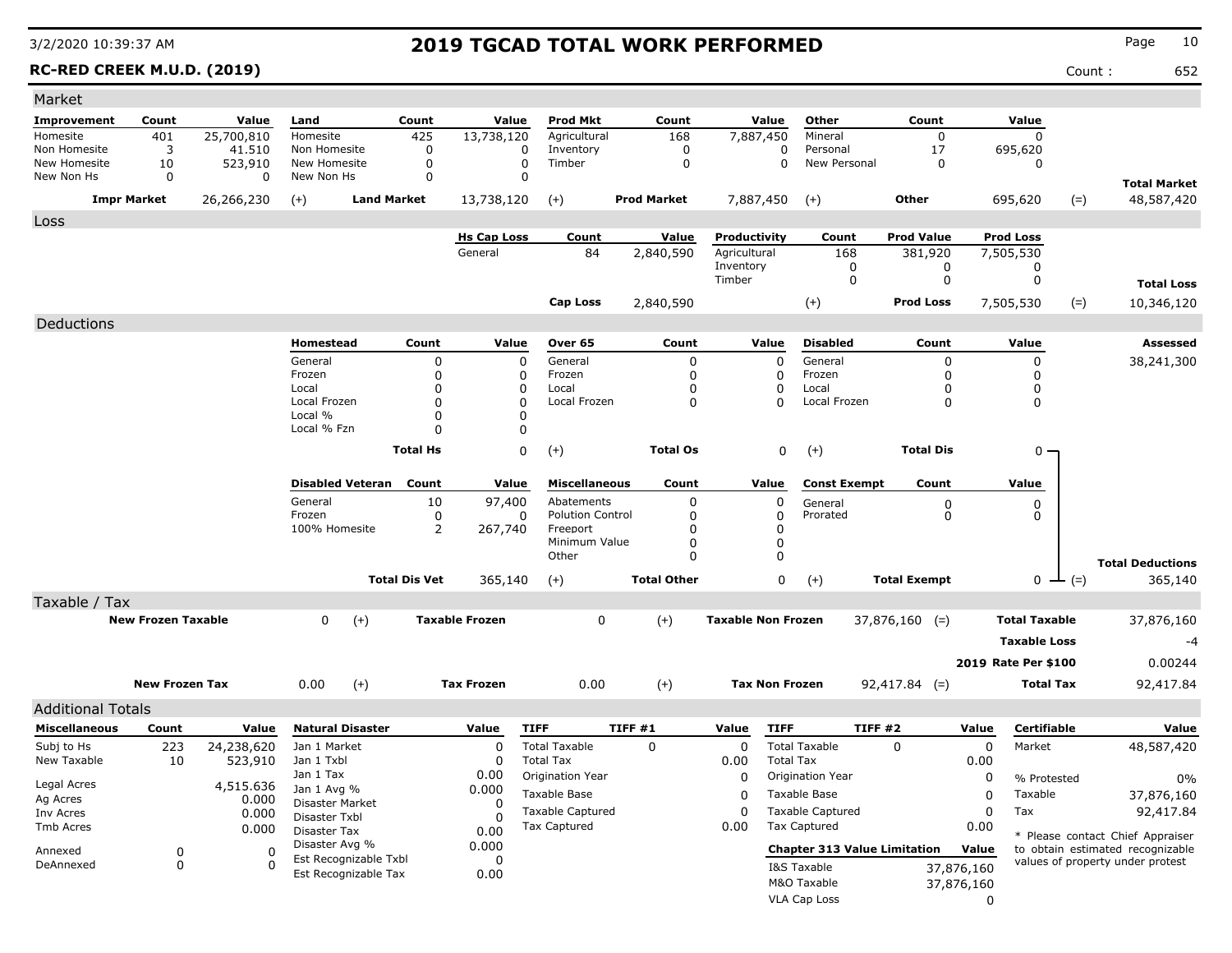### **SA-SAN ANGELO ISD (2019)** Count : 47,259

| <b>Prod Mkt</b><br>Other<br>Value<br>Value<br>Count<br>Count<br>Value<br>Count<br>Count<br>Land<br>Value<br>56<br>4,414,869,953<br>38,550<br>1,071,478,662<br>687<br>128,968,160<br>1,250,350<br>34,986<br>Homesite<br>Agricultural<br>Mineral<br>12.096.590<br>Non Homesite<br>1,613,240<br>0<br>4,378<br>1,206,979,800<br>Non Homesite<br>80<br>17<br>Inventory<br>0<br>Personal<br>0<br>New Personal<br>5<br>New Homesite<br>51,228,998<br>New Homesite<br>Timber<br>0<br>0<br>343<br>0<br>1,140,190<br>$\Omega$<br>0<br>New Non Hs<br>0<br>New Non Hs<br>0<br><b>Total Market</b><br>Land Market 1,073,091,902<br><b>Prod Market</b><br>128,968,160<br>Other<br>1,209,370,340<br>6,889,625,943<br>Impr Market<br>4,478,195,541<br>$(+)$<br>$(+)$<br>$(+)$<br>$(=)$<br>Productivity<br><b>Prod Value</b><br><b>Prod Loss</b><br><b>Hs Cap Loss</b><br>Count<br>Value<br>Count<br>3,709<br>General<br>75,698,435<br>Agricultural<br>687<br>8,526,540<br>120,441,620<br>Inventory<br>0<br>0<br>0<br>0<br>0<br>Timber<br>0<br><b>Total Loss</b><br>$(+)$<br>120,441,620<br><b>Cap Loss</b><br>75,698,435<br>Prod Loss<br>$(=)$<br>196,140,055<br>Deductions<br>Homestead<br>Count<br>Over 65<br>Value<br><b>Disabled</b><br>Count<br>Value<br>Assessed<br>Value<br>Count<br>13,270 328,223,236<br>General<br>General<br>General<br>699<br>6,907,000<br>61<br>604,650<br>6,693,485,888<br>Frozen<br>8,857<br>218,407,377<br>7,468<br>Frozen<br>1,009<br>Frozen<br>73,200,930<br>9,631,210<br>59<br>1,384,214<br>Local<br>Local<br>0<br>0<br>Local<br>$\Omega$<br>0<br>Local Frozen<br>Local Frozen<br>0<br>914<br>20,053,534<br>$\Omega$<br>0<br>$\Omega$<br>Local Frozen<br>Local %<br>O<br>0<br>Local % Fzn<br>$\Omega$<br>0<br>Total Hs 546,630,613<br><b>Total Os</b><br>80,107,930<br>$(+)$<br><b>Total Dis</b><br>$(+)$<br>31,673,608<br><b>Disabled Veteran</b><br><b>Miscellaneous</b><br><b>Const Exempt</b><br>Value<br>Count<br>Value<br>Count<br>Value<br>Count<br>General<br>673<br>6,254,480<br>0<br>Abatements<br>0<br>General<br>$\frac{12}{23}$<br>881,600<br>5<br>Frozen<br>622<br>7,229,010<br><b>Polution Control</b><br>5,797,938<br>Prorated<br>433,278<br>7<br>100% Homesite<br>465<br>36,248,471<br>67,113,670<br>Freeport<br>Minimum Value<br>144<br>42,460<br>Other<br>3<br>743,483<br><b>Total Deductions</b><br>Total Dis Vet<br>80,597,160<br><b>Total Other</b><br><b>Total Exempt</b><br>$(+)$<br>42,832,352<br>$(+)$<br>$1,314,878$ — (=)<br>783,156,541<br>Taxable / Tax<br>$(+)$<br><b>New Frozen Taxable</b><br>709,770<br>$(+)$<br><b>Taxable Frozen</b><br><b>Taxable Non Frozen</b> $4,985,751,247$ (=)<br><b>Total Taxable</b><br>923,868,330<br>5,910,329,347<br><b>Taxable Loss</b><br>403,972,008<br>2019 Rate Per \$100<br>0.0113<br><b>New Frozen Tax</b><br>8,020.41<br>$(+)$<br><b>Tax Frozen</b><br>5,918,889.48<br>$(+)$<br>Tax Non Frozen $56,294,928.04$ (=)<br>62,221,837.93<br><b>Total Tax</b><br><b>Additional Totals</b><br>TIFF#1<br>TIFF #2<br><b>Miscellaneous</b><br><b>Natural Disaster</b><br>Value<br><b>TIFF</b><br>Value<br><b>TIFF</b><br>Value<br>Certifiable<br>Value<br>Count<br>Value<br><b>Total Taxable</b><br>0<br>$\mathbf 0$<br><b>Total Taxable</b><br>0<br>0<br>Market<br>Subj to Hs<br>22,158 3,290,208,646<br>Jan 1 Market<br>0<br>6,889,625,943<br>New Taxable<br><b>Total Tax</b><br><b>Total Tax</b><br>342<br>51,241,034<br>Jan 1 Txbl<br>0.00<br>0.00<br>0<br>Jan 1 Tax<br>0.00<br>Origination Year<br>0<br>Origination Year<br>0<br>% Protested<br>$0\%$<br>Legal Acres<br>116,521.325<br>0.000<br>Jan 1 Avg %<br>Taxable Base<br>0<br>Taxable Base<br>0<br>Taxable<br>5,910,329,347<br>Ag Acres<br>0.000<br>Disaster Market<br>0<br><b>Taxable Captured</b><br><b>Taxable Captured</b><br>0<br>0<br>Tax<br>62,221,837.93<br>Inv Acres<br>0.000<br>Disaster Txbl<br><sup>0</sup><br>Tax Captured<br><b>Tax Captured</b><br>0.00<br>0.00<br>0.000<br>Disaster Tax<br>0.00<br>* Please contact Chief Appraiser<br>Disaster Avg %<br>0.000<br>to obtain estimated recognizable<br><b>Chapter 313 Value Limitation</b><br>Value | Market               |  |   |  |  |  |  |  |  |
|----------------------------------------------------------------------------------------------------------------------------------------------------------------------------------------------------------------------------------------------------------------------------------------------------------------------------------------------------------------------------------------------------------------------------------------------------------------------------------------------------------------------------------------------------------------------------------------------------------------------------------------------------------------------------------------------------------------------------------------------------------------------------------------------------------------------------------------------------------------------------------------------------------------------------------------------------------------------------------------------------------------------------------------------------------------------------------------------------------------------------------------------------------------------------------------------------------------------------------------------------------------------------------------------------------------------------------------------------------------------------------------------------------------------------------------------------------------------------------------------------------------------------------------------------------------------------------------------------------------------------------------------------------------------------------------------------------------------------------------------------------------------------------------------------------------------------------------------------------------------------------------------------------------------------------------------------------------------------------------------------------------------------------------------------------------------------------------------------------------------------------------------------------------------------------------------------------------------------------------------------------------------------------------------------------------------------------------------------------------------------------------------------------------------------------------------------------------------------------------------------------------------------------------------------------------------------------------------------------------------------------------------------------------------------------------------------------------------------------------------------------------------------------------------------------------------------------------------------------------------------------------------------------------------------------------------------------------------------------------------------------------------------------------------------------------------------------------------------------------------------------------------------------------------------------------------------------------------------------------------------------------------------------------------------------------------------------------------------------------------------------------------------------------------------------------------------------------------------------------------------------------------------------------------------------------------------------------------------------------------------------------------------------------------------------------------------------------------------------------------------------------------------------------------------------------------------------------------------------------------------------------------------------------------------------------------------------------------------------------------------------------------------------------------------------------------------------------------------------------|----------------------|--|---|--|--|--|--|--|--|
|                                                                                                                                                                                                                                                                                                                                                                                                                                                                                                                                                                                                                                                                                                                                                                                                                                                                                                                                                                                                                                                                                                                                                                                                                                                                                                                                                                                                                                                                                                                                                                                                                                                                                                                                                                                                                                                                                                                                                                                                                                                                                                                                                                                                                                                                                                                                                                                                                                                                                                                                                                                                                                                                                                                                                                                                                                                                                                                                                                                                                                                                                                                                                                                                                                                                                                                                                                                                                                                                                                                                                                                                                                                                                                                                                                                                                                                                                                                                                                                                                                                                                                                | <b>Improvement</b>   |  |   |  |  |  |  |  |  |
|                                                                                                                                                                                                                                                                                                                                                                                                                                                                                                                                                                                                                                                                                                                                                                                                                                                                                                                                                                                                                                                                                                                                                                                                                                                                                                                                                                                                                                                                                                                                                                                                                                                                                                                                                                                                                                                                                                                                                                                                                                                                                                                                                                                                                                                                                                                                                                                                                                                                                                                                                                                                                                                                                                                                                                                                                                                                                                                                                                                                                                                                                                                                                                                                                                                                                                                                                                                                                                                                                                                                                                                                                                                                                                                                                                                                                                                                                                                                                                                                                                                                                                                | Homesite             |  |   |  |  |  |  |  |  |
|                                                                                                                                                                                                                                                                                                                                                                                                                                                                                                                                                                                                                                                                                                                                                                                                                                                                                                                                                                                                                                                                                                                                                                                                                                                                                                                                                                                                                                                                                                                                                                                                                                                                                                                                                                                                                                                                                                                                                                                                                                                                                                                                                                                                                                                                                                                                                                                                                                                                                                                                                                                                                                                                                                                                                                                                                                                                                                                                                                                                                                                                                                                                                                                                                                                                                                                                                                                                                                                                                                                                                                                                                                                                                                                                                                                                                                                                                                                                                                                                                                                                                                                |                      |  |   |  |  |  |  |  |  |
|                                                                                                                                                                                                                                                                                                                                                                                                                                                                                                                                                                                                                                                                                                                                                                                                                                                                                                                                                                                                                                                                                                                                                                                                                                                                                                                                                                                                                                                                                                                                                                                                                                                                                                                                                                                                                                                                                                                                                                                                                                                                                                                                                                                                                                                                                                                                                                                                                                                                                                                                                                                                                                                                                                                                                                                                                                                                                                                                                                                                                                                                                                                                                                                                                                                                                                                                                                                                                                                                                                                                                                                                                                                                                                                                                                                                                                                                                                                                                                                                                                                                                                                |                      |  |   |  |  |  |  |  |  |
|                                                                                                                                                                                                                                                                                                                                                                                                                                                                                                                                                                                                                                                                                                                                                                                                                                                                                                                                                                                                                                                                                                                                                                                                                                                                                                                                                                                                                                                                                                                                                                                                                                                                                                                                                                                                                                                                                                                                                                                                                                                                                                                                                                                                                                                                                                                                                                                                                                                                                                                                                                                                                                                                                                                                                                                                                                                                                                                                                                                                                                                                                                                                                                                                                                                                                                                                                                                                                                                                                                                                                                                                                                                                                                                                                                                                                                                                                                                                                                                                                                                                                                                |                      |  |   |  |  |  |  |  |  |
|                                                                                                                                                                                                                                                                                                                                                                                                                                                                                                                                                                                                                                                                                                                                                                                                                                                                                                                                                                                                                                                                                                                                                                                                                                                                                                                                                                                                                                                                                                                                                                                                                                                                                                                                                                                                                                                                                                                                                                                                                                                                                                                                                                                                                                                                                                                                                                                                                                                                                                                                                                                                                                                                                                                                                                                                                                                                                                                                                                                                                                                                                                                                                                                                                                                                                                                                                                                                                                                                                                                                                                                                                                                                                                                                                                                                                                                                                                                                                                                                                                                                                                                |                      |  |   |  |  |  |  |  |  |
|                                                                                                                                                                                                                                                                                                                                                                                                                                                                                                                                                                                                                                                                                                                                                                                                                                                                                                                                                                                                                                                                                                                                                                                                                                                                                                                                                                                                                                                                                                                                                                                                                                                                                                                                                                                                                                                                                                                                                                                                                                                                                                                                                                                                                                                                                                                                                                                                                                                                                                                                                                                                                                                                                                                                                                                                                                                                                                                                                                                                                                                                                                                                                                                                                                                                                                                                                                                                                                                                                                                                                                                                                                                                                                                                                                                                                                                                                                                                                                                                                                                                                                                | Loss                 |  |   |  |  |  |  |  |  |
|                                                                                                                                                                                                                                                                                                                                                                                                                                                                                                                                                                                                                                                                                                                                                                                                                                                                                                                                                                                                                                                                                                                                                                                                                                                                                                                                                                                                                                                                                                                                                                                                                                                                                                                                                                                                                                                                                                                                                                                                                                                                                                                                                                                                                                                                                                                                                                                                                                                                                                                                                                                                                                                                                                                                                                                                                                                                                                                                                                                                                                                                                                                                                                                                                                                                                                                                                                                                                                                                                                                                                                                                                                                                                                                                                                                                                                                                                                                                                                                                                                                                                                                |                      |  |   |  |  |  |  |  |  |
|                                                                                                                                                                                                                                                                                                                                                                                                                                                                                                                                                                                                                                                                                                                                                                                                                                                                                                                                                                                                                                                                                                                                                                                                                                                                                                                                                                                                                                                                                                                                                                                                                                                                                                                                                                                                                                                                                                                                                                                                                                                                                                                                                                                                                                                                                                                                                                                                                                                                                                                                                                                                                                                                                                                                                                                                                                                                                                                                                                                                                                                                                                                                                                                                                                                                                                                                                                                                                                                                                                                                                                                                                                                                                                                                                                                                                                                                                                                                                                                                                                                                                                                |                      |  |   |  |  |  |  |  |  |
|                                                                                                                                                                                                                                                                                                                                                                                                                                                                                                                                                                                                                                                                                                                                                                                                                                                                                                                                                                                                                                                                                                                                                                                                                                                                                                                                                                                                                                                                                                                                                                                                                                                                                                                                                                                                                                                                                                                                                                                                                                                                                                                                                                                                                                                                                                                                                                                                                                                                                                                                                                                                                                                                                                                                                                                                                                                                                                                                                                                                                                                                                                                                                                                                                                                                                                                                                                                                                                                                                                                                                                                                                                                                                                                                                                                                                                                                                                                                                                                                                                                                                                                |                      |  |   |  |  |  |  |  |  |
|                                                                                                                                                                                                                                                                                                                                                                                                                                                                                                                                                                                                                                                                                                                                                                                                                                                                                                                                                                                                                                                                                                                                                                                                                                                                                                                                                                                                                                                                                                                                                                                                                                                                                                                                                                                                                                                                                                                                                                                                                                                                                                                                                                                                                                                                                                                                                                                                                                                                                                                                                                                                                                                                                                                                                                                                                                                                                                                                                                                                                                                                                                                                                                                                                                                                                                                                                                                                                                                                                                                                                                                                                                                                                                                                                                                                                                                                                                                                                                                                                                                                                                                |                      |  |   |  |  |  |  |  |  |
|                                                                                                                                                                                                                                                                                                                                                                                                                                                                                                                                                                                                                                                                                                                                                                                                                                                                                                                                                                                                                                                                                                                                                                                                                                                                                                                                                                                                                                                                                                                                                                                                                                                                                                                                                                                                                                                                                                                                                                                                                                                                                                                                                                                                                                                                                                                                                                                                                                                                                                                                                                                                                                                                                                                                                                                                                                                                                                                                                                                                                                                                                                                                                                                                                                                                                                                                                                                                                                                                                                                                                                                                                                                                                                                                                                                                                                                                                                                                                                                                                                                                                                                |                      |  |   |  |  |  |  |  |  |
|                                                                                                                                                                                                                                                                                                                                                                                                                                                                                                                                                                                                                                                                                                                                                                                                                                                                                                                                                                                                                                                                                                                                                                                                                                                                                                                                                                                                                                                                                                                                                                                                                                                                                                                                                                                                                                                                                                                                                                                                                                                                                                                                                                                                                                                                                                                                                                                                                                                                                                                                                                                                                                                                                                                                                                                                                                                                                                                                                                                                                                                                                                                                                                                                                                                                                                                                                                                                                                                                                                                                                                                                                                                                                                                                                                                                                                                                                                                                                                                                                                                                                                                |                      |  |   |  |  |  |  |  |  |
|                                                                                                                                                                                                                                                                                                                                                                                                                                                                                                                                                                                                                                                                                                                                                                                                                                                                                                                                                                                                                                                                                                                                                                                                                                                                                                                                                                                                                                                                                                                                                                                                                                                                                                                                                                                                                                                                                                                                                                                                                                                                                                                                                                                                                                                                                                                                                                                                                                                                                                                                                                                                                                                                                                                                                                                                                                                                                                                                                                                                                                                                                                                                                                                                                                                                                                                                                                                                                                                                                                                                                                                                                                                                                                                                                                                                                                                                                                                                                                                                                                                                                                                |                      |  |   |  |  |  |  |  |  |
|                                                                                                                                                                                                                                                                                                                                                                                                                                                                                                                                                                                                                                                                                                                                                                                                                                                                                                                                                                                                                                                                                                                                                                                                                                                                                                                                                                                                                                                                                                                                                                                                                                                                                                                                                                                                                                                                                                                                                                                                                                                                                                                                                                                                                                                                                                                                                                                                                                                                                                                                                                                                                                                                                                                                                                                                                                                                                                                                                                                                                                                                                                                                                                                                                                                                                                                                                                                                                                                                                                                                                                                                                                                                                                                                                                                                                                                                                                                                                                                                                                                                                                                |                      |  |   |  |  |  |  |  |  |
|                                                                                                                                                                                                                                                                                                                                                                                                                                                                                                                                                                                                                                                                                                                                                                                                                                                                                                                                                                                                                                                                                                                                                                                                                                                                                                                                                                                                                                                                                                                                                                                                                                                                                                                                                                                                                                                                                                                                                                                                                                                                                                                                                                                                                                                                                                                                                                                                                                                                                                                                                                                                                                                                                                                                                                                                                                                                                                                                                                                                                                                                                                                                                                                                                                                                                                                                                                                                                                                                                                                                                                                                                                                                                                                                                                                                                                                                                                                                                                                                                                                                                                                |                      |  |   |  |  |  |  |  |  |
|                                                                                                                                                                                                                                                                                                                                                                                                                                                                                                                                                                                                                                                                                                                                                                                                                                                                                                                                                                                                                                                                                                                                                                                                                                                                                                                                                                                                                                                                                                                                                                                                                                                                                                                                                                                                                                                                                                                                                                                                                                                                                                                                                                                                                                                                                                                                                                                                                                                                                                                                                                                                                                                                                                                                                                                                                                                                                                                                                                                                                                                                                                                                                                                                                                                                                                                                                                                                                                                                                                                                                                                                                                                                                                                                                                                                                                                                                                                                                                                                                                                                                                                |                      |  |   |  |  |  |  |  |  |
|                                                                                                                                                                                                                                                                                                                                                                                                                                                                                                                                                                                                                                                                                                                                                                                                                                                                                                                                                                                                                                                                                                                                                                                                                                                                                                                                                                                                                                                                                                                                                                                                                                                                                                                                                                                                                                                                                                                                                                                                                                                                                                                                                                                                                                                                                                                                                                                                                                                                                                                                                                                                                                                                                                                                                                                                                                                                                                                                                                                                                                                                                                                                                                                                                                                                                                                                                                                                                                                                                                                                                                                                                                                                                                                                                                                                                                                                                                                                                                                                                                                                                                                |                      |  |   |  |  |  |  |  |  |
|                                                                                                                                                                                                                                                                                                                                                                                                                                                                                                                                                                                                                                                                                                                                                                                                                                                                                                                                                                                                                                                                                                                                                                                                                                                                                                                                                                                                                                                                                                                                                                                                                                                                                                                                                                                                                                                                                                                                                                                                                                                                                                                                                                                                                                                                                                                                                                                                                                                                                                                                                                                                                                                                                                                                                                                                                                                                                                                                                                                                                                                                                                                                                                                                                                                                                                                                                                                                                                                                                                                                                                                                                                                                                                                                                                                                                                                                                                                                                                                                                                                                                                                |                      |  |   |  |  |  |  |  |  |
|                                                                                                                                                                                                                                                                                                                                                                                                                                                                                                                                                                                                                                                                                                                                                                                                                                                                                                                                                                                                                                                                                                                                                                                                                                                                                                                                                                                                                                                                                                                                                                                                                                                                                                                                                                                                                                                                                                                                                                                                                                                                                                                                                                                                                                                                                                                                                                                                                                                                                                                                                                                                                                                                                                                                                                                                                                                                                                                                                                                                                                                                                                                                                                                                                                                                                                                                                                                                                                                                                                                                                                                                                                                                                                                                                                                                                                                                                                                                                                                                                                                                                                                |                      |  |   |  |  |  |  |  |  |
|                                                                                                                                                                                                                                                                                                                                                                                                                                                                                                                                                                                                                                                                                                                                                                                                                                                                                                                                                                                                                                                                                                                                                                                                                                                                                                                                                                                                                                                                                                                                                                                                                                                                                                                                                                                                                                                                                                                                                                                                                                                                                                                                                                                                                                                                                                                                                                                                                                                                                                                                                                                                                                                                                                                                                                                                                                                                                                                                                                                                                                                                                                                                                                                                                                                                                                                                                                                                                                                                                                                                                                                                                                                                                                                                                                                                                                                                                                                                                                                                                                                                                                                |                      |  |   |  |  |  |  |  |  |
|                                                                                                                                                                                                                                                                                                                                                                                                                                                                                                                                                                                                                                                                                                                                                                                                                                                                                                                                                                                                                                                                                                                                                                                                                                                                                                                                                                                                                                                                                                                                                                                                                                                                                                                                                                                                                                                                                                                                                                                                                                                                                                                                                                                                                                                                                                                                                                                                                                                                                                                                                                                                                                                                                                                                                                                                                                                                                                                                                                                                                                                                                                                                                                                                                                                                                                                                                                                                                                                                                                                                                                                                                                                                                                                                                                                                                                                                                                                                                                                                                                                                                                                |                      |  |   |  |  |  |  |  |  |
|                                                                                                                                                                                                                                                                                                                                                                                                                                                                                                                                                                                                                                                                                                                                                                                                                                                                                                                                                                                                                                                                                                                                                                                                                                                                                                                                                                                                                                                                                                                                                                                                                                                                                                                                                                                                                                                                                                                                                                                                                                                                                                                                                                                                                                                                                                                                                                                                                                                                                                                                                                                                                                                                                                                                                                                                                                                                                                                                                                                                                                                                                                                                                                                                                                                                                                                                                                                                                                                                                                                                                                                                                                                                                                                                                                                                                                                                                                                                                                                                                                                                                                                |                      |  |   |  |  |  |  |  |  |
|                                                                                                                                                                                                                                                                                                                                                                                                                                                                                                                                                                                                                                                                                                                                                                                                                                                                                                                                                                                                                                                                                                                                                                                                                                                                                                                                                                                                                                                                                                                                                                                                                                                                                                                                                                                                                                                                                                                                                                                                                                                                                                                                                                                                                                                                                                                                                                                                                                                                                                                                                                                                                                                                                                                                                                                                                                                                                                                                                                                                                                                                                                                                                                                                                                                                                                                                                                                                                                                                                                                                                                                                                                                                                                                                                                                                                                                                                                                                                                                                                                                                                                                |                      |  |   |  |  |  |  |  |  |
|                                                                                                                                                                                                                                                                                                                                                                                                                                                                                                                                                                                                                                                                                                                                                                                                                                                                                                                                                                                                                                                                                                                                                                                                                                                                                                                                                                                                                                                                                                                                                                                                                                                                                                                                                                                                                                                                                                                                                                                                                                                                                                                                                                                                                                                                                                                                                                                                                                                                                                                                                                                                                                                                                                                                                                                                                                                                                                                                                                                                                                                                                                                                                                                                                                                                                                                                                                                                                                                                                                                                                                                                                                                                                                                                                                                                                                                                                                                                                                                                                                                                                                                |                      |  |   |  |  |  |  |  |  |
|                                                                                                                                                                                                                                                                                                                                                                                                                                                                                                                                                                                                                                                                                                                                                                                                                                                                                                                                                                                                                                                                                                                                                                                                                                                                                                                                                                                                                                                                                                                                                                                                                                                                                                                                                                                                                                                                                                                                                                                                                                                                                                                                                                                                                                                                                                                                                                                                                                                                                                                                                                                                                                                                                                                                                                                                                                                                                                                                                                                                                                                                                                                                                                                                                                                                                                                                                                                                                                                                                                                                                                                                                                                                                                                                                                                                                                                                                                                                                                                                                                                                                                                |                      |  |   |  |  |  |  |  |  |
|                                                                                                                                                                                                                                                                                                                                                                                                                                                                                                                                                                                                                                                                                                                                                                                                                                                                                                                                                                                                                                                                                                                                                                                                                                                                                                                                                                                                                                                                                                                                                                                                                                                                                                                                                                                                                                                                                                                                                                                                                                                                                                                                                                                                                                                                                                                                                                                                                                                                                                                                                                                                                                                                                                                                                                                                                                                                                                                                                                                                                                                                                                                                                                                                                                                                                                                                                                                                                                                                                                                                                                                                                                                                                                                                                                                                                                                                                                                                                                                                                                                                                                                |                      |  |   |  |  |  |  |  |  |
|                                                                                                                                                                                                                                                                                                                                                                                                                                                                                                                                                                                                                                                                                                                                                                                                                                                                                                                                                                                                                                                                                                                                                                                                                                                                                                                                                                                                                                                                                                                                                                                                                                                                                                                                                                                                                                                                                                                                                                                                                                                                                                                                                                                                                                                                                                                                                                                                                                                                                                                                                                                                                                                                                                                                                                                                                                                                                                                                                                                                                                                                                                                                                                                                                                                                                                                                                                                                                                                                                                                                                                                                                                                                                                                                                                                                                                                                                                                                                                                                                                                                                                                |                      |  |   |  |  |  |  |  |  |
|                                                                                                                                                                                                                                                                                                                                                                                                                                                                                                                                                                                                                                                                                                                                                                                                                                                                                                                                                                                                                                                                                                                                                                                                                                                                                                                                                                                                                                                                                                                                                                                                                                                                                                                                                                                                                                                                                                                                                                                                                                                                                                                                                                                                                                                                                                                                                                                                                                                                                                                                                                                                                                                                                                                                                                                                                                                                                                                                                                                                                                                                                                                                                                                                                                                                                                                                                                                                                                                                                                                                                                                                                                                                                                                                                                                                                                                                                                                                                                                                                                                                                                                |                      |  |   |  |  |  |  |  |  |
|                                                                                                                                                                                                                                                                                                                                                                                                                                                                                                                                                                                                                                                                                                                                                                                                                                                                                                                                                                                                                                                                                                                                                                                                                                                                                                                                                                                                                                                                                                                                                                                                                                                                                                                                                                                                                                                                                                                                                                                                                                                                                                                                                                                                                                                                                                                                                                                                                                                                                                                                                                                                                                                                                                                                                                                                                                                                                                                                                                                                                                                                                                                                                                                                                                                                                                                                                                                                                                                                                                                                                                                                                                                                                                                                                                                                                                                                                                                                                                                                                                                                                                                |                      |  |   |  |  |  |  |  |  |
|                                                                                                                                                                                                                                                                                                                                                                                                                                                                                                                                                                                                                                                                                                                                                                                                                                                                                                                                                                                                                                                                                                                                                                                                                                                                                                                                                                                                                                                                                                                                                                                                                                                                                                                                                                                                                                                                                                                                                                                                                                                                                                                                                                                                                                                                                                                                                                                                                                                                                                                                                                                                                                                                                                                                                                                                                                                                                                                                                                                                                                                                                                                                                                                                                                                                                                                                                                                                                                                                                                                                                                                                                                                                                                                                                                                                                                                                                                                                                                                                                                                                                                                |                      |  |   |  |  |  |  |  |  |
|                                                                                                                                                                                                                                                                                                                                                                                                                                                                                                                                                                                                                                                                                                                                                                                                                                                                                                                                                                                                                                                                                                                                                                                                                                                                                                                                                                                                                                                                                                                                                                                                                                                                                                                                                                                                                                                                                                                                                                                                                                                                                                                                                                                                                                                                                                                                                                                                                                                                                                                                                                                                                                                                                                                                                                                                                                                                                                                                                                                                                                                                                                                                                                                                                                                                                                                                                                                                                                                                                                                                                                                                                                                                                                                                                                                                                                                                                                                                                                                                                                                                                                                |                      |  |   |  |  |  |  |  |  |
|                                                                                                                                                                                                                                                                                                                                                                                                                                                                                                                                                                                                                                                                                                                                                                                                                                                                                                                                                                                                                                                                                                                                                                                                                                                                                                                                                                                                                                                                                                                                                                                                                                                                                                                                                                                                                                                                                                                                                                                                                                                                                                                                                                                                                                                                                                                                                                                                                                                                                                                                                                                                                                                                                                                                                                                                                                                                                                                                                                                                                                                                                                                                                                                                                                                                                                                                                                                                                                                                                                                                                                                                                                                                                                                                                                                                                                                                                                                                                                                                                                                                                                                |                      |  |   |  |  |  |  |  |  |
|                                                                                                                                                                                                                                                                                                                                                                                                                                                                                                                                                                                                                                                                                                                                                                                                                                                                                                                                                                                                                                                                                                                                                                                                                                                                                                                                                                                                                                                                                                                                                                                                                                                                                                                                                                                                                                                                                                                                                                                                                                                                                                                                                                                                                                                                                                                                                                                                                                                                                                                                                                                                                                                                                                                                                                                                                                                                                                                                                                                                                                                                                                                                                                                                                                                                                                                                                                                                                                                                                                                                                                                                                                                                                                                                                                                                                                                                                                                                                                                                                                                                                                                |                      |  |   |  |  |  |  |  |  |
|                                                                                                                                                                                                                                                                                                                                                                                                                                                                                                                                                                                                                                                                                                                                                                                                                                                                                                                                                                                                                                                                                                                                                                                                                                                                                                                                                                                                                                                                                                                                                                                                                                                                                                                                                                                                                                                                                                                                                                                                                                                                                                                                                                                                                                                                                                                                                                                                                                                                                                                                                                                                                                                                                                                                                                                                                                                                                                                                                                                                                                                                                                                                                                                                                                                                                                                                                                                                                                                                                                                                                                                                                                                                                                                                                                                                                                                                                                                                                                                                                                                                                                                |                      |  |   |  |  |  |  |  |  |
|                                                                                                                                                                                                                                                                                                                                                                                                                                                                                                                                                                                                                                                                                                                                                                                                                                                                                                                                                                                                                                                                                                                                                                                                                                                                                                                                                                                                                                                                                                                                                                                                                                                                                                                                                                                                                                                                                                                                                                                                                                                                                                                                                                                                                                                                                                                                                                                                                                                                                                                                                                                                                                                                                                                                                                                                                                                                                                                                                                                                                                                                                                                                                                                                                                                                                                                                                                                                                                                                                                                                                                                                                                                                                                                                                                                                                                                                                                                                                                                                                                                                                                                |                      |  |   |  |  |  |  |  |  |
|                                                                                                                                                                                                                                                                                                                                                                                                                                                                                                                                                                                                                                                                                                                                                                                                                                                                                                                                                                                                                                                                                                                                                                                                                                                                                                                                                                                                                                                                                                                                                                                                                                                                                                                                                                                                                                                                                                                                                                                                                                                                                                                                                                                                                                                                                                                                                                                                                                                                                                                                                                                                                                                                                                                                                                                                                                                                                                                                                                                                                                                                                                                                                                                                                                                                                                                                                                                                                                                                                                                                                                                                                                                                                                                                                                                                                                                                                                                                                                                                                                                                                                                |                      |  |   |  |  |  |  |  |  |
|                                                                                                                                                                                                                                                                                                                                                                                                                                                                                                                                                                                                                                                                                                                                                                                                                                                                                                                                                                                                                                                                                                                                                                                                                                                                                                                                                                                                                                                                                                                                                                                                                                                                                                                                                                                                                                                                                                                                                                                                                                                                                                                                                                                                                                                                                                                                                                                                                                                                                                                                                                                                                                                                                                                                                                                                                                                                                                                                                                                                                                                                                                                                                                                                                                                                                                                                                                                                                                                                                                                                                                                                                                                                                                                                                                                                                                                                                                                                                                                                                                                                                                                |                      |  |   |  |  |  |  |  |  |
|                                                                                                                                                                                                                                                                                                                                                                                                                                                                                                                                                                                                                                                                                                                                                                                                                                                                                                                                                                                                                                                                                                                                                                                                                                                                                                                                                                                                                                                                                                                                                                                                                                                                                                                                                                                                                                                                                                                                                                                                                                                                                                                                                                                                                                                                                                                                                                                                                                                                                                                                                                                                                                                                                                                                                                                                                                                                                                                                                                                                                                                                                                                                                                                                                                                                                                                                                                                                                                                                                                                                                                                                                                                                                                                                                                                                                                                                                                                                                                                                                                                                                                                |                      |  |   |  |  |  |  |  |  |
|                                                                                                                                                                                                                                                                                                                                                                                                                                                                                                                                                                                                                                                                                                                                                                                                                                                                                                                                                                                                                                                                                                                                                                                                                                                                                                                                                                                                                                                                                                                                                                                                                                                                                                                                                                                                                                                                                                                                                                                                                                                                                                                                                                                                                                                                                                                                                                                                                                                                                                                                                                                                                                                                                                                                                                                                                                                                                                                                                                                                                                                                                                                                                                                                                                                                                                                                                                                                                                                                                                                                                                                                                                                                                                                                                                                                                                                                                                                                                                                                                                                                                                                | Tmb Acres            |  |   |  |  |  |  |  |  |
|                                                                                                                                                                                                                                                                                                                                                                                                                                                                                                                                                                                                                                                                                                                                                                                                                                                                                                                                                                                                                                                                                                                                                                                                                                                                                                                                                                                                                                                                                                                                                                                                                                                                                                                                                                                                                                                                                                                                                                                                                                                                                                                                                                                                                                                                                                                                                                                                                                                                                                                                                                                                                                                                                                                                                                                                                                                                                                                                                                                                                                                                                                                                                                                                                                                                                                                                                                                                                                                                                                                                                                                                                                                                                                                                                                                                                                                                                                                                                                                                                                                                                                                |                      |  |   |  |  |  |  |  |  |
| 0<br>Est Recognizable Txbl<br>0<br>values of property under protest<br>0<br>$\Omega$<br>5,910,329,347                                                                                                                                                                                                                                                                                                                                                                                                                                                                                                                                                                                                                                                                                                                                                                                                                                                                                                                                                                                                                                                                                                                                                                                                                                                                                                                                                                                                                                                                                                                                                                                                                                                                                                                                                                                                                                                                                                                                                                                                                                                                                                                                                                                                                                                                                                                                                                                                                                                                                                                                                                                                                                                                                                                                                                                                                                                                                                                                                                                                                                                                                                                                                                                                                                                                                                                                                                                                                                                                                                                                                                                                                                                                                                                                                                                                                                                                                                                                                                                                          | Annexed<br>DeAnnexed |  | 0 |  |  |  |  |  |  |
| I&S Taxable<br>Est Recognizable Tax<br>0.00<br>M&O Taxable<br>5,910,329,347                                                                                                                                                                                                                                                                                                                                                                                                                                                                                                                                                                                                                                                                                                                                                                                                                                                                                                                                                                                                                                                                                                                                                                                                                                                                                                                                                                                                                                                                                                                                                                                                                                                                                                                                                                                                                                                                                                                                                                                                                                                                                                                                                                                                                                                                                                                                                                                                                                                                                                                                                                                                                                                                                                                                                                                                                                                                                                                                                                                                                                                                                                                                                                                                                                                                                                                                                                                                                                                                                                                                                                                                                                                                                                                                                                                                                                                                                                                                                                                                                                    |                      |  |   |  |  |  |  |  |  |
| VLA Cap Loss<br>0                                                                                                                                                                                                                                                                                                                                                                                                                                                                                                                                                                                                                                                                                                                                                                                                                                                                                                                                                                                                                                                                                                                                                                                                                                                                                                                                                                                                                                                                                                                                                                                                                                                                                                                                                                                                                                                                                                                                                                                                                                                                                                                                                                                                                                                                                                                                                                                                                                                                                                                                                                                                                                                                                                                                                                                                                                                                                                                                                                                                                                                                                                                                                                                                                                                                                                                                                                                                                                                                                                                                                                                                                                                                                                                                                                                                                                                                                                                                                                                                                                                                                              |                      |  |   |  |  |  |  |  |  |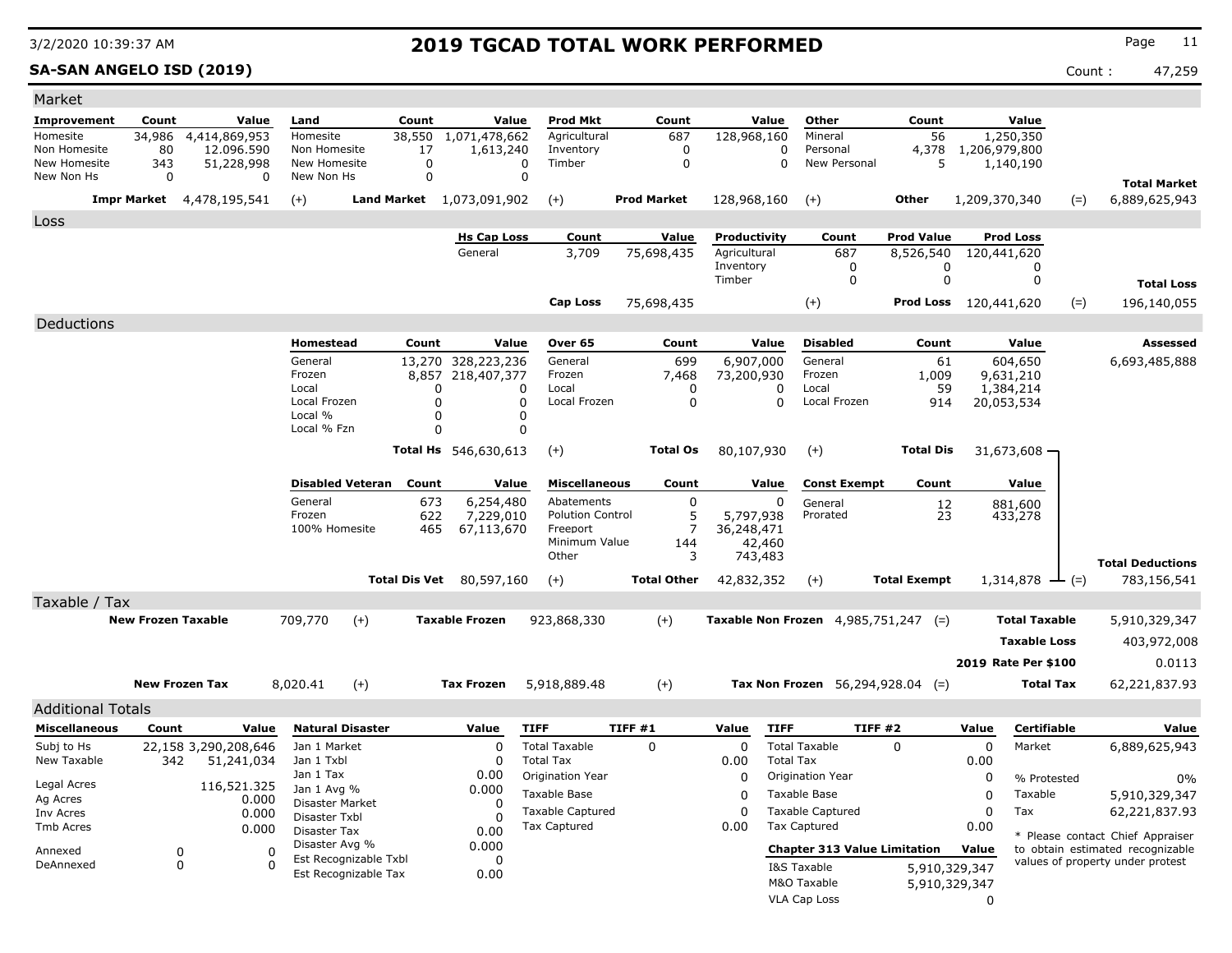### **SC-STERLING COUNTY WATER DIS (2019)** Count : 379

| Market                     |                           |            |                                         |                      |                         |                           |                    |             |                           |                                     |                     |             |                      |               |                                   |
|----------------------------|---------------------------|------------|-----------------------------------------|----------------------|-------------------------|---------------------------|--------------------|-------------|---------------------------|-------------------------------------|---------------------|-------------|----------------------|---------------|-----------------------------------|
| Improvement                | Count                     | Value      | Land                                    | Count                | Value                   | <b>Prod Mkt</b>           | Count              |             | Value                     | Other                               | Count               |             | Value                |               |                                   |
| Homesite                   | 4                         | 557,670    | Homesite                                |                      | 3,750                   | Agricultural              | 46                 |             | 17,805,340                | Mineral                             | 197                 |             | 1,964,400            |               |                                   |
| Non Homesite               | $\Omega$                  | 0          | Non Homesite                            | 0                    | 0                       | Inventory                 |                    | 0           | 0                         | Personal                            | 0                   |             | 0                    |               |                                   |
| New Homesite<br>New Non Hs | $\mathbf 0$<br>$\Omega$   | 0<br>0     | New Homesite<br>New Non Hs              | 0<br>$\Omega$        | $\mathbf 0$<br>$\Omega$ | Timber                    |                    | $\mathbf 0$ | $\Omega$                  | New Personal                        | 0                   |             | 0                    |               |                                   |
|                            | <b>Impr Market</b>        | 557,670    | <b>Land Market</b><br>$(+)$             |                      | 3,750                   | $(+)$                     | <b>Prod Market</b> |             | 17,805,340                | $(+)$                               | Other               |             | 1,964,400            | $(=)$         | <b>Total Market</b><br>20,331,160 |
| Loss                       |                           |            |                                         |                      |                         |                           |                    |             |                           |                                     |                     |             |                      |               |                                   |
|                            |                           |            |                                         |                      | <b>Hs Cap Loss</b>      | Count                     | Value              |             | Productivity              | Count                               | <b>Prod Value</b>   |             | <b>Prod Loss</b>     |               |                                   |
|                            |                           |            |                                         |                      | General                 | 0                         |                    | 0           | Agricultural              | 46                                  | 711,250             |             | 17,094,090           |               |                                   |
|                            |                           |            |                                         |                      |                         |                           |                    |             | Inventory                 | 0                                   | 0                   |             | 0                    |               |                                   |
|                            |                           |            |                                         |                      |                         |                           |                    |             | Timber                    | 0                                   | $\mathbf 0$         |             | 0                    |               | <b>Total Loss</b>                 |
|                            |                           |            |                                         |                      |                         | Cap Loss                  |                    | 0           |                           | $(+)$                               | <b>Prod Loss</b>    |             | 17,094,090           | $(=)$         | 17,094,090                        |
| Deductions                 |                           |            |                                         |                      |                         |                           |                    |             |                           |                                     |                     |             |                      |               |                                   |
|                            |                           |            | Homestead                               | Count                | Value                   | Over 65                   | Count              |             | Value                     | <b>Disabled</b>                     | Count               |             | Value                |               | Assessed                          |
|                            |                           |            | General                                 | 0                    | $\mathbf 0$             | General                   |                    | 0           | $\Omega$                  | General                             | 0                   |             | $\mathbf 0$          |               | 3,237,070                         |
|                            |                           |            | Frozen                                  | 0                    | 0                       | Frozen                    |                    | $\mathbf 0$ | 0                         | Frozen                              | 0                   |             | 0                    |               |                                   |
|                            |                           |            | Local                                   | 0                    | 0                       | Local                     |                    | $\mathbf 0$ | 0                         | Local                               | <sup>0</sup>        |             | 0                    |               |                                   |
|                            |                           |            | Local Frozen                            | 0                    | $\Omega$                | Local Frozen              |                    | 0           | $\Omega$                  | Local Frozen                        | 0                   |             | 0                    |               |                                   |
|                            |                           |            | Local %<br>Local % Fzn                  | $\Omega$<br>0        | 0<br>0                  |                           |                    |             |                           |                                     |                     |             |                      |               |                                   |
|                            |                           |            |                                         |                      |                         |                           |                    |             |                           |                                     |                     |             |                      |               |                                   |
|                            |                           |            |                                         | <b>Total Hs</b>      | 0                       | $(+)$                     | <b>Total Os</b>    |             | 0                         | $(+)$                               | <b>Total Dis</b>    |             | $0 -$                |               |                                   |
|                            |                           |            | <b>Disabled Veteran</b>                 | Count                | Value                   | <b>Miscellaneous</b>      | Count              |             | Value                     | <b>Const Exempt</b>                 | Count               |             | Value                |               |                                   |
|                            |                           |            | General                                 | 0                    | $\Omega$                | Abatements                |                    | $\mathbf 0$ | $\mathbf 0$               | General                             | 0                   |             | 0                    |               |                                   |
|                            |                           |            | Frozen                                  | 0                    | 0                       | <b>Polution Control</b>   |                    | 0           | 0                         | Prorated                            | 0                   |             | 0                    |               |                                   |
|                            |                           |            | 100% Homesite                           | 0                    | 0                       | Freeport<br>Minimum Value |                    | 0<br>0      | 0<br>0                    |                                     |                     |             |                      |               |                                   |
|                            |                           |            |                                         |                      |                         | Other                     |                    | $\Omega$    | $\Omega$                  |                                     |                     |             |                      |               |                                   |
|                            |                           |            |                                         |                      |                         |                           |                    |             |                           |                                     |                     |             |                      |               | <b>Total Deductions</b>           |
|                            |                           |            |                                         | <b>Total Dis Vet</b> | 0                       | $(+)$                     | <b>Total Other</b> |             | 0                         | $(+)$                               | <b>Total Exempt</b> |             |                      | $0 \perp (=)$ | 0                                 |
| Taxable / Tax              |                           |            |                                         |                      |                         |                           |                    |             |                           |                                     |                     |             |                      |               |                                   |
|                            | <b>New Frozen Taxable</b> |            | $(+)$<br>0                              |                      | <b>Taxable Frozen</b>   | 0                         | $(+)$              |             | <b>Taxable Non Frozen</b> |                                     | $3,237,070$ (=)     |             | <b>Total Taxable</b> |               | 3,237,070                         |
|                            |                           |            |                                         |                      |                         |                           |                    |             |                           |                                     |                     |             | <b>Taxable Loss</b>  |               | $-267$                            |
|                            |                           |            |                                         |                      |                         |                           |                    |             |                           |                                     |                     |             | 2019 Rate Per \$100  |               | 0.000169                          |
|                            | <b>New Frozen Tax</b>     |            | 0.00<br>$(+)$                           |                      | <b>Tax Frozen</b>       | 0.00                      | $^{(+)}$           |             | <b>Tax Non Frozen</b>     |                                     | $547.11$ (=)        |             | <b>Total Tax</b>     |               | 547.11                            |
| <b>Additional Totals</b>   |                           |            |                                         |                      |                         |                           |                    |             |                           |                                     |                     |             |                      |               |                                   |
| <b>Miscellaneous</b>       | Count                     | Value      | <b>Natural Disaster</b>                 |                      | Value                   | <b>TIFF</b>               | TIFF #1            |             | <b>TIFF</b><br>Value      |                                     | TIFF#2              | Value       | Certifiable          |               | Value                             |
| Subj to Hs                 | 1                         | 352,520    | Jan 1 Market                            |                      | 0                       | <b>Total Taxable</b>      | 0                  |             | 0                         | <b>Total Taxable</b>                | $\Omega$            | $\mathbf 0$ | Market               |               | 20,331,160                        |
| New Taxable                | 0                         | 0          | Jan 1 Txbl                              |                      | 0                       | <b>Total Tax</b>          |                    |             | 0.00<br><b>Total Tax</b>  |                                     |                     | 0.00        |                      |               |                                   |
|                            |                           |            | Jan 1 Tax                               |                      | 0.00                    | Origination Year          |                    |             | 0                         | Origination Year                    |                     | 0           | % Protested          |               | $0\%$                             |
| Legal Acres                |                           | 57,697.590 | Jan 1 Avg %                             |                      | 0.000                   | Taxable Base              |                    |             | 0                         | Taxable Base                        |                     | 0           | Taxable              |               | 3,237,070                         |
| Ag Acres                   |                           | 0.000      | Disaster Market                         |                      | 0                       | <b>Taxable Captured</b>   |                    |             | 0                         | <b>Taxable Captured</b>             |                     | 0           | Tax                  |               | 547.11                            |
| Inv Acres<br>Tmb Acres     |                           | 0.000      | Disaster Txbl                           |                      | $\Omega$                | Tax Captured              |                    |             | 0.00                      | <b>Tax Captured</b>                 |                     | 0.00        |                      |               |                                   |
|                            |                           | 0.000      | Disaster Tax                            |                      | 0.00                    |                           |                    |             |                           |                                     |                     |             |                      |               | * Please contact Chief Appraiser  |
| Annexed                    | 0                         | 0          | Disaster Avg %<br>Est Recognizable Txbl |                      | 0.000<br>0              |                           |                    |             |                           | <b>Chapter 313 Value Limitation</b> |                     | Value       |                      |               | to obtain estimated recognizable  |
| DeAnnexed                  | 0                         | $\Omega$   | Est Recognizable Tax                    |                      | 0.00                    |                           |                    |             |                           | I&S Taxable                         |                     | 3,237,070   |                      |               | values of property under protest  |
|                            |                           |            |                                         |                      |                         |                           |                    |             |                           | M&O Taxable                         |                     | 3,237,070   |                      |               |                                   |
|                            |                           |            |                                         |                      |                         |                           |                    |             |                           | VLA Cap Loss                        |                     | $\Omega$    |                      |               |                                   |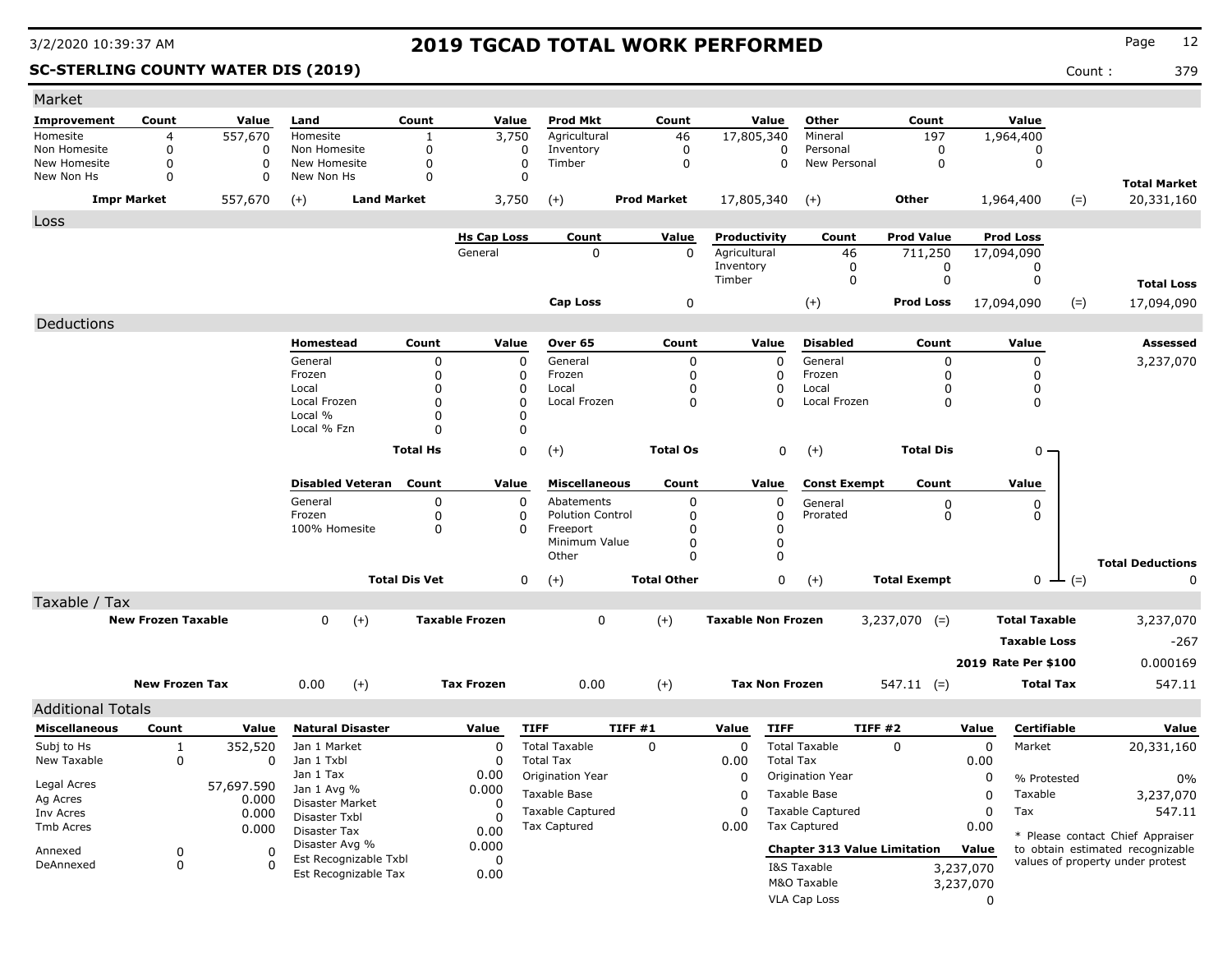**VB-VERIBEST ISD (2019)** Count : 1,465

| Market                     |                           |                                       |                                     |                               |                      |                      |                                          |         |                           |                           |                  |                                     |                              |                      |                     |                                                                      |                                  |
|----------------------------|---------------------------|---------------------------------------|-------------------------------------|-------------------------------|----------------------|----------------------|------------------------------------------|---------|---------------------------|---------------------------|------------------|-------------------------------------|------------------------------|----------------------|---------------------|----------------------------------------------------------------------|----------------------------------|
| <b>Improvement</b>         | Count                     | Value                                 | Land                                | Count                         |                      | Value                | <b>Prod Mkt</b>                          |         | Count                     |                           | Value            | Other                               | Count                        |                      | Value               |                                                                      |                                  |
| Homesite                   | 655                       | 66,633,120                            | Homesite                            |                               | 553                  | 15,873,420           | Agricultural                             |         | 691                       | 154,715,770               |                  | Mineral                             | 18                           |                      | 79,950              |                                                                      |                                  |
| Non Homesite               | 0                         | 0                                     | Non Homesite                        |                               | 0                    | 0                    | Inventory                                |         | 0                         |                           | 0                | Personal                            | 117                          |                      | 71,977,320          |                                                                      |                                  |
| New Homesite<br>New Non Hs | 7<br>0                    | 602,250<br>0                          | New Homesite<br>New Non Hs          |                               | 0<br>$\Omega$        | $\Omega$<br>$\Omega$ | Timber                                   |         | $\mathbf 0$               |                           | 0                | New Personal                        | $\mathbf 0$                  |                      | 0                   |                                                                      |                                  |
|                            |                           |                                       |                                     |                               |                      |                      |                                          |         |                           |                           |                  |                                     |                              |                      |                     |                                                                      | <b>Total Market</b>              |
|                            | <b>Impr Market</b>        | 67,235,370                            | $(+)$                               | <b>Land Market</b>            |                      | 15,873,420           | $(+)$                                    |         | <b>Prod Market</b>        | 154,715,770               |                  | $(+)$                               | Other                        |                      | 72,057,270          | $(=)$                                                                | 309,881,830                      |
| Loss                       |                           |                                       |                                     |                               |                      |                      |                                          |         |                           |                           |                  |                                     |                              |                      |                     |                                                                      |                                  |
|                            |                           |                                       |                                     |                               |                      | <b>Hs Cap Loss</b>   | Count                                    |         | <u>Value</u>              | Productivity              |                  | Count                               | <b>Prod Value</b>            |                      | <b>Prod Loss</b>    |                                                                      |                                  |
|                            |                           |                                       |                                     |                               |                      | General              | 42                                       |         | 1,248,370                 | Agricultural<br>Inventory |                  | 691<br>0                            | 16,659,600<br>0              |                      | 138,056,170<br>0    |                                                                      |                                  |
|                            |                           |                                       |                                     |                               |                      |                      |                                          |         |                           | Timber                    |                  | 0                                   | $\mathbf 0$                  |                      | 0                   |                                                                      | <b>Total Loss</b>                |
|                            |                           |                                       |                                     |                               |                      |                      |                                          |         |                           |                           |                  |                                     |                              |                      |                     |                                                                      |                                  |
|                            |                           |                                       |                                     |                               |                      |                      | <b>Cap Loss</b>                          |         | 1,248,370                 |                           |                  | $(+)$                               | <b>Prod Loss</b> 138,056,170 |                      |                     | $(=)$                                                                | 139,304,540                      |
| Deductions                 |                           |                                       |                                     |                               |                      |                      |                                          |         |                           |                           |                  |                                     |                              |                      |                     |                                                                      |                                  |
|                            |                           |                                       | Homestead                           |                               | Count                | Value                | Over 65                                  |         | Count                     |                           | Value            | <b>Disabled</b>                     | Count                        |                      | Value               |                                                                      | Assessed                         |
|                            |                           |                                       | General                             |                               | 184                  | 4,577,430            | General                                  |         | 7                         |                           | 70,000           | General                             | 0                            |                      | 0                   |                                                                      | 170,577,290                      |
|                            |                           |                                       | Frozen<br>Local                     |                               | 133<br>$\Omega$      | 3,287,030<br>0       | Frozen<br>Local                          |         | 120<br>0                  | 1,188,980<br>0            |                  | Frozen<br>Local                     | 9<br>$\Omega$                |                      | 90,000<br>0         |                                                                      |                                  |
|                            |                           |                                       | Local Frozen                        |                               | $\Omega$<br>$\Omega$ |                      | Local Frozen                             |         | 0                         | $\Omega$                  |                  | Local Frozen                        | $\Omega$                     |                      | 0                   |                                                                      |                                  |
|                            |                           |                                       | Local %                             |                               | 0                    | 0                    |                                          |         |                           |                           |                  |                                     |                              |                      |                     |                                                                      |                                  |
|                            |                           |                                       | Local % Fzn                         |                               | $\Omega$             | 0                    |                                          |         |                           |                           |                  |                                     |                              |                      |                     |                                                                      |                                  |
|                            |                           |                                       |                                     | <b>Total Hs</b>               |                      | 7,864,460            | $(+)$                                    |         | <b>Total Os</b>           | 1,258,980                 |                  | $(+)$                               | <b>Total Dis</b>             |                      | $90,000 -$          |                                                                      |                                  |
|                            |                           |                                       |                                     | <b>Disabled Veteran</b> Count |                      | Value                | <b>Miscellaneous</b>                     |         | Count                     |                           | Value            | <b>Const Exempt</b>                 | Count                        |                      | Value               |                                                                      |                                  |
|                            |                           |                                       | General                             |                               | 8                    | 83,210               | Abatements                               |         | 0                         |                           | 0                | General                             |                              |                      | 5,900               |                                                                      |                                  |
|                            |                           |                                       | Frozen                              |                               | 5                    | 53,000               | <b>Polution Control</b>                  |         | 0                         |                           | 0                | Prorated                            | $\overline{c}$<br>0          |                      | 0                   |                                                                      |                                  |
|                            |                           |                                       | 100% Homesite<br>2                  |                               |                      | 278,820              | Freeport                                 |         | 2                         | 1,673,748                 |                  |                                     |                              |                      |                     |                                                                      |                                  |
|                            |                           |                                       |                                     |                               |                      |                      | Minimum Value<br>Other                   |         | 2<br>0                    |                           | 790<br>0         |                                     |                              |                      |                     |                                                                      |                                  |
|                            |                           |                                       |                                     |                               |                      |                      |                                          |         |                           |                           |                  |                                     |                              |                      |                     |                                                                      | <b>Total Deductions</b>          |
|                            |                           |                                       |                                     | <b>Total Dis Vet</b>          |                      | 415,030              | $(+)$                                    |         | <b>Total Other</b>        | 1,674,538                 |                  | $(+)$                               | <b>Total Exempt</b>          |                      | $5,900 \perp (=)$   |                                                                      | 11,308,908                       |
| Taxable / Tax              |                           |                                       |                                     |                               |                      |                      |                                          |         |                           |                           |                  |                                     |                              |                      |                     |                                                                      |                                  |
|                            | <b>New Frozen Taxable</b> |                                       | $(+)$<br>0<br><b>Taxable Frozen</b> |                               |                      | 13,576,450           |                                          | $(+)$   | <b>Taxable Non Frozen</b> |                           |                  | $145,691,932$ (=)                   |                              | <b>Total Taxable</b> |                     | 159,268,382                                                          |                                  |
|                            |                           |                                       |                                     |                               |                      |                      |                                          |         |                           |                           |                  |                                     |                              |                      | <b>Taxable Loss</b> |                                                                      | 7,286,778                        |
|                            |                           |                                       |                                     |                               |                      |                      |                                          |         |                           |                           |                  |                                     |                              |                      | 2019 Rate Per \$100 |                                                                      | 0.011884                         |
|                            | <b>New Frozen Tax</b>     |                                       | $(+)$<br>0.00                       |                               |                      | <b>Tax Frozen</b>    | 74,825.73                                |         | $^{(+)}$                  | <b>Tax Non Frozen</b>     |                  |                                     | $1,731,323.65$ (=)           |                      |                     | 1,806,149.38<br>Total Tax                                            |                                  |
|                            |                           |                                       |                                     |                               |                      |                      |                                          |         |                           |                           |                  |                                     |                              |                      |                     |                                                                      |                                  |
| <b>Additional Totals</b>   |                           |                                       |                                     |                               |                      |                      |                                          |         |                           |                           |                  |                                     |                              |                      |                     |                                                                      |                                  |
| <b>Miscellaneous</b>       | Count                     | Value                                 | <b>Natural Disaster</b>             |                               |                      | Value                | <b>TIFF</b>                              | TIFF #1 |                           | Value                     | <b>TIFF</b>      |                                     | TIFF#2                       | Value                | Certifiable         |                                                                      | Value                            |
| Subj to Hs<br>New Taxable  | 317<br>7                  | 45,796,500<br>602,250                 | Jan 1 Market<br>Jan 1 Txbl          |                               |                      | 0<br>0               | <b>Total Taxable</b><br><b>Total Tax</b> |         | 0                         | 0<br>0.00                 | <b>Total Tax</b> | <b>Total Taxable</b>                | 0                            | 0<br>0.00            | Market              |                                                                      | 309,881,830                      |
|                            |                           |                                       | Jan 1 Tax                           |                               |                      | 0.00                 | Origination Year                         |         |                           | 0                         |                  | Origination Year                    |                              | 0                    | % Protested         |                                                                      |                                  |
| Legal Acres                |                           | 74,567.525                            | Jan 1 Avg %                         |                               | 0.000                |                      | Taxable Base                             |         |                           |                           |                  | Taxable Base                        |                              | 0                    | Taxable             |                                                                      | $0\%$<br>159,268,382             |
| Ag Acres<br>Inv Acres      | 0.000                     |                                       | Disaster Market                     |                               |                      | 0                    | <b>Taxable Captured</b>                  |         |                           | 0<br>0                    |                  | <b>Taxable Captured</b>             |                              | 0                    | Tax                 |                                                                      | 1,806,149.38                     |
| Tmb Acres                  |                           | 0.000<br>0.000                        | Disaster Txbl                       |                               |                      | O                    | <b>Tax Captured</b>                      |         |                           | 0.00                      |                  | <b>Tax Captured</b>                 |                              | 0.00                 |                     |                                                                      |                                  |
|                            |                           | <b>Disaster Tax</b><br>Disaster Avg % |                                     |                               | 0.00<br>0.000        |                      |                                          |         |                           |                           |                  |                                     |                              |                      |                     | * Please contact Chief Appraiser<br>to obtain estimated recognizable |                                  |
| Annexed<br>DeAnnexed       | 0<br>0                    | 0<br>$\Omega$                         |                                     | Est Recognizable Txbl         |                      | 0                    |                                          |         |                           |                           |                  | <b>Chapter 313 Value Limitation</b> |                              | Value                |                     |                                                                      | values of property under protest |
|                            |                           |                                       |                                     | Est Recognizable Tax          |                      | 0.00                 |                                          |         |                           |                           |                  | I&S Taxable<br>M&O Taxable          |                              | 159,268,382          |                     |                                                                      |                                  |
|                            |                           |                                       |                                     |                               |                      |                      |                                          |         |                           |                           |                  | VLA Cap Loss                        | 159,268,382                  | 0                    |                     |                                                                      |                                  |
|                            |                           |                                       |                                     |                               |                      |                      |                                          |         |                           |                           |                  |                                     |                              |                      |                     |                                                                      |                                  |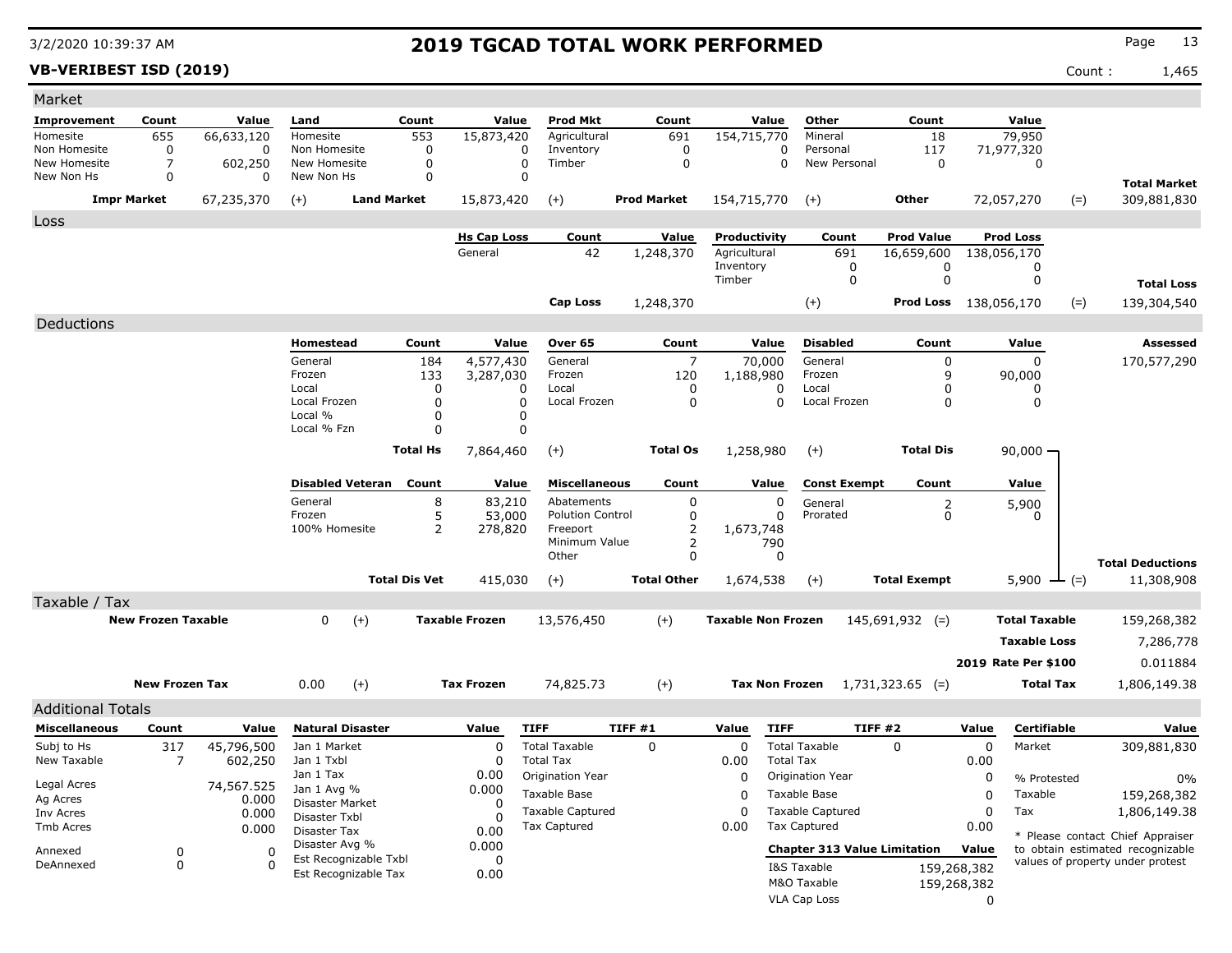**WL-WALL ISD (2019)** Count : 5,125

| Market                                           |                           |                          |                               |                         |                         |                       |                                       |         |                           |                           |                  |                                     |                     |             |                                  |        |                                  |
|--------------------------------------------------|---------------------------|--------------------------|-------------------------------|-------------------------|-------------------------|-----------------------|---------------------------------------|---------|---------------------------|---------------------------|------------------|-------------------------------------|---------------------|-------------|----------------------------------|--------|----------------------------------|
| <b>Improvement</b>                               | Count                     | Value                    | Land                          |                         | Count                   | Value                 | <b>Prod Mkt</b>                       |         | Count                     | Value                     |                  | Other                               | Count               |             | Value                            |        |                                  |
| Homesite                                         | 2,250                     | 371,029,280              | Homesite                      |                         | 2,181                   | 69,699,240            | Agricultural                          |         | 1,934                     | 504,622,630               |                  | Mineral                             | 297                 |             | 4,324,250                        |        |                                  |
| Non Homesite                                     | 3                         | 102.260                  | Non Homesite                  |                         | 0                       |                       | Inventory<br>0                        |         | 0                         |                           | $\Omega$         | Personal                            | 302                 |             | 59,517,270                       |        |                                  |
| New Homesite<br>New Non Hs                       | 40<br>0                   | 4,555,920<br>$\Omega$    | New Homesite<br>New Non Hs    |                         | $\mathbf 0$<br>$\Omega$ |                       | $\Omega$<br>Timber<br>$\Omega$        |         | $\mathbf 0$               |                           | 0                | New Personal                        | $\mathbf 0$         |             | 0                                |        |                                  |
|                                                  | <b>Impr Market</b>        |                          |                               | <b>Land Market</b>      |                         |                       |                                       |         | <b>Prod Market</b>        |                           |                  |                                     | Other               |             |                                  |        | <b>Total Market</b>              |
|                                                  |                           | 375,687,460              | $(+)$                         |                         |                         | 69,699,240            | $(+)$                                 |         |                           | 504,622,630               |                  | $(+)$                               |                     |             | 63,841,520                       | $(=)$  | 1,013,850,850                    |
| Loss                                             |                           |                          |                               |                         |                         | <b>Hs Cap Loss</b>    | Count                                 |         |                           | Productivity              |                  |                                     | <b>Prod Value</b>   |             | <b>Prod Loss</b>                 |        |                                  |
|                                                  |                           |                          |                               |                         |                         | General               | 204                                   |         | <b>Value</b><br>5,556,070 | Agricultural              |                  | Count<br>1,934                      | 44,292,040          |             | 460,330,590                      |        |                                  |
|                                                  |                           |                          |                               |                         |                         |                       |                                       |         |                           | Inventory                 |                  | 0                                   | 0                   |             | 0                                |        |                                  |
|                                                  |                           |                          |                               |                         |                         |                       |                                       |         |                           | Timber                    |                  | 0                                   | $\mathbf 0$         |             | 0                                |        | <b>Total Loss</b>                |
|                                                  |                           |                          |                               |                         |                         |                       | Cap Loss                              |         | 5,556,070                 |                           |                  | $(+)$                               | <b>Prod Loss</b>    |             | 460,330,590                      | $(=)$  | 465,886,660                      |
| Deductions                                       |                           |                          |                               |                         |                         |                       |                                       |         |                           |                           |                  |                                     |                     |             |                                  |        |                                  |
|                                                  |                           |                          | Homestead                     |                         | Count                   | Value                 | Over 65                               |         | Count                     | Value                     |                  | <b>Disabled</b>                     | Count               |             | Value                            |        | Assessed                         |
|                                                  |                           |                          | General                       |                         | 926                     | 22,883,210            | General                               |         | 31                        | 303,220                   |                  | General                             | $\mathbf 0$         |             | $\Omega$                         |        | 547,964,190                      |
|                                                  |                           |                          | Frozen                        |                         | 445                     | 10,931,840            | Frozen                                |         | 389                       | 3,845,320                 |                  | Frozen                              | 35                  |             | 341,170                          |        |                                  |
|                                                  |                           |                          | Local<br>Local Frozen         |                         | 0<br>0                  |                       | Local<br>0<br>0<br>Local Frozen       |         | 0<br>0                    |                           | 0<br>$\Omega$    | Local<br>Local Frozen               | 0<br>$\mathbf 0$    |             | 0<br>$\mathbf 0$                 |        |                                  |
|                                                  |                           |                          | Local %                       |                         | $\Omega$                |                       | 0                                     |         |                           |                           |                  |                                     |                     |             |                                  |        |                                  |
|                                                  |                           |                          | Local % Fzn                   |                         | $\Omega$                |                       | 0                                     |         |                           |                           |                  |                                     |                     |             |                                  |        |                                  |
|                                                  |                           |                          |                               |                         | <b>Total Hs</b>         | 33,815,050            | $(+)$                                 |         | <b>Total Os</b>           | 4,148,540                 |                  | $(+)$                               | <b>Total Dis</b>    |             | $341,170 -$                      |        |                                  |
|                                                  |                           |                          |                               |                         |                         |                       |                                       |         |                           |                           |                  |                                     |                     |             |                                  |        |                                  |
|                                                  |                           |                          |                               | <b>Disabled Veteran</b> | Count                   | Value                 | <b>Miscellaneous</b>                  |         | Count                     | Value                     |                  | <b>Const Exempt</b>                 | Count               |             | Value                            |        |                                  |
|                                                  |                           |                          | General<br>Frozen             |                         | 41<br>18                | 391,500<br>209,500    | Abatements<br><b>Polution Control</b> |         | 0                         |                           | 0                | General<br>Prorated                 | 5<br>0              |             | 17,700                           |        |                                  |
|                                                  |                           |                          | 100% Homesite                 |                         | 25                      | 5,767,718             | Freeport                              |         | 1<br>0                    | 85,683                    | 0                |                                     |                     |             | O                                |        |                                  |
|                                                  |                           |                          |                               |                         |                         |                       | Minimum Value                         |         | 10                        | 2,410                     |                  |                                     |                     |             |                                  |        |                                  |
|                                                  |                           |                          |                               |                         |                         |                       | Other                                 |         | 0                         |                           | 0                |                                     |                     |             |                                  |        | <b>Total Deductions</b>          |
|                                                  |                           |                          |                               |                         | <b>Total Dis Vet</b>    | 6,368,718             | $(+)$                                 |         | <b>Total Other</b>        | 88,093                    |                  | $(+)$                               | <b>Total Exempt</b> |             | 17,700                           | $ (=)$ | 44,779,271                       |
| Taxable / Tax                                    |                           |                          |                               |                         |                         |                       |                                       |         |                           |                           |                  |                                     |                     |             |                                  |        |                                  |
|                                                  | <b>New Frozen Taxable</b> |                          | 187,530                       | $(+)$                   |                         | <b>Taxable Frozen</b> | 71,196,920                            |         | $(+)$                     | <b>Taxable Non Frozen</b> |                  |                                     | $431,800,469$ (=)   |             | <b>Total Taxable</b>             |        | 503,184,919                      |
|                                                  |                           |                          |                               |                         |                         |                       |                                       |         |                           |                           |                  |                                     |                     |             | <b>Taxable Loss</b>              |        | 31,936,819                       |
|                                                  |                           |                          |                               |                         |                         |                       |                                       |         |                           |                           |                  |                                     |                     |             | 2019 Rate Per \$100              |        | 0.012357                         |
|                                                  | <b>New Frozen Tax</b>     |                          | 2,317.31                      | $(+)$                   |                         | <b>Tax Frozen</b>     | 488,111.40                            |         | $(+)$                     | <b>Tax Non Frozen</b>     |                  |                                     | $5,332,784.06$ (=)  |             | <b>Total Tax</b>                 |        | 5,823,212.77                     |
|                                                  |                           |                          |                               |                         |                         |                       |                                       |         |                           |                           |                  |                                     |                     |             |                                  |        |                                  |
| <b>Additional Totals</b><br><b>Miscellaneous</b> | Count                     | Value                    | <b>Natural Disaster</b>       |                         |                         | Value                 | <b>TIFF</b>                           | TIFF #1 |                           | Value                     | <b>TIFF</b>      |                                     | TIFF #2             | Value       | Certifiable                      |        | Value                            |
| Subj to Hs                                       |                           |                          | Jan 1 Market                  |                         |                         | 0                     | <b>Total Taxable</b>                  |         | 0                         | $\mathbf 0$               |                  | <b>Total Taxable</b>                | 0                   | 0           | Market                           |        |                                  |
| New Taxable                                      | 1,371<br>40               | 340,050,290<br>4,520,810 | Jan 1 Txbl                    |                         |                         | 0                     | <b>Total Tax</b>                      |         |                           | 0.00                      | <b>Total Tax</b> |                                     |                     | 0.00        |                                  |        | 1,013,850,850                    |
|                                                  |                           |                          | Jan 1 Tax                     |                         |                         | 0.00                  | Origination Year                      |         |                           | 0                         |                  | Origination Year                    |                     | 0           | % Protested                      |        | 0%                               |
| Legal Acres                                      |                           | 292,995.921              | Jan 1 Avg %                   |                         |                         | 0.000                 | Taxable Base                          |         |                           | 0                         |                  | Taxable Base                        |                     | 0           | Taxable                          |        | 503,184,919                      |
| Ag Acres<br>Inv Acres                            |                           | 0.000<br>0.000           | Disaster Market               |                         |                         | 0                     | <b>Taxable Captured</b>               |         |                           | 0                         |                  | <b>Taxable Captured</b>             |                     | 0           | Tax                              |        | 5,823,212.77                     |
| Tmb Acres                                        |                           | 0.000                    | Disaster Txbl<br>Disaster Tax |                         |                         | 0<br>0.00             | Tax Captured                          |         |                           | 0.00                      |                  | <b>Tax Captured</b>                 |                     | 0.00        |                                  |        |                                  |
|                                                  |                           |                          | Disaster Avg %                |                         |                         | 0.000                 |                                       |         |                           |                           |                  | <b>Chapter 313 Value Limitation</b> |                     | Value       | * Please contact Chief Appraiser |        | to obtain estimated recognizable |
| Annexed<br>DeAnnexed                             | 0<br>0                    | 0<br>$\Omega$            |                               | Est Recognizable Txbl   |                         | 0                     |                                       |         |                           |                           |                  | I&S Taxable                         |                     | 503,184,919 |                                  |        | values of property under protest |
|                                                  |                           |                          |                               | Est Recognizable Tax    |                         | 0.00                  |                                       |         |                           |                           |                  | M&O Taxable                         |                     | 503,184,919 |                                  |        |                                  |
|                                                  |                           |                          |                               |                         |                         |                       |                                       |         |                           |                           |                  | <b>VLA Cap Loss</b>                 |                     | 0           |                                  |        |                                  |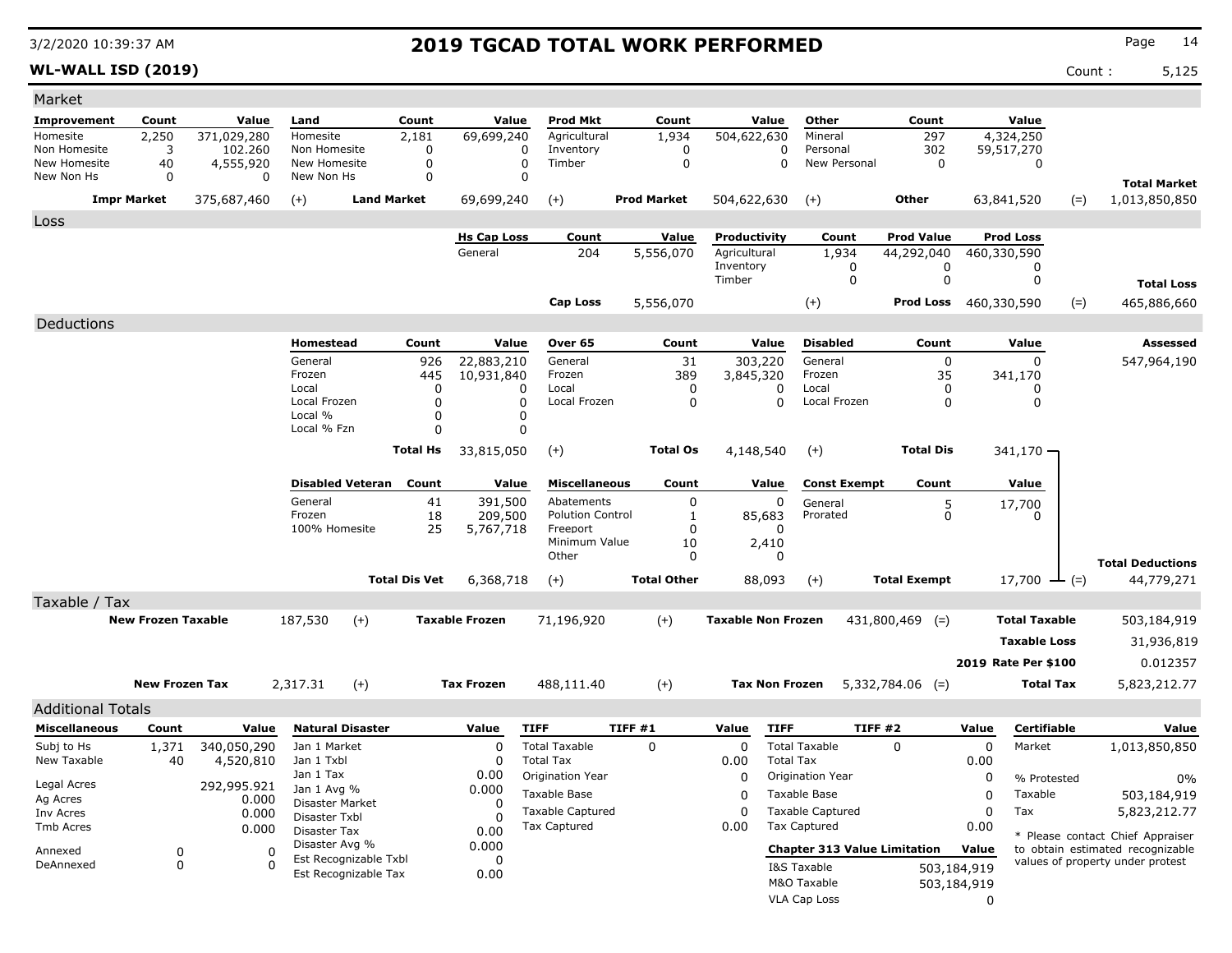**WV-WATER VALLEY ISD (2019)** Count : 4,407

| Market                           |                           |                       |                                |                                               |                 |                          |                                     |                    |                    |                           |                  |                                     |                     |             |                      |                                  |                                  |
|----------------------------------|---------------------------|-----------------------|--------------------------------|-----------------------------------------------|-----------------|--------------------------|-------------------------------------|--------------------|--------------------|---------------------------|------------------|-------------------------------------|---------------------|-------------|----------------------|----------------------------------|----------------------------------|
| Improvement                      | Count                     | Value                 | Land                           |                                               | Count           | Value                    | <b>Prod Mkt</b>                     |                    | Count              |                           | Value            | Other                               | Count               |             | Value                |                                  |                                  |
| Homesite                         | 916                       | 70,276,260            | Homesite                       |                                               | 1,160           | $\overline{21}$ ,057,500 | Agricultural                        |                    | 945                | 261,952,660               |                  | Mineral                             | 907                 |             | 31,702,590           |                                  |                                  |
| Non Homesite                     | 3                         | 53,050                | Non Homesite                   |                                               | 0               |                          | 0<br>Inventory                      |                    | 0                  |                           | 0                | Personal                            | 91                  |             | 30,982,650           |                                  |                                  |
| New Homesite<br>New Non Hs       | 17<br>0                   | 1,938,450<br>$\Omega$ | New Homesite<br>New Non Hs     |                                               | 0<br>0          |                          | $\mathbf 0$<br>Timber<br>$\Omega$   |                    | 0                  |                           | 0                | New Personal                        | 0                   |             | 0                    |                                  |                                  |
|                                  |                           |                       |                                |                                               |                 |                          |                                     |                    |                    |                           |                  |                                     |                     |             |                      |                                  | <b>Total Market</b>              |
| <b>Impr Market</b><br>72,267,760 |                           | $(+)$                 | <b>Land Market</b>             |                                               | 21,057,500      | $(+)$                    |                                     | <b>Prod Market</b> | 261,952,660        |                           | $(+)$            | Other                               |                     | 62,685,240  | $(=)$                | 417,963,160                      |                                  |
| Loss                             |                           |                       |                                |                                               |                 |                          |                                     |                    |                    |                           |                  |                                     |                     |             |                      |                                  |                                  |
|                                  |                           |                       |                                |                                               |                 | <b>Hs Cap Loss</b>       | Count                               |                    | <u>Value</u>       | Productivity              |                  | Count                               | <b>Prod Value</b>   |             | <b>Prod Loss</b>     |                                  |                                  |
|                                  |                           |                       |                                |                                               |                 | General                  | 158                                 |                    | 5,115,300          | Agricultural<br>Inventory |                  | 945<br>0                            | 11,832,530<br>0     |             | 250,120,130<br>0     |                                  |                                  |
|                                  |                           |                       |                                |                                               |                 |                          |                                     |                    |                    | Timber                    |                  | 0                                   | 0                   |             | 0                    |                                  | <b>Total Loss</b>                |
|                                  |                           |                       |                                |                                               |                 |                          |                                     |                    |                    |                           |                  |                                     | <b>Prod Loss</b>    |             | 250,120,140          |                                  |                                  |
|                                  |                           |                       |                                |                                               |                 |                          | <b>Cap Loss</b>                     |                    | 5,115,300          |                           |                  | $(+)$                               |                     |             |                      | $(=)$                            | 255,235,440                      |
| Deductions                       |                           |                       |                                |                                               |                 |                          |                                     |                    |                    |                           |                  |                                     |                     |             |                      |                                  |                                  |
|                                  |                           |                       | Homestead                      |                                               | Count           | Value                    | Over 65                             |                    | Count              |                           | Value            | <b>Disabled</b>                     | Count               |             | Value                |                                  | Assessed                         |
|                                  |                           |                       | General                        |                                               | 244             | 5,879,530                | General                             |                    | 9                  |                           | 90,000           | General                             | 0                   |             | 0                    |                                  | 162,727,720                      |
|                                  |                           |                       | Frozen<br>Local                |                                               | 218<br>$\Omega$ | 5,244,020<br>0           | Frozen<br>Local                     |                    | 174<br>0           | 1,683,580                 | 0                | Frozen<br>Local                     | 25<br>0             |             | 243,070<br>0         |                                  |                                  |
|                                  |                           |                       | Local Frozen                   |                                               | $\Omega$        | 0                        | Local Frozen                        |                    | 0                  |                           | $\Omega$         | Local Frozen                        | $\mathbf{0}$        |             | 0                    |                                  |                                  |
|                                  |                           |                       | Local %                        |                                               | $\Omega$        | 0                        |                                     |                    |                    |                           |                  |                                     |                     |             |                      |                                  |                                  |
|                                  |                           |                       | Local % Fzn                    |                                               | $\Omega$        |                          | 0                                   |                    |                    |                           |                  |                                     |                     |             |                      |                                  |                                  |
|                                  |                           |                       |                                |                                               | <b>Total Hs</b> | 11,123,550               | $(+)$                               |                    | <b>Total Os</b>    | 1,773,580                 |                  | $(+)$                               | <b>Total Dis</b>    |             | $243,070 -$          |                                  |                                  |
|                                  |                           |                       |                                | Disabled Veteran Count                        |                 | Value                    | <b>Miscellaneous</b>                |                    | Count              |                           | Value            | <b>Const Exempt</b>                 | Count               |             | Value                |                                  |                                  |
|                                  |                           |                       | General                        |                                               | 8               | 86,760                   | Abatements                          |                    | 0                  |                           | 0                | General                             | 6                   |             | 10,200               |                                  |                                  |
|                                  |                           |                       | Frozen<br>100% Homesite        |                                               | 9<br>10         | 108,000<br>1,323,230     | <b>Polution Control</b><br>Freeport |                    | 0<br>0             |                           | 0<br>0           | Prorated                            | $\overline{2}$      |             | 402                  |                                  |                                  |
|                                  |                           |                       |                                |                                               |                 |                          | Minimum Value                       |                    | 1                  |                           | 140              |                                     |                     |             |                      |                                  |                                  |
|                                  |                           |                       |                                |                                               |                 |                          | Other                               |                    | $\mathbf{0}$       |                           | 0                |                                     |                     |             |                      |                                  | <b>Total Deductions</b>          |
|                                  |                           |                       |                                | <b>Total Dis Vet</b>                          |                 | 1,517,990                | $(+)$                               |                    | <b>Total Other</b> |                           | 140              | $(+)$                               | <b>Total Exempt</b> |             | $10,602$ - (=)       |                                  | 14,668,932                       |
| Taxable / Tax                    |                           |                       |                                |                                               |                 |                          |                                     |                    |                    |                           |                  |                                     |                     |             |                      |                                  |                                  |
|                                  | <b>New Frozen Taxable</b> |                       | 170,300                        | $(+)$                                         |                 | <b>Taxable Frozen</b>    | 14,592,960                          |                    | $(+)$              | <b>Taxable Non Frozen</b> |                  |                                     | $133,295,528$ (=)   |             | <b>Total Taxable</b> |                                  | 148,058,788                      |
|                                  |                           |                       |                                |                                               |                 |                          |                                     |                    |                    |                           |                  |                                     |                     |             | <b>Taxable Loss</b>  |                                  | 7,078,193                        |
|                                  |                           |                       |                                |                                               |                 |                          |                                     |                    |                    |                           |                  |                                     |                     |             | 2019 Rate Per \$100  |                                  | 0.0132                           |
|                                  |                           |                       |                                |                                               |                 |                          |                                     |                    |                    | <b>Tax Non Frozen</b>     |                  |                                     |                     |             |                      |                                  |                                  |
|                                  | <b>New Frozen Tax</b>     |                       | 413.29                         | $(+)$                                         |                 | <b>Tax Frozen</b>        | 101,029.50                          |                    | $(+)$              |                           |                  |                                     | $1,759,501.06$ (=)  |             | Total Tax            |                                  | 1,860,943.85                     |
| <b>Additional Totals</b>         |                           |                       |                                |                                               |                 |                          |                                     |                    |                    |                           |                  |                                     |                     |             |                      |                                  |                                  |
| <b>Miscellaneous</b>             | Count                     | Value                 |                                | <b>Natural Disaster</b>                       |                 | Value                    | <b>TIFF</b>                         | TIFF #1            |                    | Value                     | <b>TIFF</b>      |                                     | TIFF#2              | Value       | Certifiable          |                                  | Value                            |
| Subj to Hs                       | 462                       | 54,598,210            | Jan 1 Market                   |                                               |                 | 0                        | <b>Total Taxable</b>                |                    | 0                  | 0                         |                  | <b>Total Taxable</b>                | 0                   | 0           | Market               |                                  | 417,963,160                      |
| New Taxable                      | 17                        | 1,842,670             | Jan 1 Txbl                     |                                               |                 | 0                        | <b>Total Tax</b>                    |                    |                    | 0.00                      | <b>Total Tax</b> |                                     |                     | 0.00        |                      |                                  |                                  |
| Legal Acres                      |                           | 542,388.087           | Jan 1 Tax                      |                                               |                 | 0.00                     | <b>Origination Year</b>             |                    |                    | 0                         |                  | Origination Year                    |                     | 0           | % Protested          |                                  | $0\%$                            |
| Ag Acres                         |                           | 0.000                 | Jan 1 Avg %<br>Disaster Market |                                               |                 | 0.000<br>0               | Taxable Base                        |                    |                    | 0                         | Taxable Base     |                                     |                     | 0           | Taxable              |                                  | 148,058,788                      |
| Inv Acres<br>0.000               |                           | Disaster Txbl         |                                |                                               | <sup>0</sup>    | <b>Taxable Captured</b>  |                                     |                    | 0                  | <b>Taxable Captured</b>   |                  |                                     | 0                   | Tax         |                      | 1,860,943.85                     |                                  |
| Tmb Acres                        |                           | 0.000                 | Disaster Tax                   |                                               |                 | 0.00                     | Tax Captured                        |                    |                    | 0.00                      |                  | Tax Captured                        | 0.00                |             |                      | * Please contact Chief Appraiser |                                  |
| Annexed                          | 0                         | 0                     | Disaster Avg %                 |                                               |                 | 0.000                    |                                     |                    |                    |                           |                  | <b>Chapter 313 Value Limitation</b> |                     |             |                      |                                  | to obtain estimated recognizable |
| DeAnnexed                        | 0                         | 0                     |                                | Est Recognizable Txbl<br>Est Recognizable Tax |                 | 0<br>0.00                |                                     |                    |                    |                           |                  | I&S Taxable                         |                     | 148,058,788 |                      |                                  | values of property under protest |
|                                  |                           |                       |                                |                                               |                 |                          |                                     |                    |                    |                           |                  | M&O Taxable                         |                     | 148,058,788 |                      |                                  |                                  |
|                                  |                           |                       |                                |                                               |                 |                          |                                     |                    |                    |                           |                  | VLA Cap Loss                        |                     | 0           |                      |                                  |                                  |